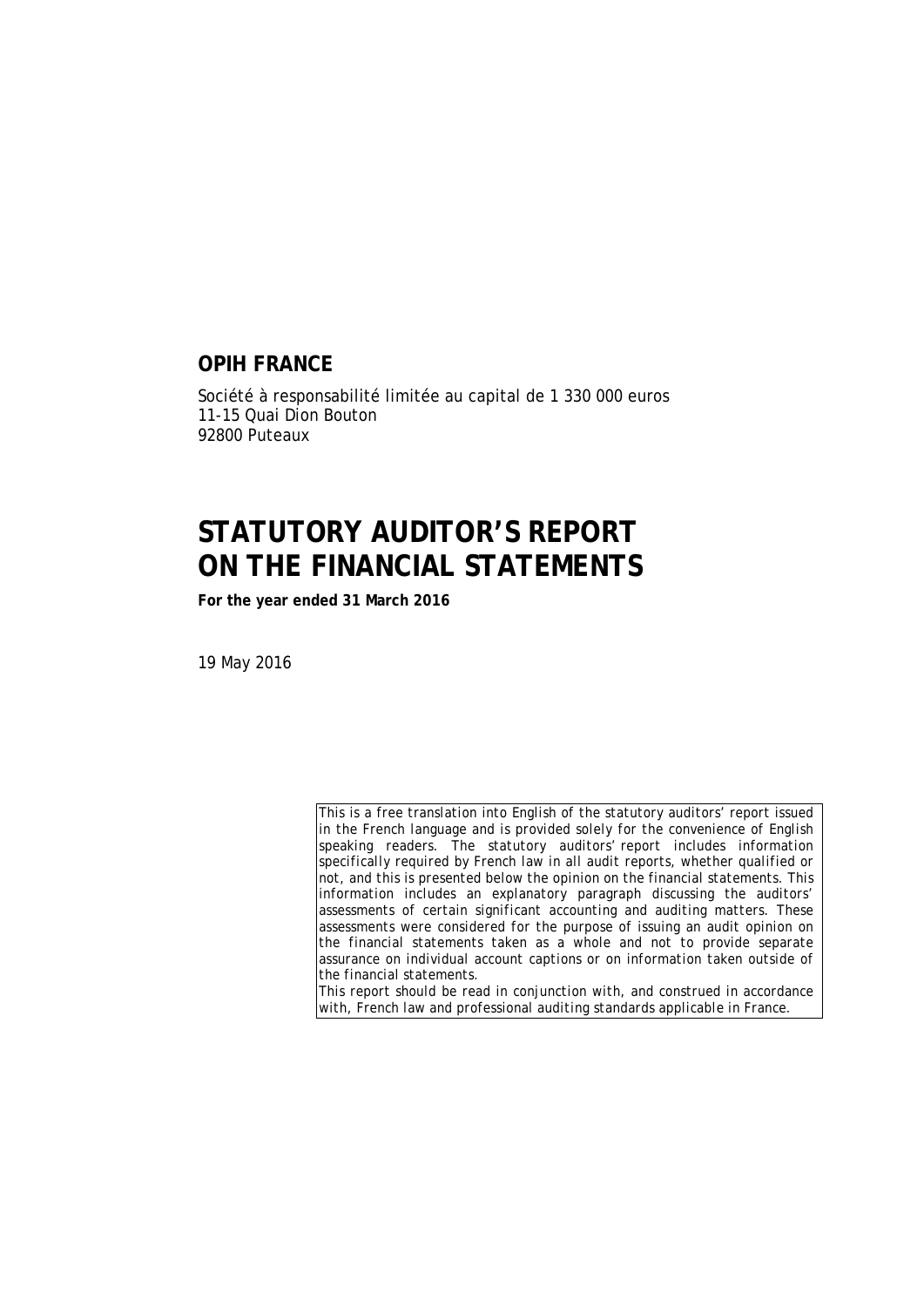### **OPIH FRANCE**

**For the year ended 31 March 2016** 

Statutory auditor's report on the financial statements

In compliance with the assignment entrusted to us by your general meeting, we hereby report to you, for the year ended 31 March 2016, on:

- the audit of the accompanying financial statements OPIH FRANCE;
- the justification of our assessments ;
- the specific verifications and information required by law.

These financial statements have been approved by the Director. Our role is to express an opinion on these financial statements based on our audit.

#### **1. Opinion on the financial statements**

We conducted our audit in accordance with professional standards applicable in France. Those standards require that we plan and perform the audit to obtain reasonable assurance about whether the financial statements are free of material misstatement. An audit involves performing procedures, using sampling techniques or other methods of selection, to obtain audit evidence about the amounts and disclosures in the financial statements. An audit also includes evaluating the appropriateness of accounting policies used and the reasonableness of accounting estimates made, as well as the overall presentation of the financial statements. We believe that the audit evidence we have obtained is sufficient and appropriate to provide a basis for our audit opinion.

In our opinion, the financial statements give a true and fair view of the financial position and assets and liabilities of Company, as of 31 March 2016, and of the results of its operations for the year then ended in accordance with the accounting rules and principles applicable in France.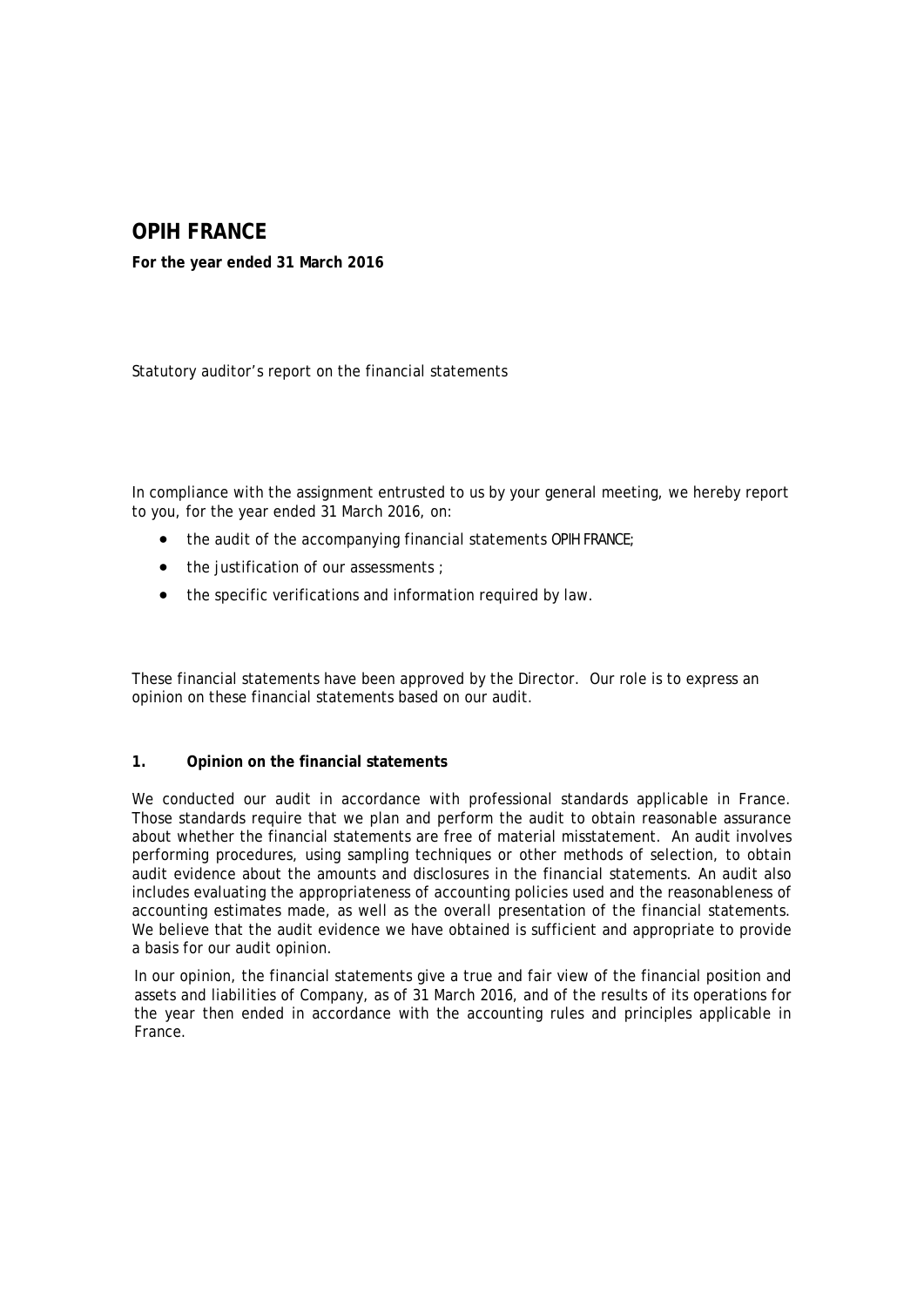*OPIH France Free translation of Statutory Auditor's on financial statements* 

#### **2. Justification of our assessments**

In accordance with the requirements of article L.823-9 of the French Commercial Code relating to the justification of our assessments, we hereby inform you that our assessments covered the appropriateness of the accounting policies applied in addition to the reasonableness of the material estimates used.

These assessments were made as part of our audit of the financial statements taken as a whole, and therefore contributed to the opinion we formed which is expressed in the first part of this report.

#### **3. Specific verifications and information**

We have also performed, in accordance with professional standards applicable in France, the specific verifications required by French law.

We have no matters to report as to the fair presentation and the consistency with the financial statements of the information given in the management report of the President, and in the documents addressed to shareholders with respect to the financial position and the financial statements.

Paris, 19 May 2016

The statutory auditor,

BDO France Léger & associés 113 rue de l'Université 75007 Paris, France

French original signed by Eric Picarle *Partner*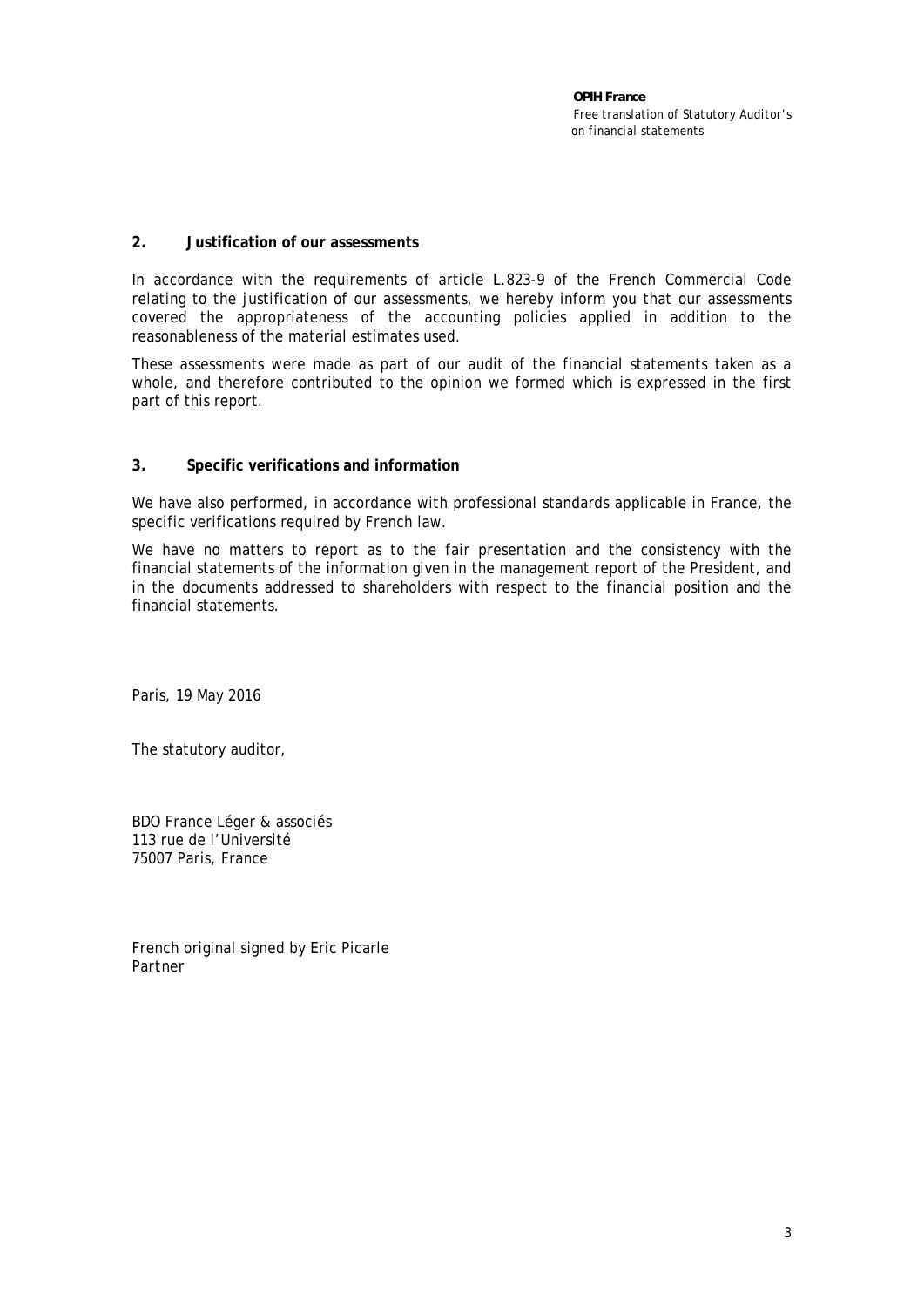# *Table of Contents*

**OPIH FRANCE**

From **01/04/2015** to **31/03/2016**

| <i>Statement</i>                                                                             |    |
|----------------------------------------------------------------------------------------------|----|
| -------------------------FINANCIAL                    STATEMENTS---------------------------- | 2  |
| <b>Balance Sheet Assets</b>                                                                  | 3  |
| <b>Balance Sheet Liabilities</b>                                                             | 4  |
| Income Statements                                                                            | 5  |
| -----------------DETAILS OF THE FINANCIAL STATEMENTS-----------------                        | 6  |
| Details of the Assets                                                                        | 7  |
| Details of the Liabilities                                                                   | 8  |
| Details of the Profit and Loss Statement                                                     | 10 |
|                                                                                              | 13 |
| Rules and accounting methods for SMEs                                                        | 14 |
| <b>Fixed assets</b>                                                                          | 18 |
| Depreciation                                                                                 | 19 |
| Provisions (Reserves)                                                                        | 20 |
| Due claims and Debts                                                                         | 21 |
| Several Balance Sheet Items                                                                  | 22 |
| Accrued Income                                                                               | 23 |
| <b>Accrued Expenses</b>                                                                      | 24 |
| Issued capital                                                                               | 25 |
| <b>Breakdown of Turnover</b>                                                                 | 26 |
| <b>Breakdown of Corporate Tax</b>                                                            | 27 |
| Increase and Reduction in Future Tax Liability                                               | 28 |
| Average Number of Employees                                                                  | 29 |
| Parent Companies Consolidating the Accounts                                                  | 30 |
|                                                                                              | 31 |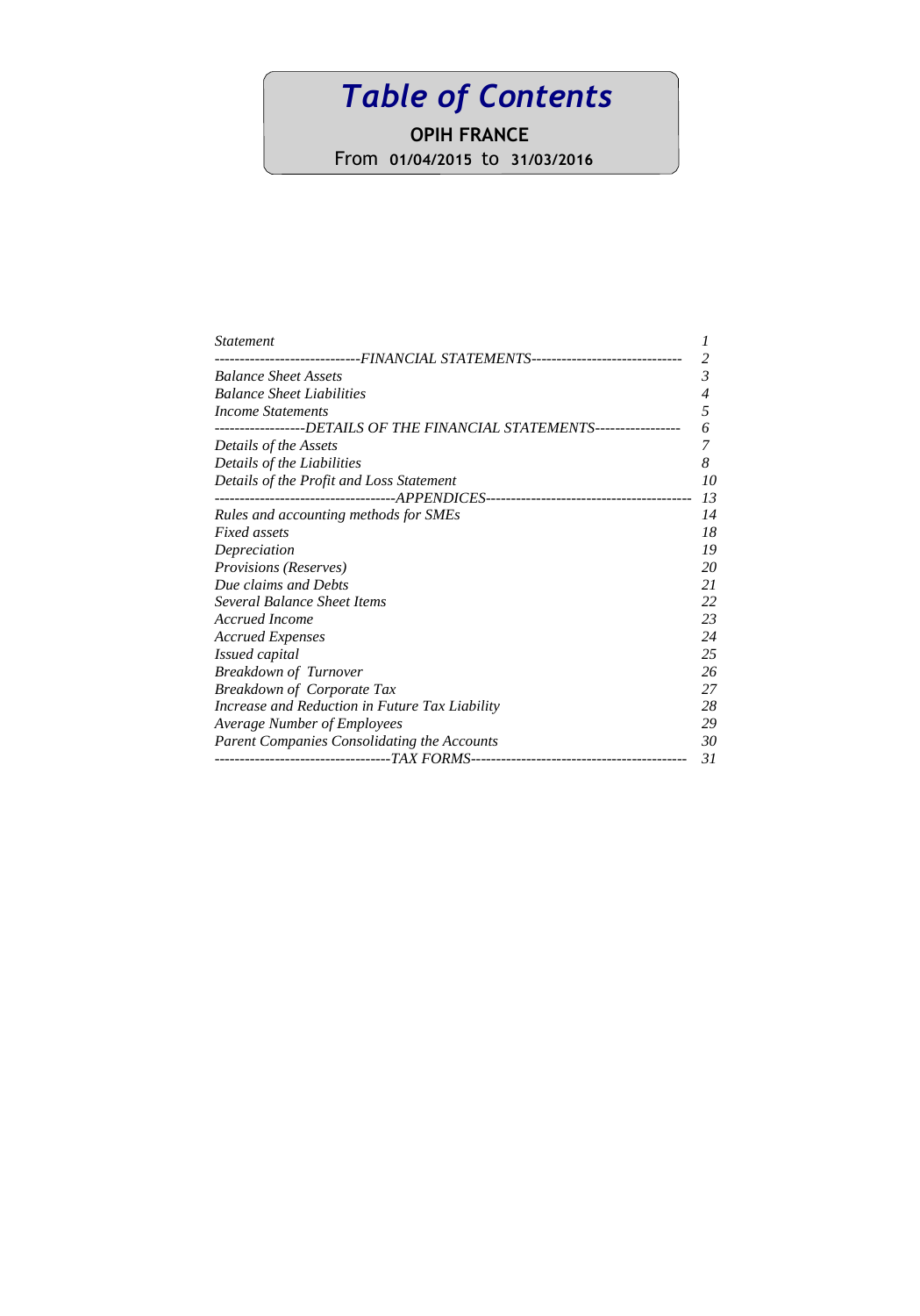## **Statement**

Statement expressed in **Euros**

In connection with the assignment relating to the **Presentation of the annual financial statements** of **OPIH FRANCE**, for the period covering **01/04/2015** to **31/03/2016**, and in accordance with the terms of reference of our engagement letter and our agreements, we, the Chartered Accountancy firm SOGECC, have carried out the checks as defined by the Institute of Chartered Accountants.

The Annual Financial Statements enclosed show the following:

**Balance sheet total: 3,060,407** Euros

**Turnover: 4,670,985** Euros

**Net income: 47,785** Euros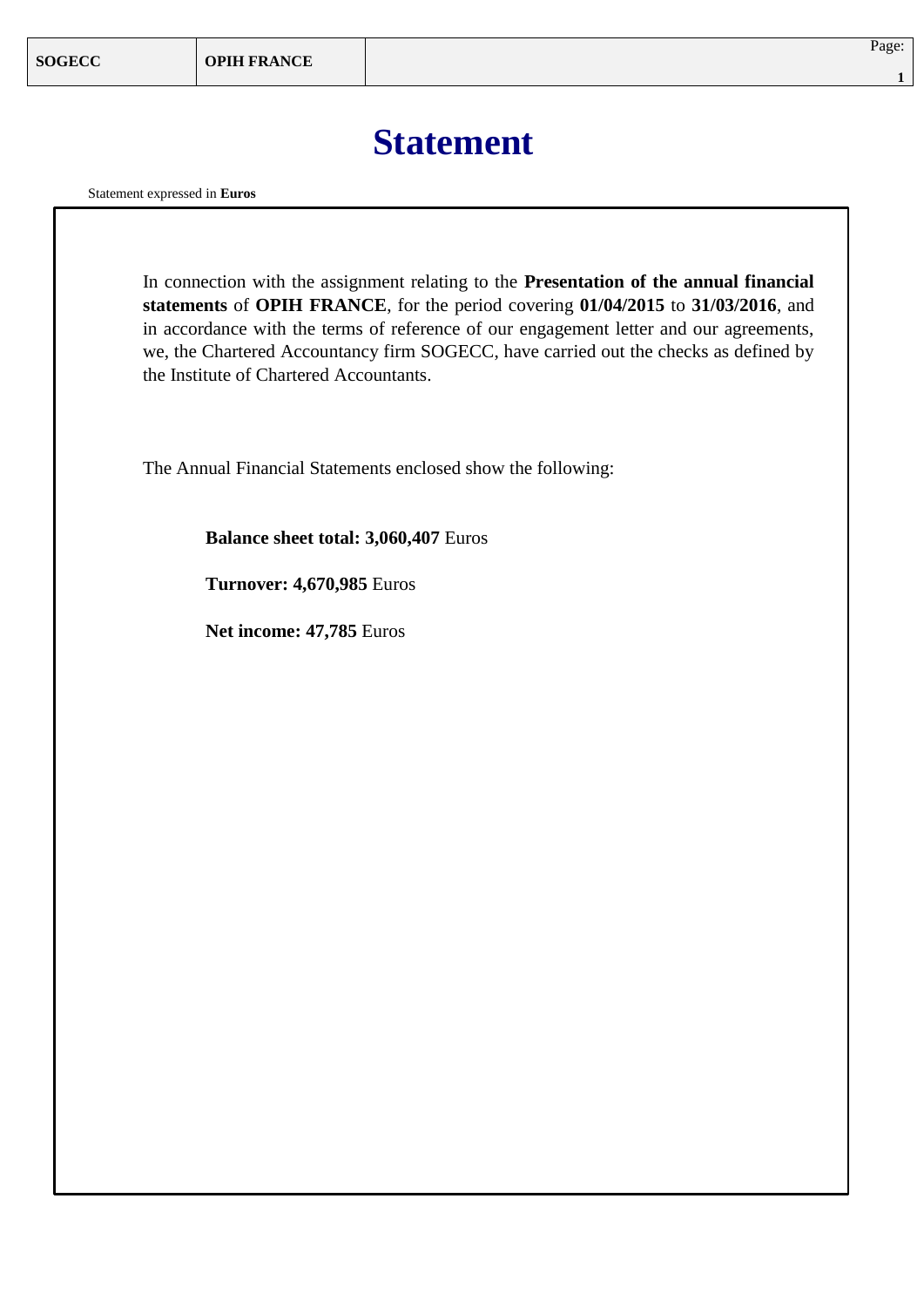| <b>SOGECC</b> | <b>OPIH FRANCE</b> | Page: |
|---------------|--------------------|-------|
|               |                    |       |

# **FINANCIAL STATEMENTS TO 31/03/2016**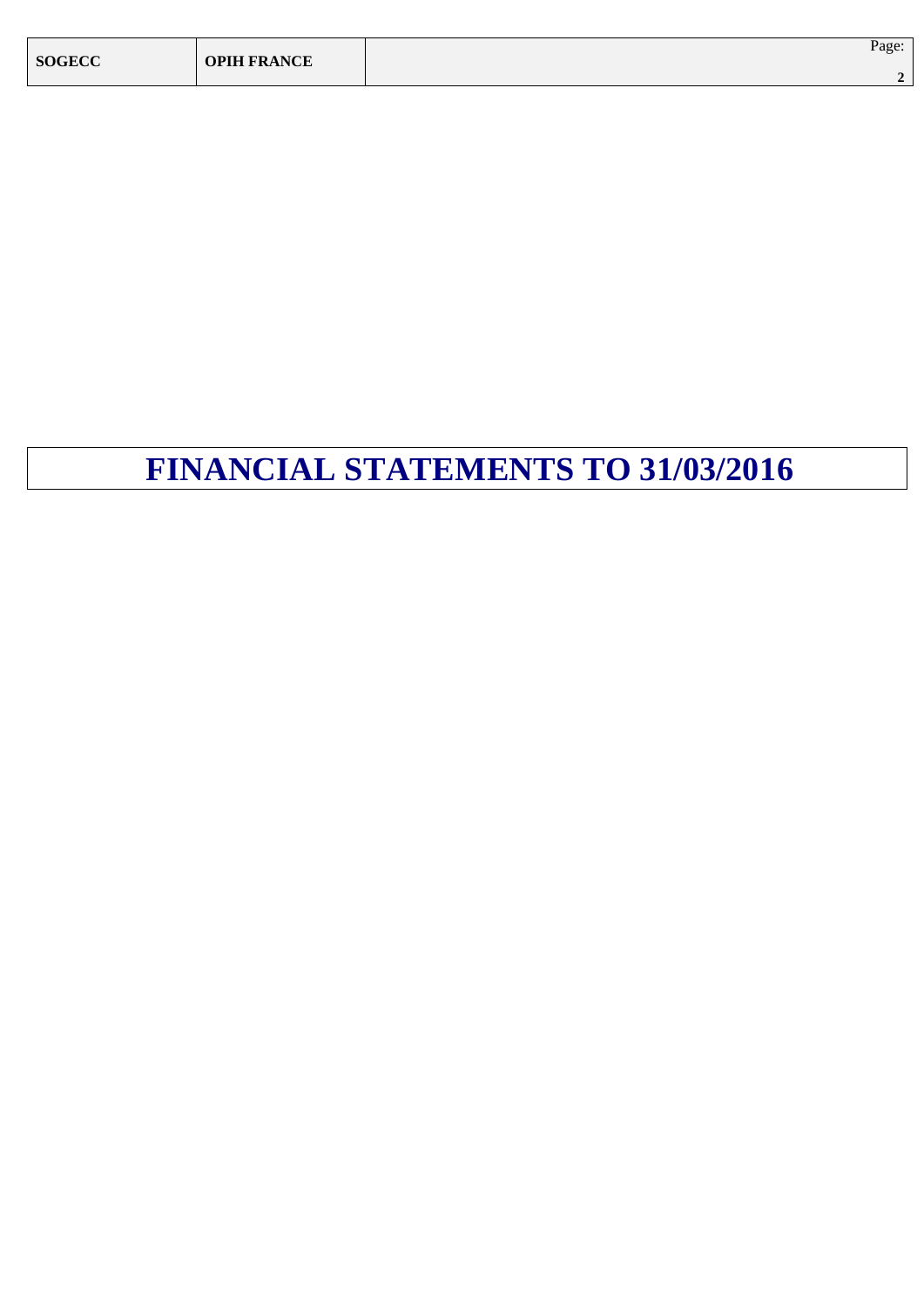#### **Balance sheet assets**

|                     |                                                                                                                                                                                                                       |                      | 31/03/2015            |                      |                      |
|---------------------|-----------------------------------------------------------------------------------------------------------------------------------------------------------------------------------------------------------------------|----------------------|-----------------------|----------------------|----------------------|
|                     | Statement expressed in Euros                                                                                                                                                                                          | Gross                | Amort. and<br>Deprec. | <b>Net</b>           | <b>Net</b>           |
|                     | Capital subscribed uncalled<br>(I)                                                                                                                                                                                    |                      |                       |                      |                      |
|                     | <b>INTANGIBLE ASSETS</b><br>Preliminary costs<br>Development costs<br>Licences, patents and similar rights<br>Goodwill (1)<br>Other intangible assets<br>Advances and prepayments                                     | 499                  | 499                   |                      |                      |
| FIXED ASSETS        | <b>TANGIBLE ASSETS</b><br>Lands<br><b>Buildings</b><br>Technical installations, indus. equip. & tools<br>Other tangible assets<br>Fixed assets in progress<br>Advances and prepayments<br><b>FINANCIAL ASSETS (2)</b> | 50,975               | 46,727                | 4,248                | 2,735                |
|                     | Investments in associates valued by the equity<br>method<br>Other equity interests<br>Receivables from associates<br>Other fixed investments<br>Loans<br>Other financial assets                                       | 123,150              | 123,150               |                      |                      |
|                     | <b>TOTAL (II)</b>                                                                                                                                                                                                     | 174,624              | 170,376               | 4,248                | 2,736                |
| <b>RRENT ASSETS</b> | <b>STOCK AND WORK IN PROGRESS</b><br>Raw materials & supplies<br>Work in progress for production of goods<br>Work in progress for production of services<br>Intermediate and finished products<br>Goods               |                      |                       |                      |                      |
|                     | <b>Advances and Prepayments paid on orders</b>                                                                                                                                                                        |                      |                       |                      |                      |
| ರ                   | <b>RECEIVABLES</b> (3)<br>Trade receivables and related accounts<br>Other receivables<br>Capital subscribed and called up, unpaid<br>Investment securities                                                            | 305,023<br>2,691,118 |                       | 305,023<br>2,691,118 | 364,793<br>2,809,484 |
|                     | Cash<br>Prepayments                                                                                                                                                                                                   | 58,560<br>1,458      |                       | 58,560<br>1,458      | 282,770<br>10,227    |
|                     | <b>TOTAL (III)</b>                                                                                                                                                                                                    | 3,056,159            |                       | 3,056,159            | 3,467,274            |
| <b>ACCRUALS</b>     | Loan issuance cost to be spread (IV)<br>(IV)<br>Premiums on the redemption of debentures<br>(V)<br>Unrealised exchange difference<br>(VI)                                                                             |                      |                       |                      |                      |
|                     | <b>TOTAL ASSETS</b>                                                                                                                                                                                                   | 3,230,784            | 170,376               | 3,060,407            | 3,470,010            |

(1) including leasehold right

(2) including financial assets of less than one year

(3) including receivables of more than one year

Page: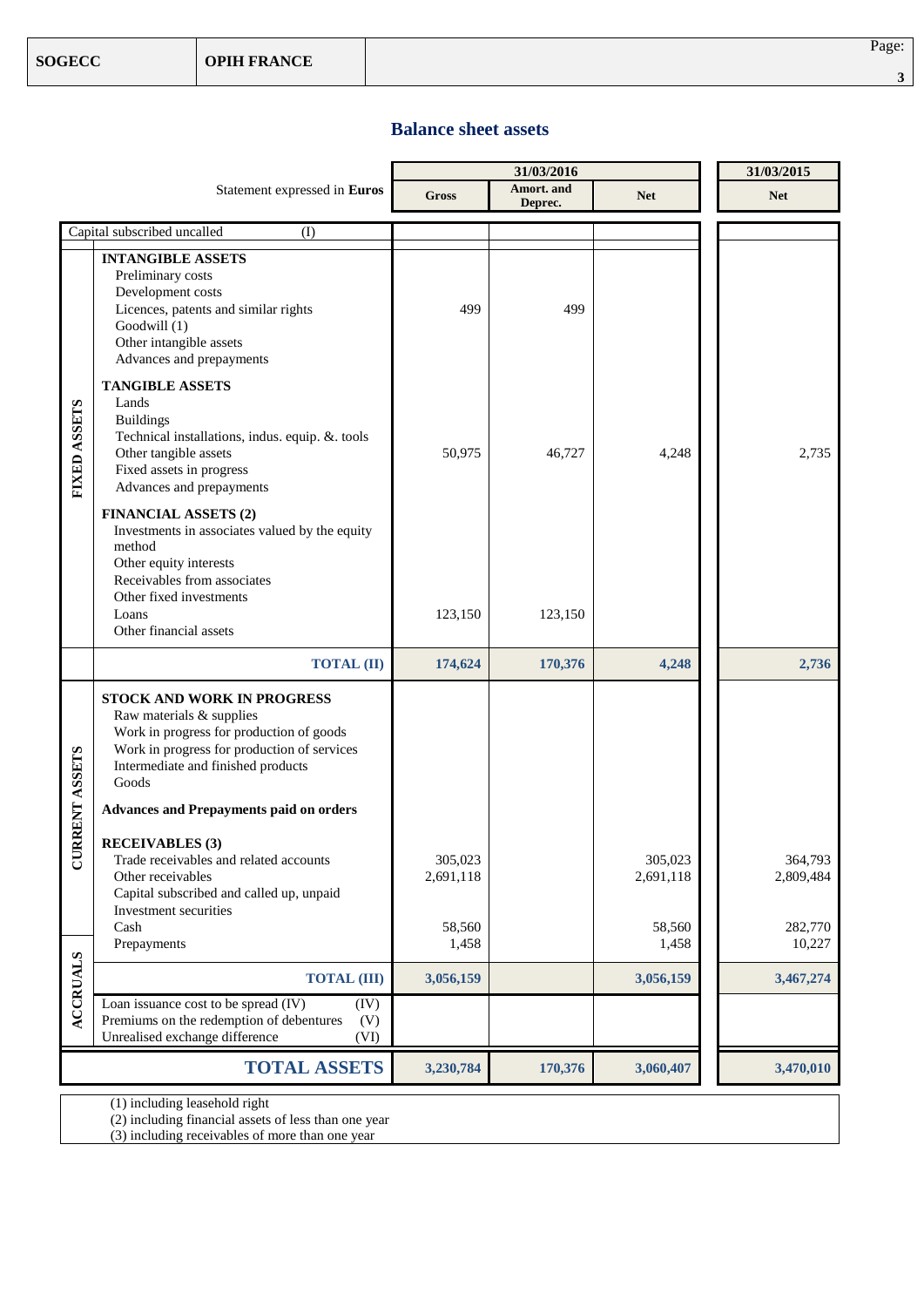#### **Balance sheet liabilities**

|                                    | Statement expressed in Euros                                                                                                                                                                                                                                                                                                                                  | 31/03/2016                              | 31/03/2015                              |
|------------------------------------|---------------------------------------------------------------------------------------------------------------------------------------------------------------------------------------------------------------------------------------------------------------------------------------------------------------------------------------------------------------|-----------------------------------------|-----------------------------------------|
|                                    | Total share capital<br>Issue, merger, acquisition and such premiums<br>Differences arising on revaluation                                                                                                                                                                                                                                                     | 1,330,000                               | 1,330,000                               |
| Capital and Reserves               | <b>RESERVES</b><br>Legal reserve<br>Statutory or contractual reserves<br>Regulated reserves<br>Other reserves<br>Balance brought forward                                                                                                                                                                                                                      | 7,879<br>230,250<br>1,057<br>(679, 850) | 7,879<br>230,250<br>1,057<br>(693, 292) |
|                                    | Profit/loss for the year<br>Investment subsidies<br>Regulated provisions                                                                                                                                                                                                                                                                                      | 47,785                                  | 13,443                                  |
|                                    | <b>Total capital and reserves</b>                                                                                                                                                                                                                                                                                                                             | 937,121                                 | 889,336                                 |
| Other capital<br>and reserves      | Income from issues of participating shares<br>Conditional advances                                                                                                                                                                                                                                                                                            |                                         |                                         |
|                                    | <b>Total other capital and reserves</b>                                                                                                                                                                                                                                                                                                                       |                                         |                                         |
| Provisions                         | Provisions for risks<br>Provisions for charges                                                                                                                                                                                                                                                                                                                | 395,908<br>627,681                      | 652,908<br>639,888                      |
|                                    | <b>Total provisions</b>                                                                                                                                                                                                                                                                                                                                       | 1,023,589                               | 1,292,796                               |
| ES <sub>(1)</sub><br><b>PAYABL</b> | <b>FINANCIAL DEBTS</b><br>Convertible debenture loans<br>Other debenture loans<br>Loans and debts from credit institutions (2)<br>Other loans and financial debts<br>Advances and prepayments received on orders in progress<br><b>OPERATING DEBTS</b><br>Trade payables and related accounts<br>Tax and social security liabilities<br><b>OTHER PAYABLES</b> | 117,880<br>981,817                      | 6,335<br>122,744<br>1,158,602           |
|                                    | Payables on fixed assets and related accounts<br>Other payables                                                                                                                                                                                                                                                                                               |                                         | 198                                     |
|                                    | Prepaid income (1)                                                                                                                                                                                                                                                                                                                                            |                                         |                                         |
|                                    | <b>Total payables</b>                                                                                                                                                                                                                                                                                                                                         | 1,099,697                               | 1,287,878                               |
|                                    | Unrealised exchange losses<br><b>TOTAL LIABILITIES</b>                                                                                                                                                                                                                                                                                                        | 3,060,407                               | 3,470,010                               |
|                                    | Profit/loss expressed in cents<br>(1) Prepaid income and expenses of less than one year<br>(2) Of which bank facilities and overdrafts, bank credit balance and PCA                                                                                                                                                                                           | 47,784,78<br>1,099,697                  | 13,442.58<br>1,287,878                  |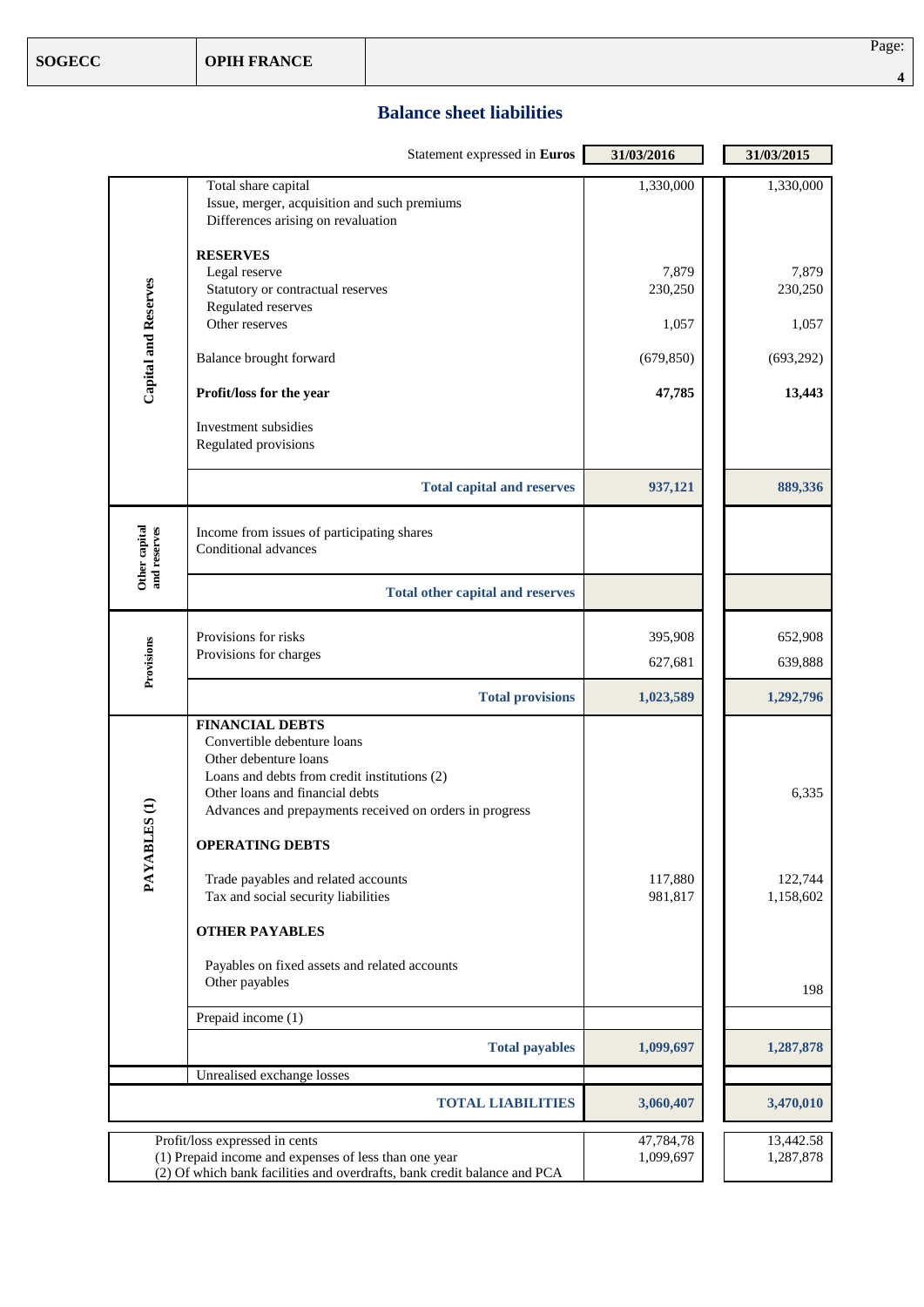|                                        | <b>Income statement</b>                                                                                                                                                                                                                                                                                                                                          | 31/03/2016 |          | 31/03/2015 |         |  |
|----------------------------------------|------------------------------------------------------------------------------------------------------------------------------------------------------------------------------------------------------------------------------------------------------------------------------------------------------------------------------------------------------------------|------------|----------|------------|---------|--|
|                                        |                                                                                                                                                                                                                                                                                                                                                                  | 12 months  | % TO     | 12 months  | % TO    |  |
|                                        | Sale of goods                                                                                                                                                                                                                                                                                                                                                    |            |          |            |         |  |
|                                        | Production sold (Goods)                                                                                                                                                                                                                                                                                                                                          |            |          |            |         |  |
|                                        | Production sold (Services and Works)                                                                                                                                                                                                                                                                                                                             | 4,670,985  | 100.00   | 5,210,063  | 100.00  |  |
| <b>OPERATING</b>                       | <b>Net turnover</b>                                                                                                                                                                                                                                                                                                                                              | 4,670,985  | 100.00   | 5,210,063  | 100.00  |  |
|                                        | Production for stock                                                                                                                                                                                                                                                                                                                                             |            |          |            |         |  |
| <b>INCOME</b>                          | Capitalised production costs                                                                                                                                                                                                                                                                                                                                     |            |          |            |         |  |
|                                        | Operating subsidies<br>Reversals on provisions and depreciation, transfer of charges                                                                                                                                                                                                                                                                             |            | 6.47     |            |         |  |
|                                        | Other income                                                                                                                                                                                                                                                                                                                                                     | 302,297    |          |            |         |  |
|                                        |                                                                                                                                                                                                                                                                                                                                                                  | 3          |          |            |         |  |
|                                        | <b>Total operating income</b>                                                                                                                                                                                                                                                                                                                                    | 4,973,285  | 106.47   | 5,210,063  | 100.00  |  |
|                                        |                                                                                                                                                                                                                                                                                                                                                                  |            |          |            |         |  |
|                                        | Purchase of goods<br>Variations in stock                                                                                                                                                                                                                                                                                                                         |            |          |            |         |  |
|                                        | Purchases of raw materials and other supplies                                                                                                                                                                                                                                                                                                                    |            |          |            |         |  |
|                                        | Variations in stock                                                                                                                                                                                                                                                                                                                                              |            |          |            |         |  |
|                                        | Other external purchases and expenses                                                                                                                                                                                                                                                                                                                            | 1,073,824  | 22.99    | 1,303,044  | 25.01   |  |
|                                        | Taxes, duties and similar payments                                                                                                                                                                                                                                                                                                                               | 194,200    | 4.16     | 270,513    | 5.19    |  |
|                                        | Wages and salaries                                                                                                                                                                                                                                                                                                                                               | 2,465,252  | 52.78    | 2,379,489  | 45.67   |  |
|                                        | Personnel social security charges                                                                                                                                                                                                                                                                                                                                | 1,133,618  | 24.27    | 1,189,604  | 22.83   |  |
|                                        | Owner's personal contributions to social security                                                                                                                                                                                                                                                                                                                |            |          |            |         |  |
|                                        | Amortisation, depreciation and provisions                                                                                                                                                                                                                                                                                                                        | 36,076     | 0.77     | 108,557    | 2.08    |  |
| <b>OPERATING EXPENSES</b>              | Other expenses                                                                                                                                                                                                                                                                                                                                                   | (196)      |          | (6,886)    | $-0.13$ |  |
|                                        | <b>Total operating expenses</b>                                                                                                                                                                                                                                                                                                                                  | 4,902,774  | 104.96   | 5,244,321  | 100.66  |  |
|                                        | <b>OPERATING PROFIT/LOSS</b>                                                                                                                                                                                                                                                                                                                                     | 70,511     | 1.51     | (34,258)   | $-0.66$ |  |
| Opera.<br>comm.<br>FINANCIAL<br>INCOME | Profit appropriated or loss transferred<br>Loss borne or profit transferred<br>From equity interests (3)<br>From other marketable securities and fixed asset receivables (3)<br>Other interests and similar income (3)<br>Reversal of provisions and depreciation and transfer of charges<br>Exchange gains<br>Net income from the sale of investment securities | 44,093     | 0.94     | 48,104     | 0.92    |  |
|                                        | <b>Total financial income</b>                                                                                                                                                                                                                                                                                                                                    | 44,093     | 0.94     | 48,104     | 0.92    |  |
|                                        |                                                                                                                                                                                                                                                                                                                                                                  |            |          |            |         |  |
|                                        | Amortisation, depreciation and provisions                                                                                                                                                                                                                                                                                                                        |            |          |            |         |  |
|                                        | Interests and similar expenses (4)                                                                                                                                                                                                                                                                                                                               | 519        | 0.01     | 161        |         |  |
|                                        | <b>Exchange losses</b>                                                                                                                                                                                                                                                                                                                                           |            |          |            |         |  |
|                                        | Net expenses from the sale of investment securities                                                                                                                                                                                                                                                                                                              |            |          |            |         |  |
| FINANCIAL<br>EXPENSES                  | <b>Total financial expenses</b>                                                                                                                                                                                                                                                                                                                                  | 519        | 0.01     | 161        |         |  |
|                                        | <b>FINANCIAL PROFIT/LOSS</b>                                                                                                                                                                                                                                                                                                                                     | 43,575     | 0.93     | 47,943     | 0.92    |  |
|                                        | PROFIT/LOSS BEFORE TAX                                                                                                                                                                                                                                                                                                                                           | 114,086    | 2.44     | 13,685     | 0.26    |  |
|                                        | <b>Total extraordinary income</b>                                                                                                                                                                                                                                                                                                                                |            |          |            |         |  |
|                                        | <b>Total extraordinary expenses</b>                                                                                                                                                                                                                                                                                                                              | 66,301     | 1.42     | 243        |         |  |
|                                        | <b>EXTRAORDINARY PROFIT / LOSS</b>                                                                                                                                                                                                                                                                                                                               | (66,301)   | $-1.42$  | (243)      |         |  |
|                                        | <b>EMPLOYEE PROFIT-SHARING</b>                                                                                                                                                                                                                                                                                                                                   |            |          |            |         |  |
|                                        | TAX ON PROFITS                                                                                                                                                                                                                                                                                                                                                   |            |          |            |         |  |
|                                        | <b>TOTAL INCOME</b>                                                                                                                                                                                                                                                                                                                                              | 5,017,378  | 107.42   | 5,258,167  | 100.92  |  |
|                                        | <b>TOTAL EXPENSES</b>                                                                                                                                                                                                                                                                                                                                            | 4,969,593  | 106.39   | 5,244,724  | 100.67  |  |
|                                        | PROFIT/LOSS FOR THE YEAR                                                                                                                                                                                                                                                                                                                                         | 47,785     | $1.02\,$ | 13,443     | 0.26    |  |

Page: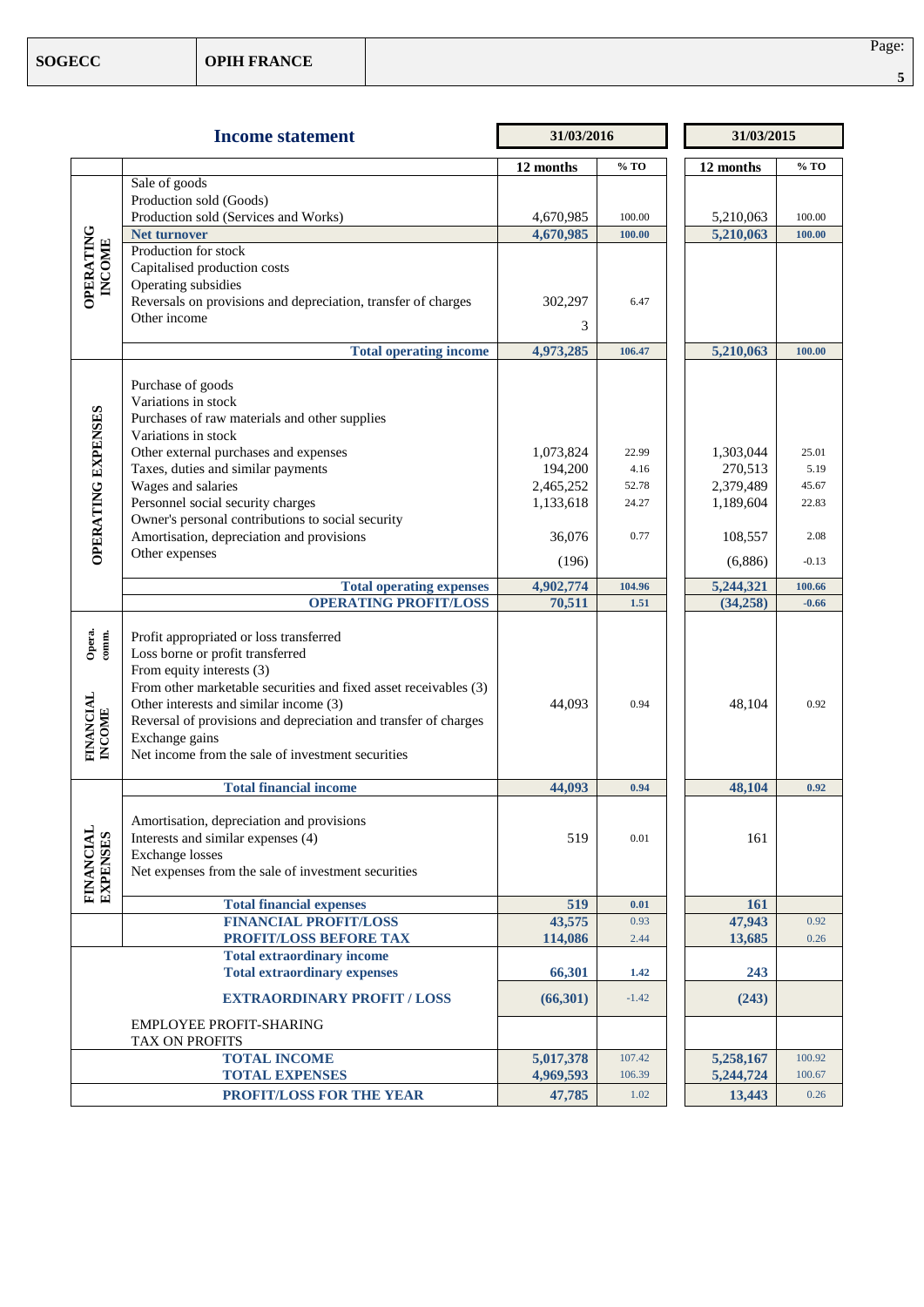| <b>SOGECC</b> | <b>OPIH FRANCE</b> | Page: |
|---------------|--------------------|-------|
|               |                    |       |

## **DETAILS OF THE FINANCIAL STATEMENTS TO 31/03/2016**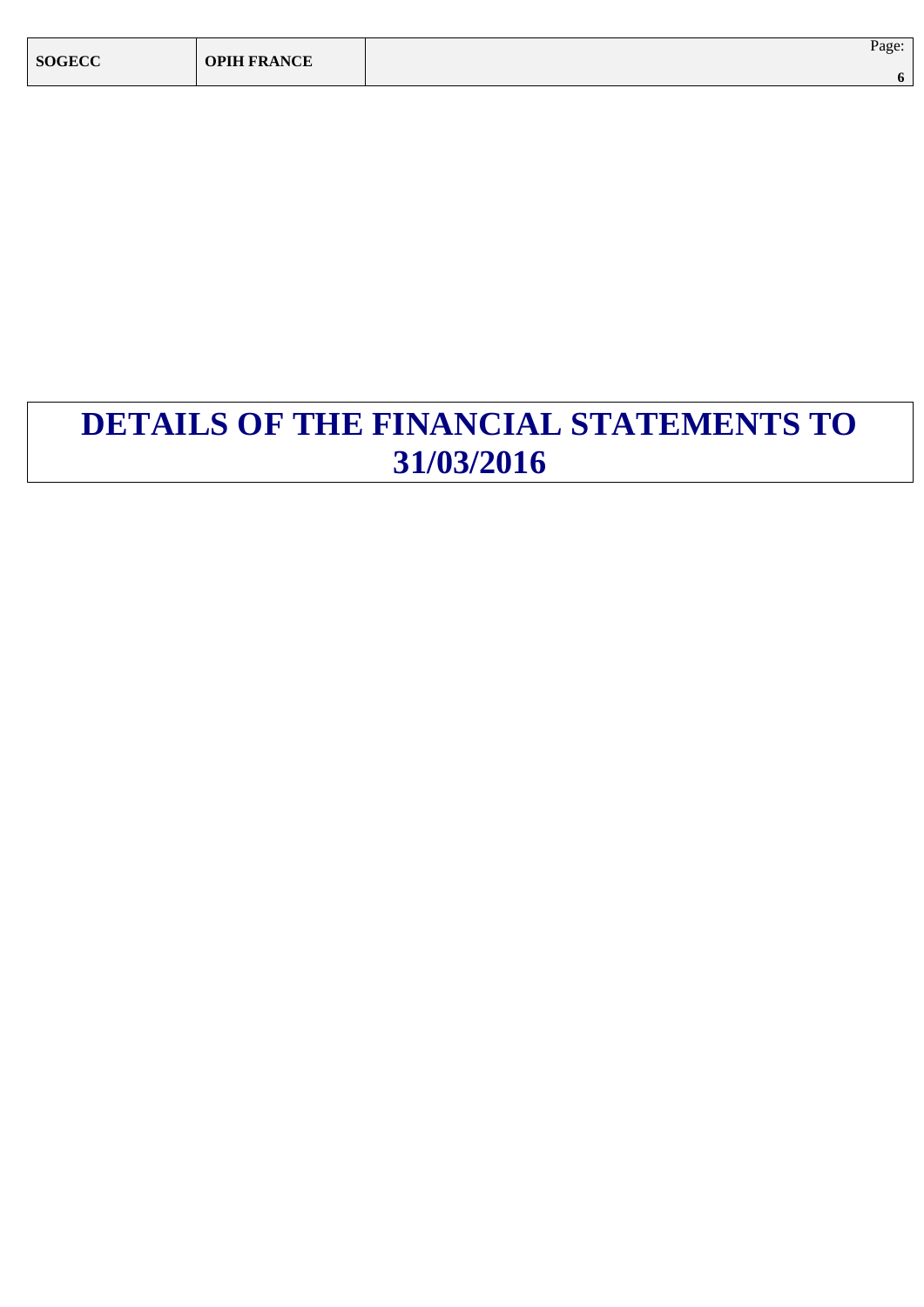# **Details of the Assets**

| Report expressed in euros                                                                                                                                                                                                                        | 01/04/2015<br>31/03/2016                      | 12<br>months                 | 01/04/2014<br>31/03/2015                        | 12<br>months                 | Variations                                                       | $\%$                                      |
|--------------------------------------------------------------------------------------------------------------------------------------------------------------------------------------------------------------------------------------------------|-----------------------------------------------|------------------------------|-------------------------------------------------|------------------------------|------------------------------------------------------------------|-------------------------------------------|
| <b>Uncalled subscribed capital</b>                                                                                                                                                                                                               |                                               |                              |                                                 |                              |                                                                  |                                           |
| <b>TOTAL II - NET fixed assets</b>                                                                                                                                                                                                               | 4,248,26                                      | 0.14                         | 2,735.62                                        | 0.08                         | 1,512.64                                                         | 55.29                                     |
| <b>Concessions, patents and similar rights</b>                                                                                                                                                                                                   |                                               |                              |                                                 |                              |                                                                  |                                           |
| 20510660<br>Software programs<br>28050660<br>Software amort                                                                                                                                                                                      | 499.00<br>(499.00)                            | 0.02<br>$-0.02$              | 499.00<br>(499.00)                              | 0.01<br>$-0.01$              |                                                                  |                                           |
| Other tangible fixed assets                                                                                                                                                                                                                      | 4,247.88                                      | 0.14                         | 2,735.24                                        | 0.08                         | 1,512.64                                                         | 55.30                                     |
| 21830600<br><b>IT HARDWARE</b><br>28183600<br>DEPREC OFFICE HARDWARE-EXPL                                                                                                                                                                        | 50,975.08<br>(46, 727.20)                     | 1.67<br>$-1.53$              | 46,476.44<br>(43,741.20)                        | 1.34<br>$-1.26$              | 4,498.64<br>(2,986.00)                                           | 9.68<br>$-6.83$                           |
| Loans                                                                                                                                                                                                                                            | 0.38                                          |                              | 0.38                                            |                              |                                                                  |                                           |
| 27430130<br>LOANS FOR THE CONSTRUCTION EFFORT<br>29743013<br>Provision Loans - Const efforts                                                                                                                                                     | 123,150.38<br>(123, 150.00)                   | 4.02<br>$-4.02$              | 123,150.38<br>(123, 150.00)                     | 3.55<br>$-3.55$              |                                                                  |                                           |
| <b>TOTAL III - NET current assets</b>                                                                                                                                                                                                            | 3,056,159.11                                  | 99.86                        | 3,467,274.44                                    | 99.92                        | (411, 115.33)                                                    | $-11.86$                                  |
| <b>Trade receivables and related accounts</b>                                                                                                                                                                                                    | 305,022.50                                    | 9.97                         | 364,793.46                                      | 10.51                        | (59,770.96)                                                      | $-16.38$                                  |
| 41110100<br>COLLECTIVE THIRD PARTY CUSTOMERS (PRODUCT)                                                                                                                                                                                           | 305,022.50                                    | 9.97                         | 364,793.46                                      | 10.51                        | (59,770.96)                                                      | $-16.38$                                  |
| <b>Other receivables</b>                                                                                                                                                                                                                         | 2,691,118.01                                  | 87.93                        | 2,809,483.62                                    | 80.96                        | (118, 365.61)                                                    | $-4.21$                                   |
| 42110110<br>PERSONNEL-COMPENSATION OWED<br>42500200<br>Financial participation withholding<br>PERMANENT ADVANCES (PAYROLL)<br>42541130<br>SOCIAL SECURITY -Day.Allowance BENEFITS<br>43111200<br>PROVIDENT FUND INSTITUTIONS - OTHER<br>43720130 | 5,409.70<br>3,619.59<br>32,547.57<br>3,544.32 | 0.18<br>0.12<br>1.06<br>0.12 | 15,900.53<br>31,439.81<br>11,232.74<br>3,070.17 | 0.46<br>0.91<br>0.32<br>0.09 | (10, 490.83)<br>3,619.59<br>1,107.76<br>(7,688.42)<br>(3,070.17) | $-65.98$<br>3.52<br>$-68.45$<br>$-100.00$ |
| 43750131<br>Advanced provident fund services<br>44551660<br><b>VAT TO BE PAID</b><br>DEDUCTIBLE VAT ON DEBITS-DEDUCTIBLE<br>44562690                                                                                                             | 220.48                                        | 0.01                         | 5,256.09<br>89,252.00<br>2,340.72               | 0.15<br>2.57<br>0.07         | (5,256.09)<br>(89, 252.00)<br>(2,120.24)                         | $-100.00$<br>$-100.00$<br>$-90.58$        |
| 44566120<br>VAT ON DEBITS<br><b>STATUS- ACCRUED INCOME</b><br>44870300<br>45100420<br>Compte courant RPG                                                                                                                                         | 9,018.21<br>35,393.12<br>2,600,000.00         | 0.29<br>1.16<br>84.96        | 15,598.44<br>35,393.12<br>2,600,000.00          | 0.45<br>1.02<br>74.93        | (6,580.23)                                                       | $-42.19$                                  |
| 46720000<br><b>OTHER DEBTORS</b><br><b>Cash on hand</b>                                                                                                                                                                                          | 1,365.02<br>58,560.42                         | 0.04                         | 282,770.14                                      |                              | 1,365.02<br>(224, 209, 72)                                       |                                           |
| 51220000<br>Crédit Lyonnais-OPIH<br>51221000<br>HSBC FR76300560002800280029222                                                                                                                                                                   | 48,689.93<br>9,870.49                         | 1.91<br>1.59<br>0.32         | 210,485.83<br>72,284.31                         | 8.15<br>6.07<br>2.08         | (161,795.90)<br>(62, 413.82)                                     | $-79.29$<br>$-76.87$<br>$-86.34$          |
| <b>Deferred Expenditure</b>                                                                                                                                                                                                                      | 1,458.18                                      | 0.05                         | 10,227.22                                       | 0.29                         | (8,769.04)                                                       | $-85.74$                                  |
| DEFERRED EXPENDITURE -ON<br>48600300                                                                                                                                                                                                             | 1,458.18                                      | 0.05                         | 10,227.22                                       | 0.29                         | (8,769.04)                                                       | $-85.74$                                  |
| <b>BALANCE SHEET LIABILITIES TOTAL</b>                                                                                                                                                                                                           | 3,060,407.37                                  | 100.00                       | 3,470,010.06                                    | 100.00                       | (409, 602.69)                                                    | $-11.80$                                  |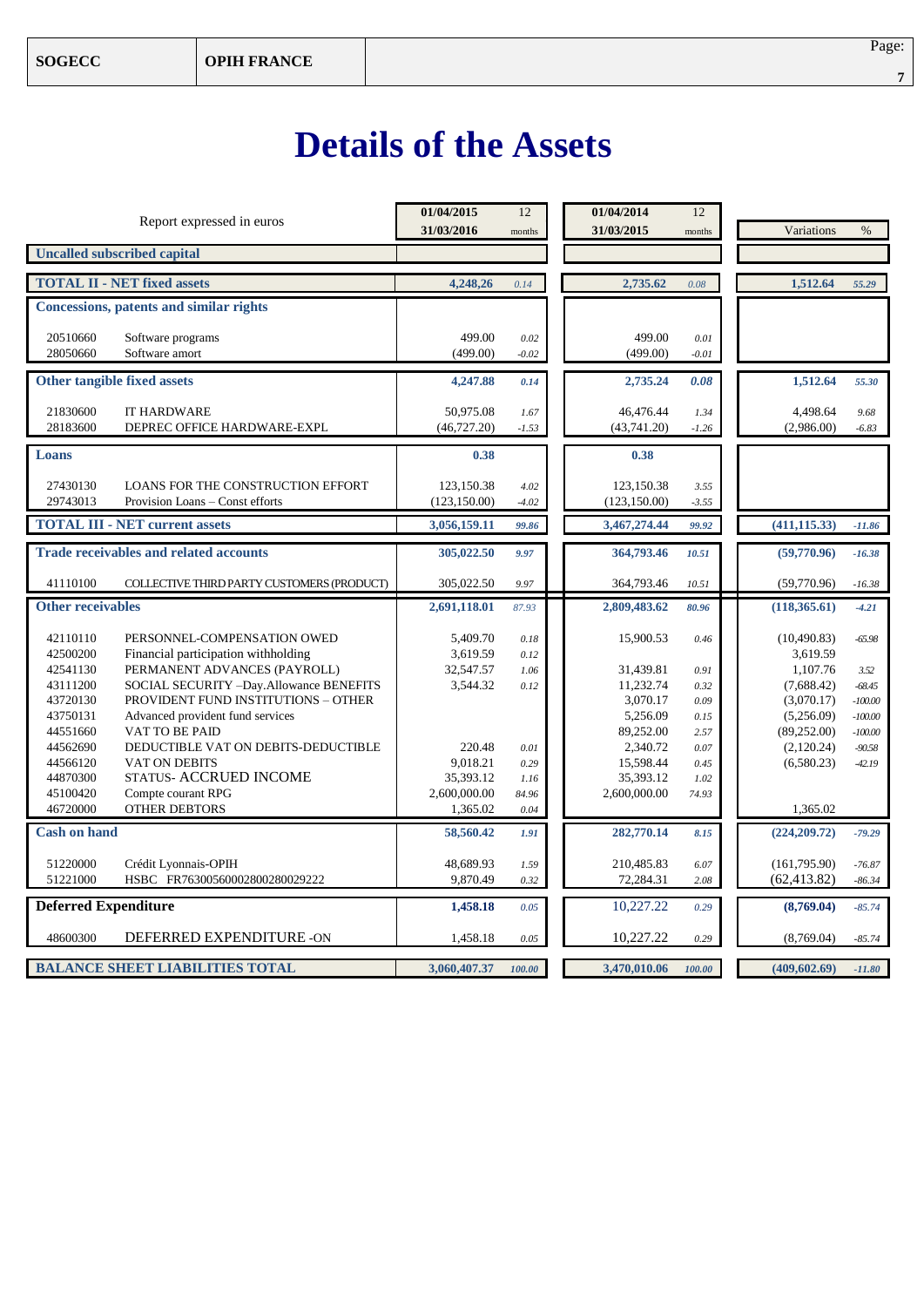# **Details of the Liabilities**

| Report expressed in euros                                                                    | 01/04/2015<br>31/03/2016 | 12<br>months     | 01/04/2014<br>31/03/2015 | 12<br>months     | Variations                | $\%$                   |
|----------------------------------------------------------------------------------------------|--------------------------|------------------|--------------------------|------------------|---------------------------|------------------------|
| <b>TOTAL I - Shareholders equity</b>                                                         | 937,120.88               | 30.62            | 889,336.10               | 25.63            | 47,784.78                 | 5.37                   |
| Corporate or individual capital                                                              | 1,330,000.00             | 43.46            | 1,330,000.00             | 38.33            |                           |                        |
| 10130100<br>SUBSCRIBED CAPITAL CALLED PAID                                                   | 1,330,000.00             | 43.46            | 1,330,000.00             | 38.33            |                           |                        |
| <b>Legal reserve</b>                                                                         | 7,878.53                 | 0.26             | 7,878.53                 | 0.23             |                           |                        |
| 10611100<br><b>LEGAL RESERVE</b>                                                             | 7,878.53                 | 0.26             | 7,878.53                 | 0.23             |                           |                        |
| <b>Statutory or contractual reserves</b>                                                     | 230,249.73               | 7.52             | 230,249.73               | 6.64             |                           |                        |
| 10630120<br>STATUTORY OR CONTRACTUAL RESERVES                                                | 230,249.73               | 7.52             | 230,249.73               | 6.64             |                           |                        |
| <b>Other Reserves</b>                                                                        | 1,057.48                 | 0.03             | 1,057.48                 | 0.03             |                           |                        |
| 10680300<br>OTHER SPECIAL RESERVES                                                           | 1,057.48                 | 0.03             | 1,057.48                 | 0.03             |                           |                        |
| <b>Retained earnings</b>                                                                     | (679, 849, 64)           | $-22.21$         | (693, 292, 22)           | $-19.98$         | 13,442.58                 | 1.94                   |
| 11000100<br><b>RETAINED EARNINGS</b>                                                         | (679, 849.64)            | $-22.21$         | (693, 292.22)            | $-19.98$         | 13,442.58                 | 1.94                   |
| <b>FINANCIAL YEAR RESULTS</b>                                                                | 47,784.78                | 1.56             | 13,442.58                | 0.39             | 34,342.20                 | 255.47                 |
| <b>TOTAL II - Other shareholders equity</b>                                                  |                          |                  |                          |                  |                           |                        |
| <b>TOTAL III - Total provisions</b>                                                          | 1,023,589.00             | 33.45            | 1,292,796.00             | 37.26            | (269, 207.00)             | $-20.82$               |
| <b>Provisions for contingencies</b>                                                          | 395,908.00               | 12.94            | 652,908.00               | 18.82            | (257,000.00)              | $-39.36$               |
| 15110100<br>PROV FOR LITIGATION<br>395,908.00<br>652,908.00<br>12.94                         |                          |                  |                          | 18.82            | (257,000.00)              | $-39.36$               |
| <b>Provisions for losses</b>                                                                 | 627,681.00               | 20.51            | 639,888.00               | 18.44            | (12,207.00)               | $-1.91$                |
| 15311120<br>PROV RETIREMENT BENEFITS                                                         | 627,681.00               | 20.51            | 639,888.00               | 18.44            | (12,207.00)               | $-1.91$                |
| <b>TOTAL IV - Total debts</b>                                                                | 1,099,697.49             | 35.93            | 1,287,877.96             | 37.11            | (188, 180.47)             | $-14.61$               |
| <b>Miscellaneous financial loans and debts</b>                                               |                          |                  | 6,334.92                 | 0.18             | (6,334.92)                | $-100.00$              |
| 16610200<br><b>EQUITY INVESTMENTS</b><br>16886000<br>INTERESTS INCURRED ON EQUITY INV.       |                          |                  | 5,935.59<br>399.33       | 0.17<br>0.01     | (5,935.59)<br>(399.33)    | $-100.00$<br>$-100.00$ |
| Trade creditors and other accounts payable                                                   | 117,880.24               | 3.85             | 122,743.63               | 3.54             | (4,863.39)                | $-3.96$                |
| THIRD PARTIES - SUPPLIERS COLLECTIVE<br>40100100<br>40200100<br>SUPPLIERS COLLECTIVE - GROUP | 32,800.84<br>11,642.40   | 1.07<br>0.38     | 61,806.63                | 1.78             | (29,005.79)<br>11,642.40  | $-46.93$               |
| 40810502<br>SUPPLIER INV NOT RECEIVED                                                        | 73,437.00                | 2.40             | 60,937.00                | 1.76             | 12,500.00                 | 20.51                  |
| Tax and social security liabilities                                                          | 981,817.25               | 32.08            | 1,158,601.81             | 33.39            | (176, 784.56)             | $-15.26$               |
| 42200100<br>EC OPERATING SUBSIDIARIES                                                        | 447.38                   | $0.01\,$         | 446.03                   | $0.01\,$         | 1.35                      | 0.30                   |
| 42200110<br>EC SUBSIDIARIES SOCIAL ACTIONS<br>42500230<br>PERSONNEL-SALARY ADVANCES          | 4,399.13<br>25,897.97    | 0.14<br>0.85     | 2,007.33<br>23,011,68    | 0.06<br>0.66     | 2,391.80<br>2,886.29      | 119.15<br>12.54        |
| 42700140<br><b>Objections</b>                                                                | 1,760.06                 | 0.06             | 3,633.56                 | 0.10             | (1,873.50)                | $-51.56$               |
| 42820140<br><b>TOIL PROVISIONS</b>                                                           | 19,522.31                | 0.64             | 19,461.08                | 0.56             | 61.23                     | 0.31                   |
| 42820150<br>PROVISIONS HOLIDAYS TO BE PAID                                                   | 54,503.98                | 1.78             | 42,385.22                | 1.22             | 12,118.76                 | 28.59                  |
| 42820160<br>PROVISIONS FOR HOLIDAYS TO BE PAID<br>42820170<br>PROVISIONS TEMP SAVINGS A/C    | 205,340.08<br>487.86     | 6.71<br>0.02     | 213,993.36<br>485.48     | 6.17<br>$0.01\,$ | (8,653.28)<br>2.38        | $-4.04$<br>0.49        |
| 42840200<br>PROVISIONS FOR PROFIT-SHARING                                                    | 17, 147.65               | 0.54             | 17, 147.65               | 0.49             |                           |                        |
| 42868190<br>PERSONNEL-EXPENSES PAYABLE                                                       | 103,977.79               | 3.40             | 75,000.00                | 2.16             | 28,977.79                 | 38.64                  |
| 43110100<br><b>U.R.S.S.A.F</b>                                                               | 80,150.67                | 2.62             | 110,518.74               | 3.18             | (30, 368.07)              | $-27.48$               |
| 43710110<br><b>MEAL VOUCHERS</b>                                                             | 2,570.40                 | $0.08\,$         | 3,746.40                 | 0.11             | (1,176.00)                | $-31.39$               |
| 43710120<br>PENSIONS INSTITUTIONS - AURE<br>43720130<br>WELFARE INSTITUTIONS - OTH.          | 29,365.41<br>30,657.87   | 0.96<br>$1.00\,$ | 97,035.22                | 2.80             | (67, 669.81)<br>30,657.87 | $-69.74$               |
| 43740150<br><b>Mutual Fund</b>                                                               | 10,313.32                | 0.34             | 26,927.52                | 0.78             | (16,614.20)               | $-61.70$               |
| 43860220<br>SOCIAL CHARGES TO BE PAID                                                        | 7,844.49                 | 0.26             | 7,329.93                 | 0.21             | 514.46                    | 7.02                   |
| 43860221<br>SOCIAL ORG. - CHARGES TO BE PAID                                                 | 129,922.22               | 4.25             | 128,189.43               | 3.69             | 1,732.79                  | 1.35                   |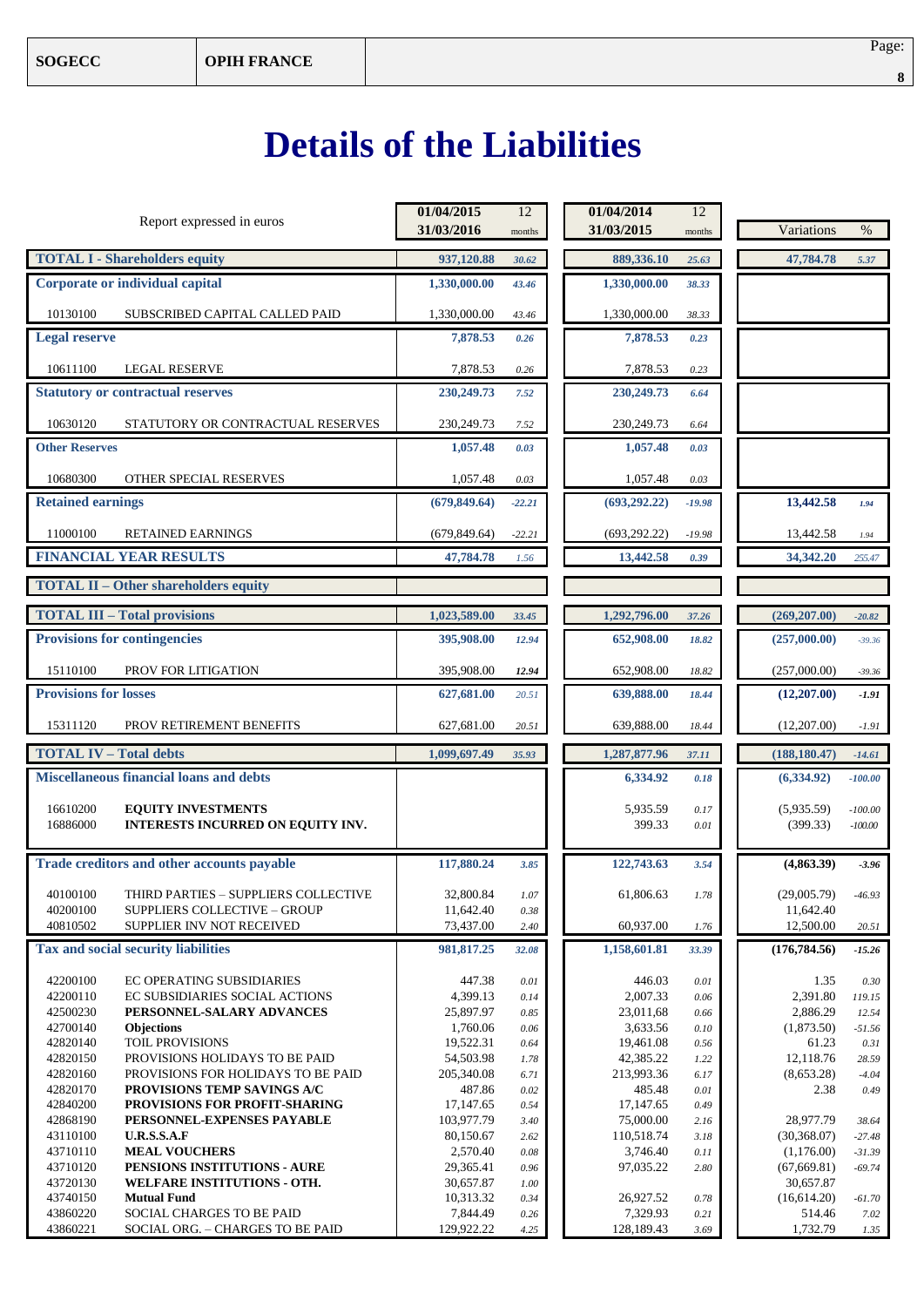# **Details of the Liabilities**

| Report expressed in euros              |                                  | 01/04/2015<br>31/03/2016 | 12<br>months | 01/04/2014<br>31/03/2015 | 12<br>months | Variations           | $\%$                   |
|----------------------------------------|----------------------------------|--------------------------|--------------|--------------------------|--------------|----------------------|------------------------|
| 43860222                               | SOCIAL ORG. - CHARGES TO BE PAID | 243.93                   | 0.01         | 242.75                   | 0.01         | 1.18                 | 0.49                   |
| 43863240                               | <b>BUILDING INITIATIVE</b>       | 13.468.45                | 0.44         | 13.795.84                | 0.40         | (327.39)             | $-2.37$                |
| 43864250                               | <b>APPRENTICESHIP TAXES</b>      | 4,020.20                 | 0.13         | 4.176.69                 | 0.12         | (156.49)             | $-3.75$                |
| 43865270                               | PROFESSIONAL TRAINING            | 110.469.32               | 3.61         | 108,345.26               | 3.12         | 2.124.06             | 1.96                   |
| 44571670                               | <b>TVA COLLECTED ON DEBITS</b>   | 71,497.76                | 2.34         | 206,833.16               | 5.96         | (135, 335.40)        | $-65.43$               |
| 44710660                               | <b>STATUS- BUSINESS TAX</b>      | 42,809.00                | 1.40         | 37,974.00                | 1.09         | 4,835.00             | 12.73                  |
| 44760130                               | Tax on company cars              | 15,000.00                | 0.49         | 15.915.48                | 0.46         | (915.48)             | $-5.75$                |
| <b>Other liabilities</b><br>46710220   | UNDELIVERED CHEQUE COLLECTION-   |                          |              | 197.60<br>197.60         | 0.01<br>0.01 | (197.60)<br>(197.60) | $-100,00$<br>$-100.00$ |
| <b>TOTAL BALANCE SHEET LIABILITIES</b> |                                  | 3,060,407.37             | 100.00       | 3.470,020,06             | 100.00       | (409.602.69)         | $-11.80$               |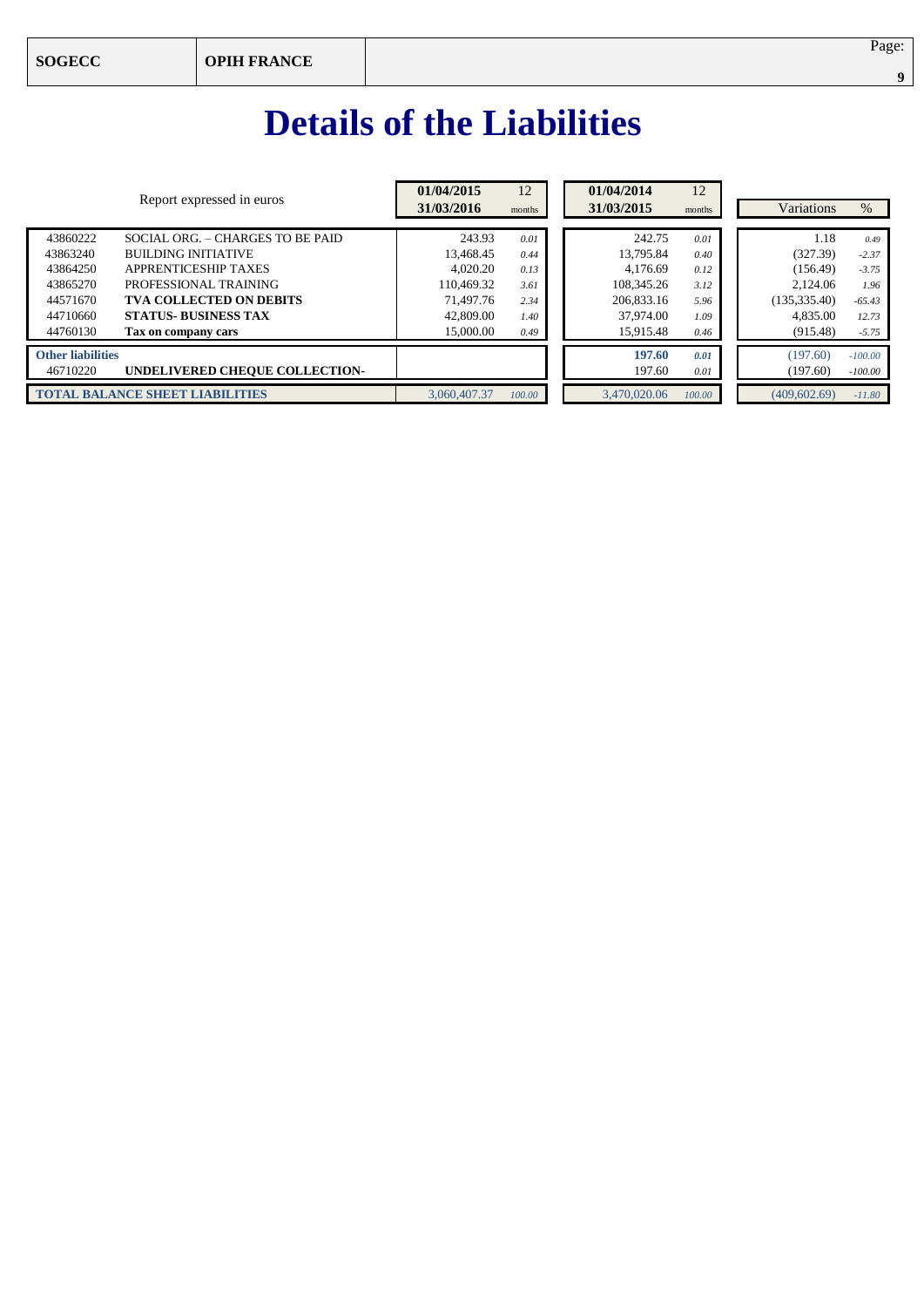# **Details of the Profit and Loss Statement**

| months<br>months<br><b>Total operating income</b><br>4,973,284.98<br>5,210,063.13<br>(236,778.15)<br>100.00<br>106.47<br>$-4.54$<br><b>Sales of merchandise</b><br>Sold production of goods<br><b>Sold production Services + Works</b><br>4,670,985.18<br>5,210,063.12<br>(539,077.94)<br>100.00<br>100.00<br>$-10.35$<br><b>Sold production Services FRANCE</b><br>4,670,985.18<br>5,210,063.12<br>(539,077,94)<br>100.00<br>100.00<br>$-10.35$<br>70611100<br>Global service income group<br>4,665,386.85<br>5,132,320.85<br>(466,934.00)<br>99.88<br>98.51<br>$-9.10$<br>70880000<br><b>Earnings from related activities</b><br>5,598.33<br>77,742.27<br>(72, 143.94)<br>0.12<br>1.49<br>$-92.80$<br><b>Sales figure net amount</b><br>4,670,985.18<br>5,210,063.12<br>(539,077.94)<br>100.00<br>100.00<br>$-10.35$<br>Reversals on deprec. & prov., transfers of expenses<br>302,297.00<br>302,297.00<br>6.47<br>78150001<br>Reversal of prov contingencies & charges<br>302,297.00<br>302,297.00<br>6.47<br>Other operating income<br>2.80<br>0.01<br>2.79<br>N/S<br>75800000<br>MISCELLANEOUS OPERATING INCOME<br>2.80<br>0.01<br>2.79<br>N/S<br><b>Total operating expenses</b><br>4,902,774.17<br>5,244,321.06<br>(341, 546.89)<br>$-6.51$<br>104.96<br>100.66<br>Other external purchases and expenses<br>1,073,824.03<br>1,303,043.73<br>(229, 219.70)<br>22.99<br>25.01<br>$-17.59$<br>60610018<br>Vehicle fuel<br>195,938.42<br>4.19<br>195,443.68<br>494.74<br>3.75<br>0.25<br>60633010<br>OTHER PETI NON-STORED PURCHASES<br>8,575.58<br>5,565.15<br>3.010.43<br>0.18<br>54.09<br>0.11<br>61550016<br>10,261.68<br>24,778.16<br>Vehicle upkeep<br>(14,516.48)<br>$-58.59$<br>0.22<br>0.48<br>61560017<br>Maintenance IT hardware<br>283.21<br>(283.21)<br>$-100.00$<br>0.01<br>LIABILITY INSURANCE PREMIUM<br>61611011<br>45,237.90<br>21,918.12<br>67,156.02<br>0.87<br>48.45<br>1.44<br>61810016<br><b>GENERAL DOCUMENTATION</b><br>2,623.31<br>1,015.47<br>0.02<br>(1,607.84)<br>0.05<br>$-61.29$<br>61850010<br>CONFERENCE SEMINAR REGISTRATION<br>175.00<br>175.00<br>62262010<br><b>LEGAL FEES</b><br>49,534.57<br>47,738.98<br>0.92<br>1,795.59<br>1.06<br>3.76<br>62262030<br>Audit fees<br>13,787.00<br>34,523.00<br>(20, 736.00)<br>0.30<br>0.66<br>$-60.06$<br>62268014<br>OTHER MISCELLANEOUS FEES<br>3,408.34<br>0.07<br>21,524.80<br>(18, 116.46)<br>0.41<br>$-84.17$<br>62330017<br><b>INTERNAL SEMINARS</b><br>12,729.64<br>104,088.17<br>(91, 358.53)<br>0.27<br>2.00<br>$-87.77$<br>62340013<br>NON-DEC. CLIENTELE GIFTS<br>3,680.65<br>5,129.00<br>(1,448.35)<br>0.08<br>0.10<br>$-28.24$<br>62511010<br>PERSONNEL TRANSPORT EXPENSES<br>39,328.86<br>635.81<br>39,964.67<br>0.75<br>1.62<br>0.86<br>62512010<br>PERSONNEL TRANSPORT EXPENSES<br>27,795.20<br>38,284.89<br>(10, 489.69)<br>0.60<br>0.73<br>$-27.40$<br>62512011<br>TRANSPORT EXPENSES - BUS/SUBWAY<br>9,897.21<br>11,834.14<br>0.19<br>1,936.93<br>0.25<br>19.57<br>62512012<br>6,123.61<br>TRANSPORT EXPENSES TAXIS<br>9,451.79<br>(3,328.18)<br>0.13<br>0.18<br>$-35.21$<br>62513011<br><b>CAR RENTAL EXPENSES</b><br>381,622.61<br>395,541.91<br>(13,919.30)<br>8.17<br>7.59<br>$-3.52$<br>TRAVEL EXPENSES - EXPENSES FOR<br>163,138.17<br>221,973.72<br>62514010<br>(58, 835.55)<br>$-26.51$<br>3.49<br>4.26<br>62515010<br>PERS TRAVELLING COSTS - INDIA<br>1,000.00<br>(1,000.00)<br>0.02<br>$-100.00$<br>62560010<br><b>EXPENSES FOR MISSIONS &amp; RECEPTIONS</b><br>32,365.39<br>363.66<br>32,729.05<br>$0.70\,$<br>0.62<br>1.12<br>62570012<br>OFFICES-MISSIONS AND RECEPTIONS<br>20,304.94<br>27,852.76<br>(7,547.82)<br>0.43<br>0.53<br>$-27.109$<br>62610010<br>POSTAGE EXPENSES<br>1,599.46<br>1,603.77<br>(4.31)<br>0.03<br>0.03<br>$-0.27$<br>62620010<br>TELEPHONE-FAX-TELECOMMUNICAT<br>16,723.95<br>34,807.05<br>(18,083.10)<br>0.36<br>0.67<br>$-51.95$<br>62780140<br><b>BANKING FEES-OTHER COMMISS</b><br>4,339.83<br>2,656.10<br>1,683.73<br>0.09<br>0.05<br>63.39<br>62810011<br>317.57<br>LEVIES PAID TO ORGANI<br>561.12<br>(243.55)<br>$0.01\,$<br>$0.01\,$<br>$-43.40$<br>62840110<br>PERSON. RECRUITING EXPENSES<br>608.80<br>1,068.46<br>459.66<br>0.02<br>$0.01\,$<br>75.50<br><b>Taxes and equivalent payments</b><br>270,513.24<br>(76,313.15)<br>194,200.09<br>$-28.21$<br>4.16<br>5.19<br>63310100<br>TRANSPORT PAYMENT<br>44,394.80<br>44,971.62<br>(576.82)<br>0.95<br>0.86<br>$-1.28$<br>63330300<br>PARTICIP. VOCATIONAL TRAINING<br>(11,790.00)<br>24,122.35<br>35,912.35<br>0.69<br>0.52<br>$-32.83$<br>63340400<br>10,704.34<br>PARTICIPATION IN THE CO. EFFORT<br>10,820.51<br>(116.17)<br>0.23<br>0.21<br>$-1.07$<br>63350500<br>APPRENTICESHIP TAX PAYMENT<br>16,175.43<br>16,350.97<br>0.31<br>(175.54)<br>0.35<br>$-1.07$<br>63511012<br>PROFESSIONAL TAX<br>69,564.00<br>122,732.67<br>(53, 168.67)<br>1.49<br>2.36<br>$-43.32$<br>63514000<br>25,904.17<br>Tax on company cars<br>31,982.12<br>(6,077.95)<br>0.55<br>0.61<br>$-19.00$ | Report expressed in euros |             | 01/04/2015 | 12       | 01/04/2014 | 12   |            |          |
|-----------------------------------------------------------------------------------------------------------------------------------------------------------------------------------------------------------------------------------------------------------------------------------------------------------------------------------------------------------------------------------------------------------------------------------------------------------------------------------------------------------------------------------------------------------------------------------------------------------------------------------------------------------------------------------------------------------------------------------------------------------------------------------------------------------------------------------------------------------------------------------------------------------------------------------------------------------------------------------------------------------------------------------------------------------------------------------------------------------------------------------------------------------------------------------------------------------------------------------------------------------------------------------------------------------------------------------------------------------------------------------------------------------------------------------------------------------------------------------------------------------------------------------------------------------------------------------------------------------------------------------------------------------------------------------------------------------------------------------------------------------------------------------------------------------------------------------------------------------------------------------------------------------------------------------------------------------------------------------------------------------------------------------------------------------------------------------------------------------------------------------------------------------------------------------------------------------------------------------------------------------------------------------------------------------------------------------------------------------------------------------------------------------------------------------------------------------------------------------------------------------------------------------------------------------------------------------------------------------------------------------------------------------------------------------------------------------------------------------------------------------------------------------------------------------------------------------------------------------------------------------------------------------------------------------------------------------------------------------------------------------------------------------------------------------------------------------------------------------------------------------------------------------------------------------------------------------------------------------------------------------------------------------------------------------------------------------------------------------------------------------------------------------------------------------------------------------------------------------------------------------------------------------------------------------------------------------------------------------------------------------------------------------------------------------------------------------------------------------------------------------------------------------------------------------------------------------------------------------------------------------------------------------------------------------------------------------------------------------------------------------------------------------------------------------------------------------------------------------------------------------------------------------------------------------------------------------------------------------------------------------------------------------------------------------------------------------------------------------------------------------------------------------------------------------------------------------------------------------------------------------------------------------------------------------------------------------------------------------------------------------------------------------------------------------------------------------------------------------------------------------------------------------------------------------------------------------------------------------------------------------------------------------------------------------------------------------------------------------------|---------------------------|-------------|------------|----------|------------|------|------------|----------|
|                                                                                                                                                                                                                                                                                                                                                                                                                                                                                                                                                                                                                                                                                                                                                                                                                                                                                                                                                                                                                                                                                                                                                                                                                                                                                                                                                                                                                                                                                                                                                                                                                                                                                                                                                                                                                                                                                                                                                                                                                                                                                                                                                                                                                                                                                                                                                                                                                                                                                                                                                                                                                                                                                                                                                                                                                                                                                                                                                                                                                                                                                                                                                                                                                                                                                                                                                                                                                                                                                                                                                                                                                                                                                                                                                                                                                                                                                                                                                                                                                                                                                                                                                                                                                                                                                                                                                                                                                                                                                                                                                                                                                                                                                                                                                                                                                                                                                                                                                                                         |                           |             | 31/03/2016 |          | 31/03/2015 |      | Variations | %        |
|                                                                                                                                                                                                                                                                                                                                                                                                                                                                                                                                                                                                                                                                                                                                                                                                                                                                                                                                                                                                                                                                                                                                                                                                                                                                                                                                                                                                                                                                                                                                                                                                                                                                                                                                                                                                                                                                                                                                                                                                                                                                                                                                                                                                                                                                                                                                                                                                                                                                                                                                                                                                                                                                                                                                                                                                                                                                                                                                                                                                                                                                                                                                                                                                                                                                                                                                                                                                                                                                                                                                                                                                                                                                                                                                                                                                                                                                                                                                                                                                                                                                                                                                                                                                                                                                                                                                                                                                                                                                                                                                                                                                                                                                                                                                                                                                                                                                                                                                                                                         |                           |             |            |          |            |      |            |          |
|                                                                                                                                                                                                                                                                                                                                                                                                                                                                                                                                                                                                                                                                                                                                                                                                                                                                                                                                                                                                                                                                                                                                                                                                                                                                                                                                                                                                                                                                                                                                                                                                                                                                                                                                                                                                                                                                                                                                                                                                                                                                                                                                                                                                                                                                                                                                                                                                                                                                                                                                                                                                                                                                                                                                                                                                                                                                                                                                                                                                                                                                                                                                                                                                                                                                                                                                                                                                                                                                                                                                                                                                                                                                                                                                                                                                                                                                                                                                                                                                                                                                                                                                                                                                                                                                                                                                                                                                                                                                                                                                                                                                                                                                                                                                                                                                                                                                                                                                                                                         |                           |             |            |          |            |      |            |          |
|                                                                                                                                                                                                                                                                                                                                                                                                                                                                                                                                                                                                                                                                                                                                                                                                                                                                                                                                                                                                                                                                                                                                                                                                                                                                                                                                                                                                                                                                                                                                                                                                                                                                                                                                                                                                                                                                                                                                                                                                                                                                                                                                                                                                                                                                                                                                                                                                                                                                                                                                                                                                                                                                                                                                                                                                                                                                                                                                                                                                                                                                                                                                                                                                                                                                                                                                                                                                                                                                                                                                                                                                                                                                                                                                                                                                                                                                                                                                                                                                                                                                                                                                                                                                                                                                                                                                                                                                                                                                                                                                                                                                                                                                                                                                                                                                                                                                                                                                                                                         |                           |             |            |          |            |      |            |          |
|                                                                                                                                                                                                                                                                                                                                                                                                                                                                                                                                                                                                                                                                                                                                                                                                                                                                                                                                                                                                                                                                                                                                                                                                                                                                                                                                                                                                                                                                                                                                                                                                                                                                                                                                                                                                                                                                                                                                                                                                                                                                                                                                                                                                                                                                                                                                                                                                                                                                                                                                                                                                                                                                                                                                                                                                                                                                                                                                                                                                                                                                                                                                                                                                                                                                                                                                                                                                                                                                                                                                                                                                                                                                                                                                                                                                                                                                                                                                                                                                                                                                                                                                                                                                                                                                                                                                                                                                                                                                                                                                                                                                                                                                                                                                                                                                                                                                                                                                                                                         |                           |             |            |          |            |      |            |          |
|                                                                                                                                                                                                                                                                                                                                                                                                                                                                                                                                                                                                                                                                                                                                                                                                                                                                                                                                                                                                                                                                                                                                                                                                                                                                                                                                                                                                                                                                                                                                                                                                                                                                                                                                                                                                                                                                                                                                                                                                                                                                                                                                                                                                                                                                                                                                                                                                                                                                                                                                                                                                                                                                                                                                                                                                                                                                                                                                                                                                                                                                                                                                                                                                                                                                                                                                                                                                                                                                                                                                                                                                                                                                                                                                                                                                                                                                                                                                                                                                                                                                                                                                                                                                                                                                                                                                                                                                                                                                                                                                                                                                                                                                                                                                                                                                                                                                                                                                                                                         |                           |             |            |          |            |      |            |          |
|                                                                                                                                                                                                                                                                                                                                                                                                                                                                                                                                                                                                                                                                                                                                                                                                                                                                                                                                                                                                                                                                                                                                                                                                                                                                                                                                                                                                                                                                                                                                                                                                                                                                                                                                                                                                                                                                                                                                                                                                                                                                                                                                                                                                                                                                                                                                                                                                                                                                                                                                                                                                                                                                                                                                                                                                                                                                                                                                                                                                                                                                                                                                                                                                                                                                                                                                                                                                                                                                                                                                                                                                                                                                                                                                                                                                                                                                                                                                                                                                                                                                                                                                                                                                                                                                                                                                                                                                                                                                                                                                                                                                                                                                                                                                                                                                                                                                                                                                                                                         |                           |             |            |          |            |      |            |          |
|                                                                                                                                                                                                                                                                                                                                                                                                                                                                                                                                                                                                                                                                                                                                                                                                                                                                                                                                                                                                                                                                                                                                                                                                                                                                                                                                                                                                                                                                                                                                                                                                                                                                                                                                                                                                                                                                                                                                                                                                                                                                                                                                                                                                                                                                                                                                                                                                                                                                                                                                                                                                                                                                                                                                                                                                                                                                                                                                                                                                                                                                                                                                                                                                                                                                                                                                                                                                                                                                                                                                                                                                                                                                                                                                                                                                                                                                                                                                                                                                                                                                                                                                                                                                                                                                                                                                                                                                                                                                                                                                                                                                                                                                                                                                                                                                                                                                                                                                                                                         |                           |             |            |          |            |      |            |          |
|                                                                                                                                                                                                                                                                                                                                                                                                                                                                                                                                                                                                                                                                                                                                                                                                                                                                                                                                                                                                                                                                                                                                                                                                                                                                                                                                                                                                                                                                                                                                                                                                                                                                                                                                                                                                                                                                                                                                                                                                                                                                                                                                                                                                                                                                                                                                                                                                                                                                                                                                                                                                                                                                                                                                                                                                                                                                                                                                                                                                                                                                                                                                                                                                                                                                                                                                                                                                                                                                                                                                                                                                                                                                                                                                                                                                                                                                                                                                                                                                                                                                                                                                                                                                                                                                                                                                                                                                                                                                                                                                                                                                                                                                                                                                                                                                                                                                                                                                                                                         |                           |             |            |          |            |      |            |          |
|                                                                                                                                                                                                                                                                                                                                                                                                                                                                                                                                                                                                                                                                                                                                                                                                                                                                                                                                                                                                                                                                                                                                                                                                                                                                                                                                                                                                                                                                                                                                                                                                                                                                                                                                                                                                                                                                                                                                                                                                                                                                                                                                                                                                                                                                                                                                                                                                                                                                                                                                                                                                                                                                                                                                                                                                                                                                                                                                                                                                                                                                                                                                                                                                                                                                                                                                                                                                                                                                                                                                                                                                                                                                                                                                                                                                                                                                                                                                                                                                                                                                                                                                                                                                                                                                                                                                                                                                                                                                                                                                                                                                                                                                                                                                                                                                                                                                                                                                                                                         |                           |             |            |          |            |      |            |          |
|                                                                                                                                                                                                                                                                                                                                                                                                                                                                                                                                                                                                                                                                                                                                                                                                                                                                                                                                                                                                                                                                                                                                                                                                                                                                                                                                                                                                                                                                                                                                                                                                                                                                                                                                                                                                                                                                                                                                                                                                                                                                                                                                                                                                                                                                                                                                                                                                                                                                                                                                                                                                                                                                                                                                                                                                                                                                                                                                                                                                                                                                                                                                                                                                                                                                                                                                                                                                                                                                                                                                                                                                                                                                                                                                                                                                                                                                                                                                                                                                                                                                                                                                                                                                                                                                                                                                                                                                                                                                                                                                                                                                                                                                                                                                                                                                                                                                                                                                                                                         |                           |             |            |          |            |      |            |          |
|                                                                                                                                                                                                                                                                                                                                                                                                                                                                                                                                                                                                                                                                                                                                                                                                                                                                                                                                                                                                                                                                                                                                                                                                                                                                                                                                                                                                                                                                                                                                                                                                                                                                                                                                                                                                                                                                                                                                                                                                                                                                                                                                                                                                                                                                                                                                                                                                                                                                                                                                                                                                                                                                                                                                                                                                                                                                                                                                                                                                                                                                                                                                                                                                                                                                                                                                                                                                                                                                                                                                                                                                                                                                                                                                                                                                                                                                                                                                                                                                                                                                                                                                                                                                                                                                                                                                                                                                                                                                                                                                                                                                                                                                                                                                                                                                                                                                                                                                                                                         |                           |             |            |          |            |      |            |          |
|                                                                                                                                                                                                                                                                                                                                                                                                                                                                                                                                                                                                                                                                                                                                                                                                                                                                                                                                                                                                                                                                                                                                                                                                                                                                                                                                                                                                                                                                                                                                                                                                                                                                                                                                                                                                                                                                                                                                                                                                                                                                                                                                                                                                                                                                                                                                                                                                                                                                                                                                                                                                                                                                                                                                                                                                                                                                                                                                                                                                                                                                                                                                                                                                                                                                                                                                                                                                                                                                                                                                                                                                                                                                                                                                                                                                                                                                                                                                                                                                                                                                                                                                                                                                                                                                                                                                                                                                                                                                                                                                                                                                                                                                                                                                                                                                                                                                                                                                                                                         |                           |             |            |          |            |      |            |          |
|                                                                                                                                                                                                                                                                                                                                                                                                                                                                                                                                                                                                                                                                                                                                                                                                                                                                                                                                                                                                                                                                                                                                                                                                                                                                                                                                                                                                                                                                                                                                                                                                                                                                                                                                                                                                                                                                                                                                                                                                                                                                                                                                                                                                                                                                                                                                                                                                                                                                                                                                                                                                                                                                                                                                                                                                                                                                                                                                                                                                                                                                                                                                                                                                                                                                                                                                                                                                                                                                                                                                                                                                                                                                                                                                                                                                                                                                                                                                                                                                                                                                                                                                                                                                                                                                                                                                                                                                                                                                                                                                                                                                                                                                                                                                                                                                                                                                                                                                                                                         |                           |             |            |          |            |      |            |          |
|                                                                                                                                                                                                                                                                                                                                                                                                                                                                                                                                                                                                                                                                                                                                                                                                                                                                                                                                                                                                                                                                                                                                                                                                                                                                                                                                                                                                                                                                                                                                                                                                                                                                                                                                                                                                                                                                                                                                                                                                                                                                                                                                                                                                                                                                                                                                                                                                                                                                                                                                                                                                                                                                                                                                                                                                                                                                                                                                                                                                                                                                                                                                                                                                                                                                                                                                                                                                                                                                                                                                                                                                                                                                                                                                                                                                                                                                                                                                                                                                                                                                                                                                                                                                                                                                                                                                                                                                                                                                                                                                                                                                                                                                                                                                                                                                                                                                                                                                                                                         |                           |             |            |          |            |      |            |          |
|                                                                                                                                                                                                                                                                                                                                                                                                                                                                                                                                                                                                                                                                                                                                                                                                                                                                                                                                                                                                                                                                                                                                                                                                                                                                                                                                                                                                                                                                                                                                                                                                                                                                                                                                                                                                                                                                                                                                                                                                                                                                                                                                                                                                                                                                                                                                                                                                                                                                                                                                                                                                                                                                                                                                                                                                                                                                                                                                                                                                                                                                                                                                                                                                                                                                                                                                                                                                                                                                                                                                                                                                                                                                                                                                                                                                                                                                                                                                                                                                                                                                                                                                                                                                                                                                                                                                                                                                                                                                                                                                                                                                                                                                                                                                                                                                                                                                                                                                                                                         |                           |             |            |          |            |      |            |          |
|                                                                                                                                                                                                                                                                                                                                                                                                                                                                                                                                                                                                                                                                                                                                                                                                                                                                                                                                                                                                                                                                                                                                                                                                                                                                                                                                                                                                                                                                                                                                                                                                                                                                                                                                                                                                                                                                                                                                                                                                                                                                                                                                                                                                                                                                                                                                                                                                                                                                                                                                                                                                                                                                                                                                                                                                                                                                                                                                                                                                                                                                                                                                                                                                                                                                                                                                                                                                                                                                                                                                                                                                                                                                                                                                                                                                                                                                                                                                                                                                                                                                                                                                                                                                                                                                                                                                                                                                                                                                                                                                                                                                                                                                                                                                                                                                                                                                                                                                                                                         |                           |             |            |          |            |      |            |          |
|                                                                                                                                                                                                                                                                                                                                                                                                                                                                                                                                                                                                                                                                                                                                                                                                                                                                                                                                                                                                                                                                                                                                                                                                                                                                                                                                                                                                                                                                                                                                                                                                                                                                                                                                                                                                                                                                                                                                                                                                                                                                                                                                                                                                                                                                                                                                                                                                                                                                                                                                                                                                                                                                                                                                                                                                                                                                                                                                                                                                                                                                                                                                                                                                                                                                                                                                                                                                                                                                                                                                                                                                                                                                                                                                                                                                                                                                                                                                                                                                                                                                                                                                                                                                                                                                                                                                                                                                                                                                                                                                                                                                                                                                                                                                                                                                                                                                                                                                                                                         |                           |             |            |          |            |      |            |          |
|                                                                                                                                                                                                                                                                                                                                                                                                                                                                                                                                                                                                                                                                                                                                                                                                                                                                                                                                                                                                                                                                                                                                                                                                                                                                                                                                                                                                                                                                                                                                                                                                                                                                                                                                                                                                                                                                                                                                                                                                                                                                                                                                                                                                                                                                                                                                                                                                                                                                                                                                                                                                                                                                                                                                                                                                                                                                                                                                                                                                                                                                                                                                                                                                                                                                                                                                                                                                                                                                                                                                                                                                                                                                                                                                                                                                                                                                                                                                                                                                                                                                                                                                                                                                                                                                                                                                                                                                                                                                                                                                                                                                                                                                                                                                                                                                                                                                                                                                                                                         |                           |             |            |          |            |      |            |          |
|                                                                                                                                                                                                                                                                                                                                                                                                                                                                                                                                                                                                                                                                                                                                                                                                                                                                                                                                                                                                                                                                                                                                                                                                                                                                                                                                                                                                                                                                                                                                                                                                                                                                                                                                                                                                                                                                                                                                                                                                                                                                                                                                                                                                                                                                                                                                                                                                                                                                                                                                                                                                                                                                                                                                                                                                                                                                                                                                                                                                                                                                                                                                                                                                                                                                                                                                                                                                                                                                                                                                                                                                                                                                                                                                                                                                                                                                                                                                                                                                                                                                                                                                                                                                                                                                                                                                                                                                                                                                                                                                                                                                                                                                                                                                                                                                                                                                                                                                                                                         |                           |             |            |          |            |      |            |          |
|                                                                                                                                                                                                                                                                                                                                                                                                                                                                                                                                                                                                                                                                                                                                                                                                                                                                                                                                                                                                                                                                                                                                                                                                                                                                                                                                                                                                                                                                                                                                                                                                                                                                                                                                                                                                                                                                                                                                                                                                                                                                                                                                                                                                                                                                                                                                                                                                                                                                                                                                                                                                                                                                                                                                                                                                                                                                                                                                                                                                                                                                                                                                                                                                                                                                                                                                                                                                                                                                                                                                                                                                                                                                                                                                                                                                                                                                                                                                                                                                                                                                                                                                                                                                                                                                                                                                                                                                                                                                                                                                                                                                                                                                                                                                                                                                                                                                                                                                                                                         |                           |             |            |          |            |      |            |          |
|                                                                                                                                                                                                                                                                                                                                                                                                                                                                                                                                                                                                                                                                                                                                                                                                                                                                                                                                                                                                                                                                                                                                                                                                                                                                                                                                                                                                                                                                                                                                                                                                                                                                                                                                                                                                                                                                                                                                                                                                                                                                                                                                                                                                                                                                                                                                                                                                                                                                                                                                                                                                                                                                                                                                                                                                                                                                                                                                                                                                                                                                                                                                                                                                                                                                                                                                                                                                                                                                                                                                                                                                                                                                                                                                                                                                                                                                                                                                                                                                                                                                                                                                                                                                                                                                                                                                                                                                                                                                                                                                                                                                                                                                                                                                                                                                                                                                                                                                                                                         |                           |             |            |          |            |      |            |          |
|                                                                                                                                                                                                                                                                                                                                                                                                                                                                                                                                                                                                                                                                                                                                                                                                                                                                                                                                                                                                                                                                                                                                                                                                                                                                                                                                                                                                                                                                                                                                                                                                                                                                                                                                                                                                                                                                                                                                                                                                                                                                                                                                                                                                                                                                                                                                                                                                                                                                                                                                                                                                                                                                                                                                                                                                                                                                                                                                                                                                                                                                                                                                                                                                                                                                                                                                                                                                                                                                                                                                                                                                                                                                                                                                                                                                                                                                                                                                                                                                                                                                                                                                                                                                                                                                                                                                                                                                                                                                                                                                                                                                                                                                                                                                                                                                                                                                                                                                                                                         |                           |             |            |          |            |      |            |          |
|                                                                                                                                                                                                                                                                                                                                                                                                                                                                                                                                                                                                                                                                                                                                                                                                                                                                                                                                                                                                                                                                                                                                                                                                                                                                                                                                                                                                                                                                                                                                                                                                                                                                                                                                                                                                                                                                                                                                                                                                                                                                                                                                                                                                                                                                                                                                                                                                                                                                                                                                                                                                                                                                                                                                                                                                                                                                                                                                                                                                                                                                                                                                                                                                                                                                                                                                                                                                                                                                                                                                                                                                                                                                                                                                                                                                                                                                                                                                                                                                                                                                                                                                                                                                                                                                                                                                                                                                                                                                                                                                                                                                                                                                                                                                                                                                                                                                                                                                                                                         |                           |             |            |          |            |      |            |          |
|                                                                                                                                                                                                                                                                                                                                                                                                                                                                                                                                                                                                                                                                                                                                                                                                                                                                                                                                                                                                                                                                                                                                                                                                                                                                                                                                                                                                                                                                                                                                                                                                                                                                                                                                                                                                                                                                                                                                                                                                                                                                                                                                                                                                                                                                                                                                                                                                                                                                                                                                                                                                                                                                                                                                                                                                                                                                                                                                                                                                                                                                                                                                                                                                                                                                                                                                                                                                                                                                                                                                                                                                                                                                                                                                                                                                                                                                                                                                                                                                                                                                                                                                                                                                                                                                                                                                                                                                                                                                                                                                                                                                                                                                                                                                                                                                                                                                                                                                                                                         |                           |             |            |          |            |      |            |          |
|                                                                                                                                                                                                                                                                                                                                                                                                                                                                                                                                                                                                                                                                                                                                                                                                                                                                                                                                                                                                                                                                                                                                                                                                                                                                                                                                                                                                                                                                                                                                                                                                                                                                                                                                                                                                                                                                                                                                                                                                                                                                                                                                                                                                                                                                                                                                                                                                                                                                                                                                                                                                                                                                                                                                                                                                                                                                                                                                                                                                                                                                                                                                                                                                                                                                                                                                                                                                                                                                                                                                                                                                                                                                                                                                                                                                                                                                                                                                                                                                                                                                                                                                                                                                                                                                                                                                                                                                                                                                                                                                                                                                                                                                                                                                                                                                                                                                                                                                                                                         |                           |             |            |          |            |      |            |          |
|                                                                                                                                                                                                                                                                                                                                                                                                                                                                                                                                                                                                                                                                                                                                                                                                                                                                                                                                                                                                                                                                                                                                                                                                                                                                                                                                                                                                                                                                                                                                                                                                                                                                                                                                                                                                                                                                                                                                                                                                                                                                                                                                                                                                                                                                                                                                                                                                                                                                                                                                                                                                                                                                                                                                                                                                                                                                                                                                                                                                                                                                                                                                                                                                                                                                                                                                                                                                                                                                                                                                                                                                                                                                                                                                                                                                                                                                                                                                                                                                                                                                                                                                                                                                                                                                                                                                                                                                                                                                                                                                                                                                                                                                                                                                                                                                                                                                                                                                                                                         |                           |             |            |          |            |      |            |          |
|                                                                                                                                                                                                                                                                                                                                                                                                                                                                                                                                                                                                                                                                                                                                                                                                                                                                                                                                                                                                                                                                                                                                                                                                                                                                                                                                                                                                                                                                                                                                                                                                                                                                                                                                                                                                                                                                                                                                                                                                                                                                                                                                                                                                                                                                                                                                                                                                                                                                                                                                                                                                                                                                                                                                                                                                                                                                                                                                                                                                                                                                                                                                                                                                                                                                                                                                                                                                                                                                                                                                                                                                                                                                                                                                                                                                                                                                                                                                                                                                                                                                                                                                                                                                                                                                                                                                                                                                                                                                                                                                                                                                                                                                                                                                                                                                                                                                                                                                                                                         |                           |             |            |          |            |      |            |          |
|                                                                                                                                                                                                                                                                                                                                                                                                                                                                                                                                                                                                                                                                                                                                                                                                                                                                                                                                                                                                                                                                                                                                                                                                                                                                                                                                                                                                                                                                                                                                                                                                                                                                                                                                                                                                                                                                                                                                                                                                                                                                                                                                                                                                                                                                                                                                                                                                                                                                                                                                                                                                                                                                                                                                                                                                                                                                                                                                                                                                                                                                                                                                                                                                                                                                                                                                                                                                                                                                                                                                                                                                                                                                                                                                                                                                                                                                                                                                                                                                                                                                                                                                                                                                                                                                                                                                                                                                                                                                                                                                                                                                                                                                                                                                                                                                                                                                                                                                                                                         |                           |             |            |          |            |      |            |          |
|                                                                                                                                                                                                                                                                                                                                                                                                                                                                                                                                                                                                                                                                                                                                                                                                                                                                                                                                                                                                                                                                                                                                                                                                                                                                                                                                                                                                                                                                                                                                                                                                                                                                                                                                                                                                                                                                                                                                                                                                                                                                                                                                                                                                                                                                                                                                                                                                                                                                                                                                                                                                                                                                                                                                                                                                                                                                                                                                                                                                                                                                                                                                                                                                                                                                                                                                                                                                                                                                                                                                                                                                                                                                                                                                                                                                                                                                                                                                                                                                                                                                                                                                                                                                                                                                                                                                                                                                                                                                                                                                                                                                                                                                                                                                                                                                                                                                                                                                                                                         |                           |             |            |          |            |      |            |          |
|                                                                                                                                                                                                                                                                                                                                                                                                                                                                                                                                                                                                                                                                                                                                                                                                                                                                                                                                                                                                                                                                                                                                                                                                                                                                                                                                                                                                                                                                                                                                                                                                                                                                                                                                                                                                                                                                                                                                                                                                                                                                                                                                                                                                                                                                                                                                                                                                                                                                                                                                                                                                                                                                                                                                                                                                                                                                                                                                                                                                                                                                                                                                                                                                                                                                                                                                                                                                                                                                                                                                                                                                                                                                                                                                                                                                                                                                                                                                                                                                                                                                                                                                                                                                                                                                                                                                                                                                                                                                                                                                                                                                                                                                                                                                                                                                                                                                                                                                                                                         |                           |             |            |          |            |      |            |          |
|                                                                                                                                                                                                                                                                                                                                                                                                                                                                                                                                                                                                                                                                                                                                                                                                                                                                                                                                                                                                                                                                                                                                                                                                                                                                                                                                                                                                                                                                                                                                                                                                                                                                                                                                                                                                                                                                                                                                                                                                                                                                                                                                                                                                                                                                                                                                                                                                                                                                                                                                                                                                                                                                                                                                                                                                                                                                                                                                                                                                                                                                                                                                                                                                                                                                                                                                                                                                                                                                                                                                                                                                                                                                                                                                                                                                                                                                                                                                                                                                                                                                                                                                                                                                                                                                                                                                                                                                                                                                                                                                                                                                                                                                                                                                                                                                                                                                                                                                                                                         |                           |             |            |          |            |      |            |          |
|                                                                                                                                                                                                                                                                                                                                                                                                                                                                                                                                                                                                                                                                                                                                                                                                                                                                                                                                                                                                                                                                                                                                                                                                                                                                                                                                                                                                                                                                                                                                                                                                                                                                                                                                                                                                                                                                                                                                                                                                                                                                                                                                                                                                                                                                                                                                                                                                                                                                                                                                                                                                                                                                                                                                                                                                                                                                                                                                                                                                                                                                                                                                                                                                                                                                                                                                                                                                                                                                                                                                                                                                                                                                                                                                                                                                                                                                                                                                                                                                                                                                                                                                                                                                                                                                                                                                                                                                                                                                                                                                                                                                                                                                                                                                                                                                                                                                                                                                                                                         |                           |             |            |          |            |      |            |          |
|                                                                                                                                                                                                                                                                                                                                                                                                                                                                                                                                                                                                                                                                                                                                                                                                                                                                                                                                                                                                                                                                                                                                                                                                                                                                                                                                                                                                                                                                                                                                                                                                                                                                                                                                                                                                                                                                                                                                                                                                                                                                                                                                                                                                                                                                                                                                                                                                                                                                                                                                                                                                                                                                                                                                                                                                                                                                                                                                                                                                                                                                                                                                                                                                                                                                                                                                                                                                                                                                                                                                                                                                                                                                                                                                                                                                                                                                                                                                                                                                                                                                                                                                                                                                                                                                                                                                                                                                                                                                                                                                                                                                                                                                                                                                                                                                                                                                                                                                                                                         |                           |             |            |          |            |      |            |          |
|                                                                                                                                                                                                                                                                                                                                                                                                                                                                                                                                                                                                                                                                                                                                                                                                                                                                                                                                                                                                                                                                                                                                                                                                                                                                                                                                                                                                                                                                                                                                                                                                                                                                                                                                                                                                                                                                                                                                                                                                                                                                                                                                                                                                                                                                                                                                                                                                                                                                                                                                                                                                                                                                                                                                                                                                                                                                                                                                                                                                                                                                                                                                                                                                                                                                                                                                                                                                                                                                                                                                                                                                                                                                                                                                                                                                                                                                                                                                                                                                                                                                                                                                                                                                                                                                                                                                                                                                                                                                                                                                                                                                                                                                                                                                                                                                                                                                                                                                                                                         |                           |             |            |          |            |      |            |          |
|                                                                                                                                                                                                                                                                                                                                                                                                                                                                                                                                                                                                                                                                                                                                                                                                                                                                                                                                                                                                                                                                                                                                                                                                                                                                                                                                                                                                                                                                                                                                                                                                                                                                                                                                                                                                                                                                                                                                                                                                                                                                                                                                                                                                                                                                                                                                                                                                                                                                                                                                                                                                                                                                                                                                                                                                                                                                                                                                                                                                                                                                                                                                                                                                                                                                                                                                                                                                                                                                                                                                                                                                                                                                                                                                                                                                                                                                                                                                                                                                                                                                                                                                                                                                                                                                                                                                                                                                                                                                                                                                                                                                                                                                                                                                                                                                                                                                                                                                                                                         |                           |             |            |          |            |      |            |          |
|                                                                                                                                                                                                                                                                                                                                                                                                                                                                                                                                                                                                                                                                                                                                                                                                                                                                                                                                                                                                                                                                                                                                                                                                                                                                                                                                                                                                                                                                                                                                                                                                                                                                                                                                                                                                                                                                                                                                                                                                                                                                                                                                                                                                                                                                                                                                                                                                                                                                                                                                                                                                                                                                                                                                                                                                                                                                                                                                                                                                                                                                                                                                                                                                                                                                                                                                                                                                                                                                                                                                                                                                                                                                                                                                                                                                                                                                                                                                                                                                                                                                                                                                                                                                                                                                                                                                                                                                                                                                                                                                                                                                                                                                                                                                                                                                                                                                                                                                                                                         |                           |             |            |          |            |      |            |          |
|                                                                                                                                                                                                                                                                                                                                                                                                                                                                                                                                                                                                                                                                                                                                                                                                                                                                                                                                                                                                                                                                                                                                                                                                                                                                                                                                                                                                                                                                                                                                                                                                                                                                                                                                                                                                                                                                                                                                                                                                                                                                                                                                                                                                                                                                                                                                                                                                                                                                                                                                                                                                                                                                                                                                                                                                                                                                                                                                                                                                                                                                                                                                                                                                                                                                                                                                                                                                                                                                                                                                                                                                                                                                                                                                                                                                                                                                                                                                                                                                                                                                                                                                                                                                                                                                                                                                                                                                                                                                                                                                                                                                                                                                                                                                                                                                                                                                                                                                                                                         |                           |             |            |          |            |      |            |          |
|                                                                                                                                                                                                                                                                                                                                                                                                                                                                                                                                                                                                                                                                                                                                                                                                                                                                                                                                                                                                                                                                                                                                                                                                                                                                                                                                                                                                                                                                                                                                                                                                                                                                                                                                                                                                                                                                                                                                                                                                                                                                                                                                                                                                                                                                                                                                                                                                                                                                                                                                                                                                                                                                                                                                                                                                                                                                                                                                                                                                                                                                                                                                                                                                                                                                                                                                                                                                                                                                                                                                                                                                                                                                                                                                                                                                                                                                                                                                                                                                                                                                                                                                                                                                                                                                                                                                                                                                                                                                                                                                                                                                                                                                                                                                                                                                                                                                                                                                                                                         |                           |             |            |          |            |      |            |          |
|                                                                                                                                                                                                                                                                                                                                                                                                                                                                                                                                                                                                                                                                                                                                                                                                                                                                                                                                                                                                                                                                                                                                                                                                                                                                                                                                                                                                                                                                                                                                                                                                                                                                                                                                                                                                                                                                                                                                                                                                                                                                                                                                                                                                                                                                                                                                                                                                                                                                                                                                                                                                                                                                                                                                                                                                                                                                                                                                                                                                                                                                                                                                                                                                                                                                                                                                                                                                                                                                                                                                                                                                                                                                                                                                                                                                                                                                                                                                                                                                                                                                                                                                                                                                                                                                                                                                                                                                                                                                                                                                                                                                                                                                                                                                                                                                                                                                                                                                                                                         |                           |             |            |          |            |      |            |          |
|                                                                                                                                                                                                                                                                                                                                                                                                                                                                                                                                                                                                                                                                                                                                                                                                                                                                                                                                                                                                                                                                                                                                                                                                                                                                                                                                                                                                                                                                                                                                                                                                                                                                                                                                                                                                                                                                                                                                                                                                                                                                                                                                                                                                                                                                                                                                                                                                                                                                                                                                                                                                                                                                                                                                                                                                                                                                                                                                                                                                                                                                                                                                                                                                                                                                                                                                                                                                                                                                                                                                                                                                                                                                                                                                                                                                                                                                                                                                                                                                                                                                                                                                                                                                                                                                                                                                                                                                                                                                                                                                                                                                                                                                                                                                                                                                                                                                                                                                                                                         |                           |             |            |          |            |      |            |          |
|                                                                                                                                                                                                                                                                                                                                                                                                                                                                                                                                                                                                                                                                                                                                                                                                                                                                                                                                                                                                                                                                                                                                                                                                                                                                                                                                                                                                                                                                                                                                                                                                                                                                                                                                                                                                                                                                                                                                                                                                                                                                                                                                                                                                                                                                                                                                                                                                                                                                                                                                                                                                                                                                                                                                                                                                                                                                                                                                                                                                                                                                                                                                                                                                                                                                                                                                                                                                                                                                                                                                                                                                                                                                                                                                                                                                                                                                                                                                                                                                                                                                                                                                                                                                                                                                                                                                                                                                                                                                                                                                                                                                                                                                                                                                                                                                                                                                                                                                                                                         |                           |             |            |          |            |      |            |          |
|                                                                                                                                                                                                                                                                                                                                                                                                                                                                                                                                                                                                                                                                                                                                                                                                                                                                                                                                                                                                                                                                                                                                                                                                                                                                                                                                                                                                                                                                                                                                                                                                                                                                                                                                                                                                                                                                                                                                                                                                                                                                                                                                                                                                                                                                                                                                                                                                                                                                                                                                                                                                                                                                                                                                                                                                                                                                                                                                                                                                                                                                                                                                                                                                                                                                                                                                                                                                                                                                                                                                                                                                                                                                                                                                                                                                                                                                                                                                                                                                                                                                                                                                                                                                                                                                                                                                                                                                                                                                                                                                                                                                                                                                                                                                                                                                                                                                                                                                                                                         |                           |             |            |          |            |      |            |          |
|                                                                                                                                                                                                                                                                                                                                                                                                                                                                                                                                                                                                                                                                                                                                                                                                                                                                                                                                                                                                                                                                                                                                                                                                                                                                                                                                                                                                                                                                                                                                                                                                                                                                                                                                                                                                                                                                                                                                                                                                                                                                                                                                                                                                                                                                                                                                                                                                                                                                                                                                                                                                                                                                                                                                                                                                                                                                                                                                                                                                                                                                                                                                                                                                                                                                                                                                                                                                                                                                                                                                                                                                                                                                                                                                                                                                                                                                                                                                                                                                                                                                                                                                                                                                                                                                                                                                                                                                                                                                                                                                                                                                                                                                                                                                                                                                                                                                                                                                                                                         |                           |             |            |          |            |      |            |          |
|                                                                                                                                                                                                                                                                                                                                                                                                                                                                                                                                                                                                                                                                                                                                                                                                                                                                                                                                                                                                                                                                                                                                                                                                                                                                                                                                                                                                                                                                                                                                                                                                                                                                                                                                                                                                                                                                                                                                                                                                                                                                                                                                                                                                                                                                                                                                                                                                                                                                                                                                                                                                                                                                                                                                                                                                                                                                                                                                                                                                                                                                                                                                                                                                                                                                                                                                                                                                                                                                                                                                                                                                                                                                                                                                                                                                                                                                                                                                                                                                                                                                                                                                                                                                                                                                                                                                                                                                                                                                                                                                                                                                                                                                                                                                                                                                                                                                                                                                                                                         |                           |             |            |          |            |      |            |          |
|                                                                                                                                                                                                                                                                                                                                                                                                                                                                                                                                                                                                                                                                                                                                                                                                                                                                                                                                                                                                                                                                                                                                                                                                                                                                                                                                                                                                                                                                                                                                                                                                                                                                                                                                                                                                                                                                                                                                                                                                                                                                                                                                                                                                                                                                                                                                                                                                                                                                                                                                                                                                                                                                                                                                                                                                                                                                                                                                                                                                                                                                                                                                                                                                                                                                                                                                                                                                                                                                                                                                                                                                                                                                                                                                                                                                                                                                                                                                                                                                                                                                                                                                                                                                                                                                                                                                                                                                                                                                                                                                                                                                                                                                                                                                                                                                                                                                                                                                                                                         |                           |             |            |          |            |      |            |          |
|                                                                                                                                                                                                                                                                                                                                                                                                                                                                                                                                                                                                                                                                                                                                                                                                                                                                                                                                                                                                                                                                                                                                                                                                                                                                                                                                                                                                                                                                                                                                                                                                                                                                                                                                                                                                                                                                                                                                                                                                                                                                                                                                                                                                                                                                                                                                                                                                                                                                                                                                                                                                                                                                                                                                                                                                                                                                                                                                                                                                                                                                                                                                                                                                                                                                                                                                                                                                                                                                                                                                                                                                                                                                                                                                                                                                                                                                                                                                                                                                                                                                                                                                                                                                                                                                                                                                                                                                                                                                                                                                                                                                                                                                                                                                                                                                                                                                                                                                                                                         |                           |             |            |          |            |      |            |          |
|                                                                                                                                                                                                                                                                                                                                                                                                                                                                                                                                                                                                                                                                                                                                                                                                                                                                                                                                                                                                                                                                                                                                                                                                                                                                                                                                                                                                                                                                                                                                                                                                                                                                                                                                                                                                                                                                                                                                                                                                                                                                                                                                                                                                                                                                                                                                                                                                                                                                                                                                                                                                                                                                                                                                                                                                                                                                                                                                                                                                                                                                                                                                                                                                                                                                                                                                                                                                                                                                                                                                                                                                                                                                                                                                                                                                                                                                                                                                                                                                                                                                                                                                                                                                                                                                                                                                                                                                                                                                                                                                                                                                                                                                                                                                                                                                                                                                                                                                                                                         |                           |             |            |          |            |      |            |          |
|                                                                                                                                                                                                                                                                                                                                                                                                                                                                                                                                                                                                                                                                                                                                                                                                                                                                                                                                                                                                                                                                                                                                                                                                                                                                                                                                                                                                                                                                                                                                                                                                                                                                                                                                                                                                                                                                                                                                                                                                                                                                                                                                                                                                                                                                                                                                                                                                                                                                                                                                                                                                                                                                                                                                                                                                                                                                                                                                                                                                                                                                                                                                                                                                                                                                                                                                                                                                                                                                                                                                                                                                                                                                                                                                                                                                                                                                                                                                                                                                                                                                                                                                                                                                                                                                                                                                                                                                                                                                                                                                                                                                                                                                                                                                                                                                                                                                                                                                                                                         |                           |             |            |          |            |      |            |          |
|                                                                                                                                                                                                                                                                                                                                                                                                                                                                                                                                                                                                                                                                                                                                                                                                                                                                                                                                                                                                                                                                                                                                                                                                                                                                                                                                                                                                                                                                                                                                                                                                                                                                                                                                                                                                                                                                                                                                                                                                                                                                                                                                                                                                                                                                                                                                                                                                                                                                                                                                                                                                                                                                                                                                                                                                                                                                                                                                                                                                                                                                                                                                                                                                                                                                                                                                                                                                                                                                                                                                                                                                                                                                                                                                                                                                                                                                                                                                                                                                                                                                                                                                                                                                                                                                                                                                                                                                                                                                                                                                                                                                                                                                                                                                                                                                                                                                                                                                                                                         | 63710017                  | ORGANIC TAX | 3,335.00   | $0.07\,$ | 7,743.00   | 0.15 | (4,408.00) | $-56.93$ |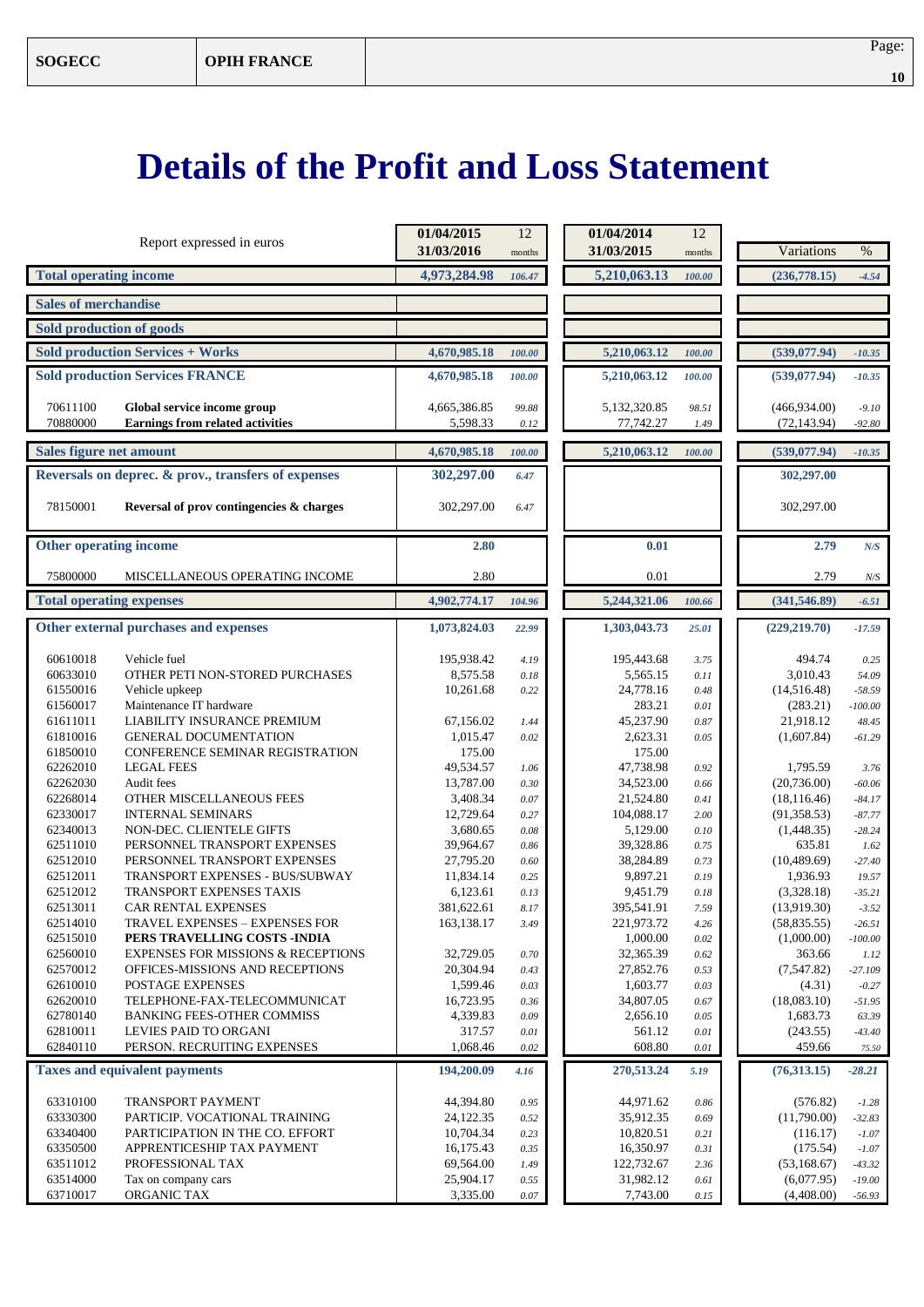# **Details of the Profit and Loss Statement**

|                                                                                         | 01/04/2015      | 12           | 01/04/2014             | 12       |                      |                    |
|-----------------------------------------------------------------------------------------|-----------------|--------------|------------------------|----------|----------------------|--------------------|
| Report expressed in euros                                                               | 31/03/2016      | months       | 31/03/2015             | months   | Variations           | $\%$               |
| <b>Wages and salaries</b>                                                               | 2,465,252.13    | 52.78        | 2,379,489.22           | 45.67    | 85,762.91            | 3.60               |
|                                                                                         |                 |              |                        |          |                      |                    |
| 64110100<br><b>SALARIES &amp; WAGES OF BA</b>                                           | 1,836,619.27    | 39.32        | 1,789,445.86           | 34.35    | 47.173.41            | 2.64               |
| 64120150<br>Paid TOIL                                                                   | (22, 831.08)    | $-0.49$      | (22,900.48)            | $-0.44$  | 69.40                | 0.30               |
| 64120200<br>Paid holidays taken                                                         | 15,413.81       | 0.33         | 23,357.04              | 0.45     | (7,943.23)           | $-34.01$           |
| 64120201<br>Change on paid holidays expenses prov.                                      | 3,465.48        | 0.07         | 13,027.16              | 0.25     | (9,561.68)           | $-73.40$           |
| CET prov. change<br>64120231                                                            | 2.38            |              | 363.20                 | 0.01     | (360.82)             | $-99.34$           |
| TOIL to be taken /TOIL not taken<br>64120240                                            | 61.23<br>967.85 |              | 29.72                  |          | 31.51<br>1.187.85    | 106.02             |
| 64120250<br>Insecurity bonus<br>64130300<br><b>NETWORK BONUS</b>                        | 398,839.38      | 0.02<br>8.54 | (220.00)<br>505,957.57 | 9.71     | (107, 118.19)        | 539.93<br>$-21.17$ |
| 64130420<br><b>Bonus</b>                                                                | 33,313.94       | 0.71         | 19,500.00              | 0.37     | 13,813.94            | 70.84              |
| 61140380<br>Severance pay                                                               | 166,720.74      | 3.57         | 49,446.91              | 0.95     | 117,273.83           | 237.17             |
| EXCEPTIONAL ELEMENTS AND ADVAN<br>64140400                                              | 31,885.00       | 0.68         |                        |          | 31,885.00            |                    |
| 64190220<br>Transportation benefits                                                     | 794.13          | 0.02         | 1,482.24               | 0.03     | (688.11)             | $-46.42$           |
| <b>Personnel social charges</b>                                                         | 1,113,617.85    | 24.27        | 1,189,603.69           | 22.83    | (55,985.84)          | $-4.71$            |
|                                                                                         |                 |              |                        |          |                      |                    |
| 64510100<br><b>URSSAF LEVIES</b>                                                        | 671,750.27      | 14.38        | 682,577.69             | 13.10    | (10, 827.42)         | $-1.59$            |
| 64530120<br>PRO. FUNDS LEVIES                                                           | 25,703.60       | 0.55         | 27,492.80              | 0.53     | (1789.20)            | $-6.51$            |
| 64530130<br>PENSION FUNDS LEVIES                                                        | 226,480.87      | 4.85         | 222,265.39             | 4.27     | 4,215.48             | 1.90               |
| 64540140<br><b>ASSEDIC/APEC. LEVIES</b>                                                 | 98,680.30       | 2.11         | 103,857.41             | 1.99     | (5,177.11)           | $-4.98$            |
| 64580170<br><b>OTHER LEVIES</b>                                                         | 32,587.58       | 0.70         | 36,135.01              | 0.69     | (3,547.43)           | $-9.82$            |
| 64590001<br>Change social ch. on prov                                                   | 1,732.79        | 0.04         | 6,513.56               | 0.13     | (4,780.77)           | $-73.40$           |
| 64590002<br>Change social ch. on other                                                  | 515.74          | 0.01         | 86.46                  |          | 429.28               | 496.51             |
| OPERATING SUBSIDY C<br>64720200                                                         | 5,020.25        | 0.11         | 4,849.44               | 0.09     | 170.81               | 3.52               |
| 64740310<br>OTHER SOCIAL WORKS                                                          | 22,591.66       | 0.48         | 21,822.68              | 0.42     | 768.98               | 3.52               |
| 64750400<br>Occupational healthcare                                                     | 2,425.71        | 0.05         | 4,051.17               | 0.08     | (1,625.46)           | $-40.12$           |
| 64800000<br>Other personnel expenses                                                    | 5,415.60        | 0.12         | 4,752.72               | 0.09     | 662.88               | 13.95              |
| Professional development<br>64810010                                                    | 40,713.48       | 0.87         | 75,199.36              | 1.44     | (34, 485.88)         | $-45.86$           |
| <b>Amortisation expenses on fixed assets</b>                                            | 2,986.00        | 0.06         | 1,759.90               | 0.03     | 1,226.10             | 69.97              |
|                                                                                         |                 |              |                        |          |                      |                    |
| 68111100<br>Software amort alloc<br>68112510<br>TANGIBLE FIXED ASSETS DEPREC ALLOC - AU | 2,986,00        |              | 134.00<br>1,625.90     |          | (134.00)<br>1,360.10 | $-100.00$          |
|                                                                                         |                 | 0.06         |                        | 0.03     |                      | 83.65              |
| Allocations to prov. for contingencies and losses                                       | 33,090.00       | 0.71         | 106,797.00             | 2.05     | (73,707.00)          | $-69.02$           |
| 68150000<br>Allocations to provisions for                                               |                 |              | 77,108.00              | 1.48     | (77, 108.00)         | $-100.00$          |
| Allocations social R&C provisions<br>68150001                                           | 33,090.00       | 0.71         | 29,689.00              | 0.57     | 3,401.00             | 11.46              |
| Other day-to-day management expenses                                                    | (195.93)        |              | (6,885.72)             | $-0.13$  | 6,689.79             | 97.15              |
|                                                                                         |                 |              |                        |          |                      |                    |
| 65800000<br>CO. MGMT MISCELLANEOUS EXPENSES                                             | (195.93)        |              | (6,885.72)             | $-0.13$  | 6,689.79             | 97.15              |
| <b>OPERATING INCOME</b>                                                                 | 70,510.81       | 1.51         | (34, 257, 93)          | $-0.66$  | 104,768.74           | 305.82             |
| <b>Total of financial products</b>                                                      | 44,093.29       | 0.94         | 48,103.83              | 0.92     | (4,010.54)           | $-8.34$            |
| Other interests and such income                                                         | 44,093.29       | 0.94         | 48,103.83              | 0.92     | (4,010.54)           | $-8.34$            |
| 76380000<br><b>INCOME FROM RECEIVABLES</b>                                              | 44,093.29       | 0.94         | 48,103.83              | $0.92\,$ | (4,010.54)           | $-8.34$            |
| <b>Total financial expenses</b>                                                         | 518.59          | 0.01         | 160.74                 |          | 357.85               | 222.63             |
| <b>Interests and similar expenses</b>                                                   | 518.59          | 0.01         | 160.74                 |          | 357.85               | 222.63             |
|                                                                                         |                 |              |                        |          |                      |                    |
| 66160200<br><b>BANK INTEREST ON OPERATI</b><br><b>INTERESTS ON A/CS BLOCKED BY</b>      | 275.91          | 0.01         | 160.74                 |          | 115.17               | 71.65              |
| 66188500                                                                                | 242.68          | 0.01         |                        |          | 242.68               |                    |
| <b>FINANCIAL RESULT</b>                                                                 | 43,574.70       | 0.93         | 47,943.09              | 0.92     | (4,368.39)           | $-9.11$            |
| <b>PRE-TAX EARNINGS</b>                                                                 | 114,085.51      | 2.44         | 13,685.16              | 0.26     | 100,400.35           | 733.64             |
|                                                                                         |                 |              |                        |          |                      |                    |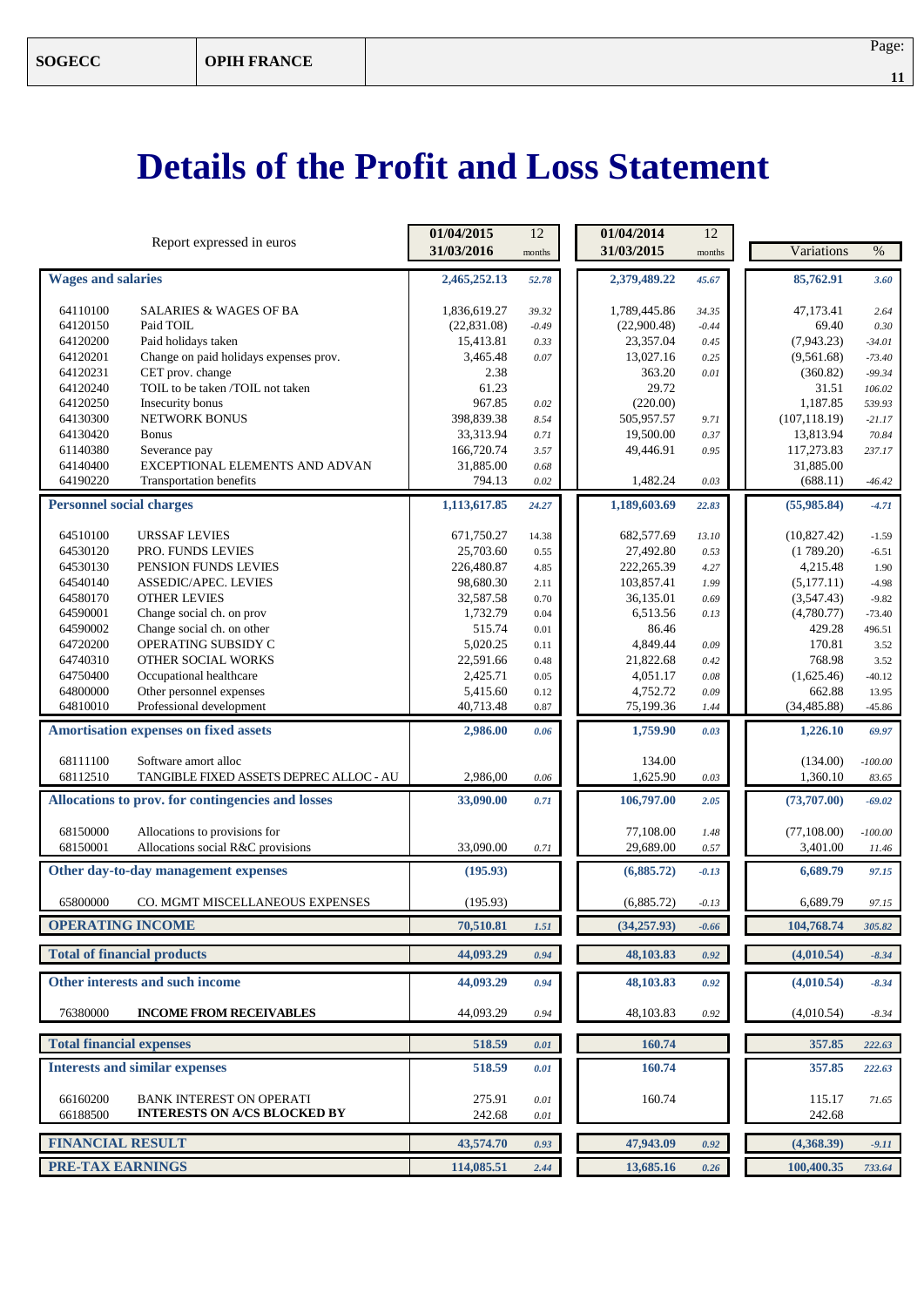| <b>SOGECC</b> | <b>OPIH FRANCE</b> | Page:<br>$\overline{A}$<br>$\mathbf{L}$ |
|---------------|--------------------|-----------------------------------------|
|               |                    |                                         |

| Report expressed in euros                                                            | 01/04/2015<br>31/03/2016 | 12<br>months | 01/04/2014<br>12<br>31/03/2015<br>months | Variations          | %             |
|--------------------------------------------------------------------------------------|--------------------------|--------------|------------------------------------------|---------------------|---------------|
| <b>Total extraordinary income</b>                                                    |                          |              |                                          |                     |               |
| <b>Total of extraordinary expenses</b>                                               | 66,300.73                | 1.42         | 242.58                                   | 66,058.15           | N/S           |
| <b>Extraordinary charges on management operation</b>                                 | 66,300.73                | 1.42         | 242.58                                   | 66,058.15           | N/S           |
| 67120000<br>Penalties, tax fines and<br><b>Exceptional charges on op</b><br>67180000 | 255.85<br>66,044.88      | 0.01<br>1.41 | 120.93<br>121.65                         | 134.92<br>65,923.23 | 111.57<br>N/S |
|                                                                                      |                          |              |                                          |                     |               |
| <b>EXTRAORDINARY RESULTS</b>                                                         | (66,300.73)              | $-1.42$      | (242.58)                                 | (66,058.15)         | N/S           |
| <b>FINANCIAL YEAR RESULTS</b>                                                        | 47,784.78                | 1.02         | 13,442.58<br>0.26                        | 34,342,20           | 255.47        |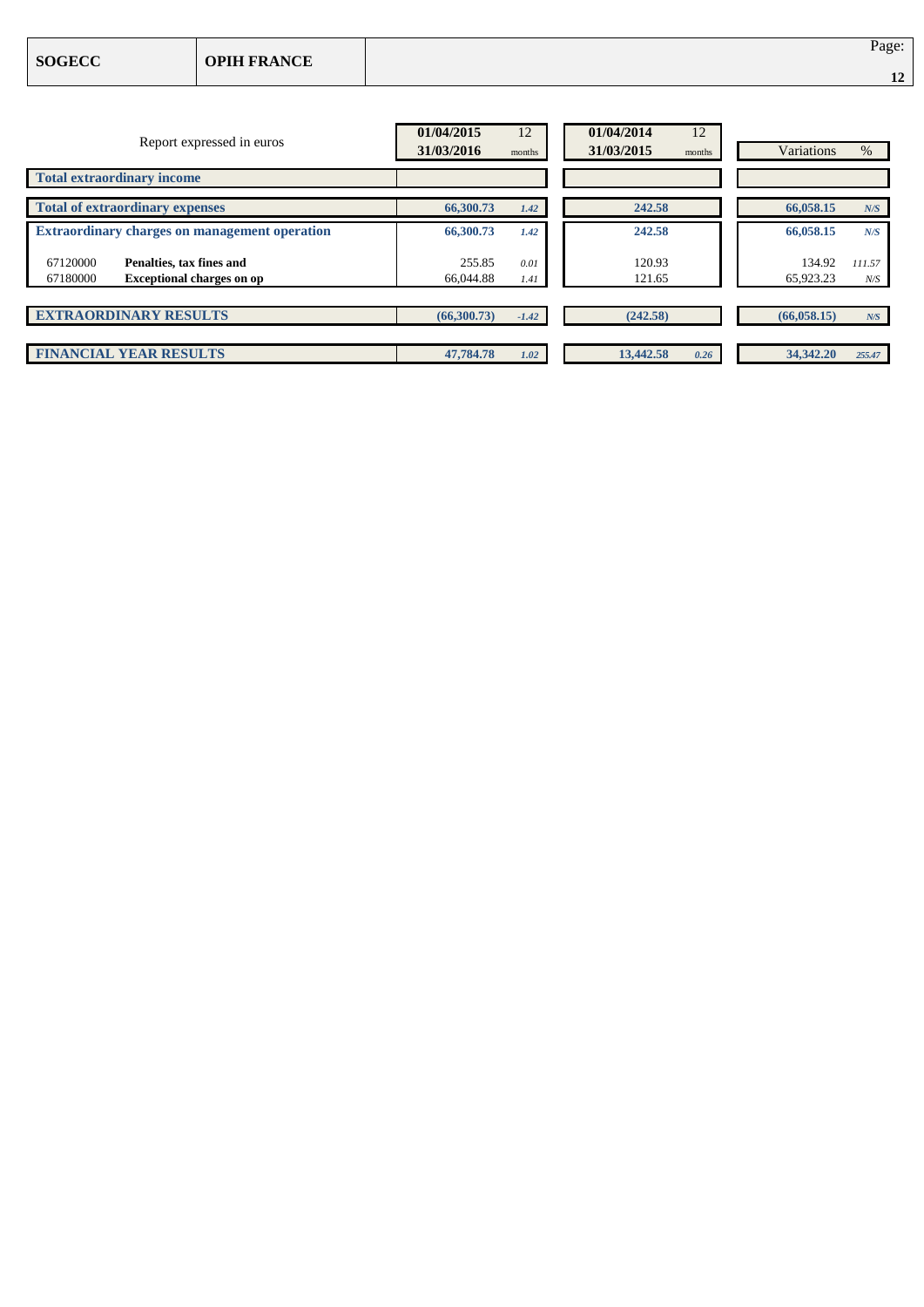**Financial statements as at 31/03/2016**

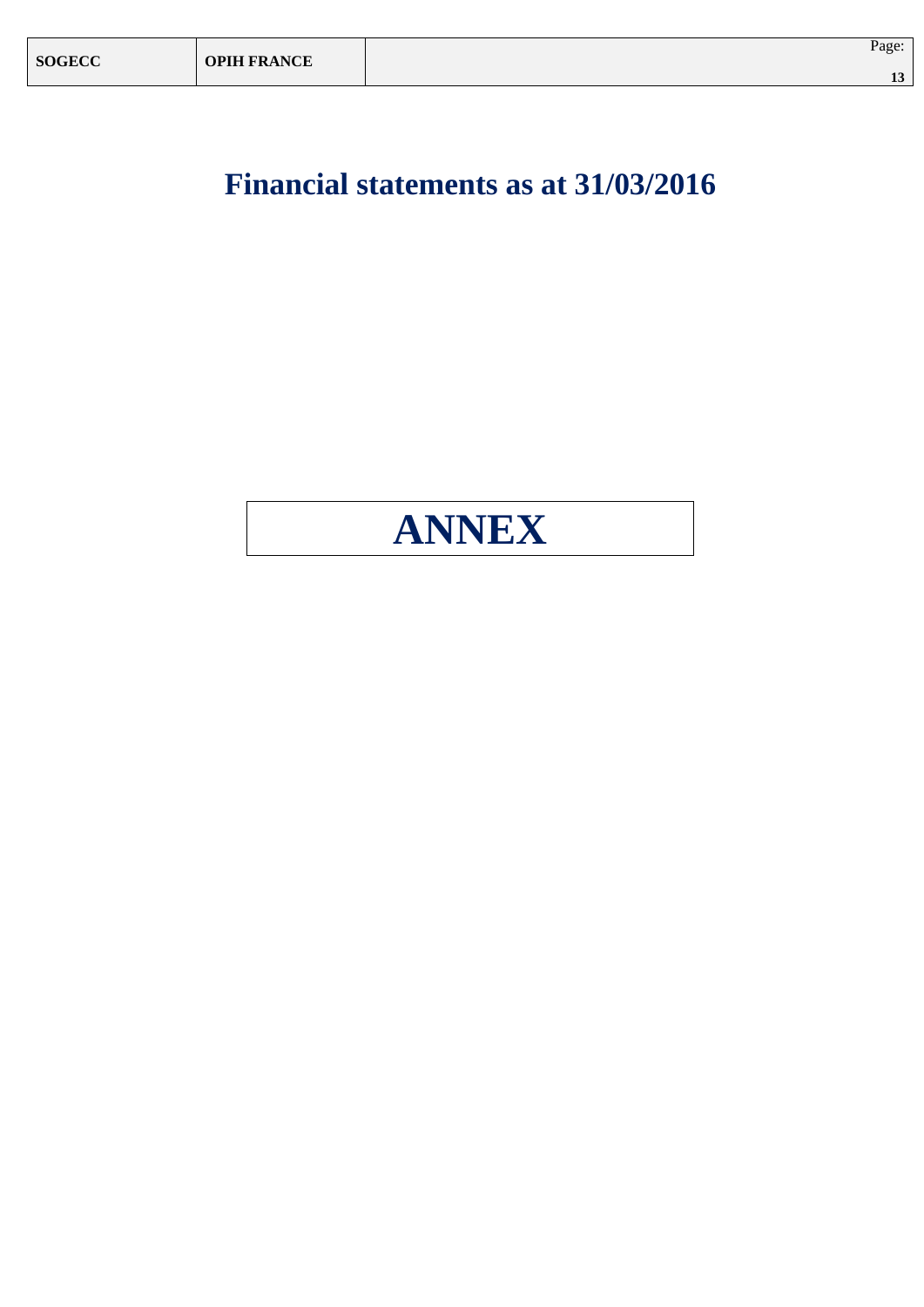### **Accounting Rules and Methods**

Statement expressed in **Euros**

The financial statements for the year have been prepared and presented in accordance with the applicable general rules and in compliance with the principle of prudence. The balance sheet for the financial year shows a total of  $\epsilon$ 3,060,407. The income statement, presented in the form of a list, shows:

> Total income of €5,017,378 Total expenses of €4,969,593 Thus generating a loss of  $\epsilon$ 47,785.

The financial year under consideration covers the period 01/04/2015 to 31/03/2016, i.e. 12 months. The following notes and tables form an integral part of the annual financial statements. General accounting policies have been applied in compliance with the basic assumptions of:

- going concern principle
- consistency of accounting methods over the financial years
- appropriate cut-offs.

And in compliance with the applicable French regulations arising from the decrees of the Regulatory Committee.

The basic method used for the valuation of items recorded in the accounts is the historical cost method.

#### **Tangible assets**

Tangible assets are valued at their acquisition cost (purchase price plus incidentals excluding expenses for the acquisition of the fixed assets) or at their production cost. The company has decided to recognise fixed assets acquisition expenses as charges.

Depreciation is based on the useful life.

#### **Intangible assets**

Intangible assets are valued at their acquisition cost (purchase price and incidentals, excluding expenses for the acquisition of the fixed assets).

They consist of software programs, amortised over three years.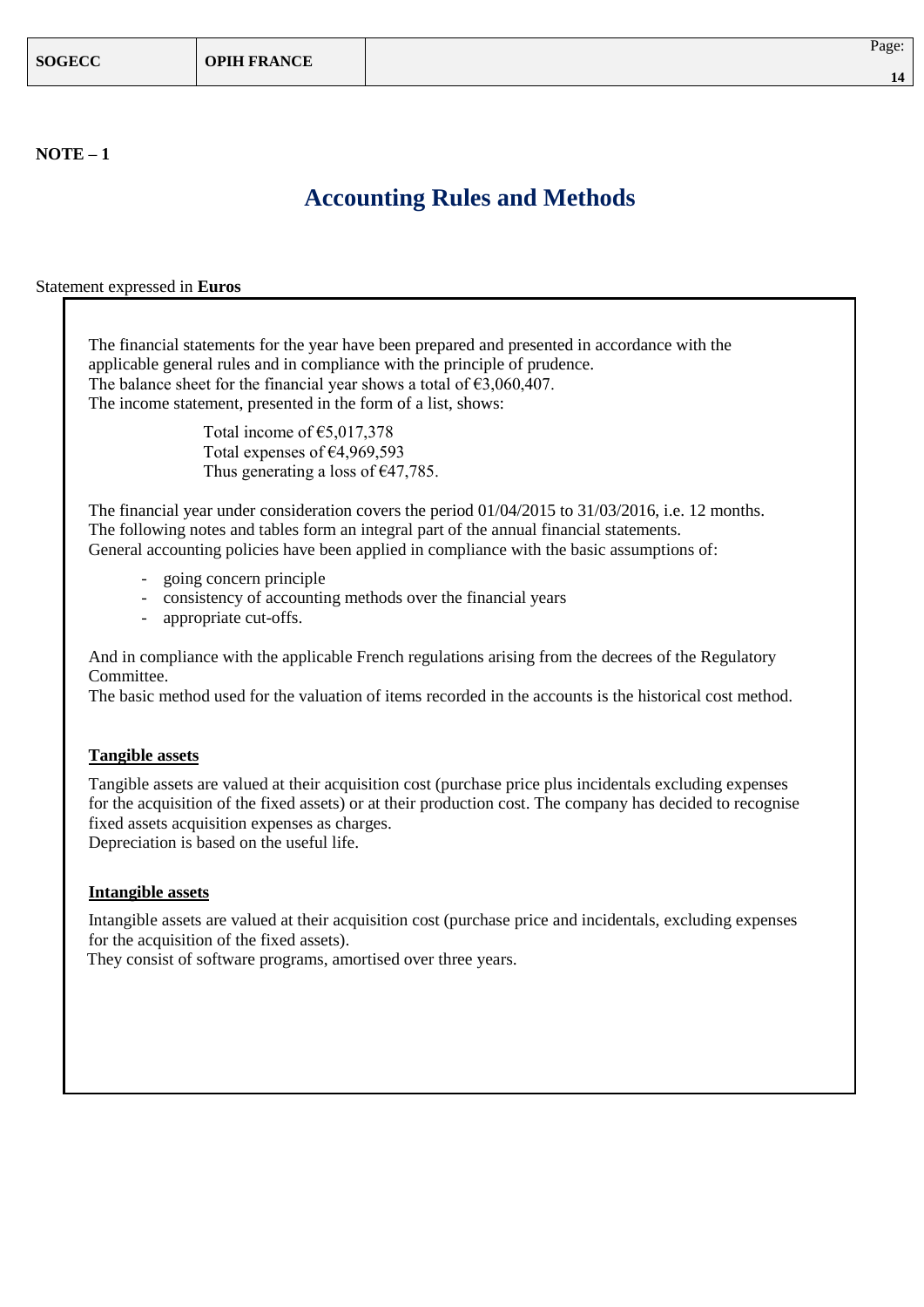#### **NOTE – 1**

### **Accounting Rules and Methods**

Statement expressed in **Euros**

#### **Receivables**

Receivables are recognised at their nominal value. A provision for depreciation is recognised when a loss is likely.

#### **Provisions for risks and charges**

Risks and charges, the nature of which is clearly specified, that become likely on account of past or current events give rise to the recognition of a provision.

Upon the closing of accounts, the sum of the provision concerning litigation shall amount to  $\epsilon$ 396k. In accordance with the prospective method for retirement commitments, the company recognises a provision covering commitments relating to employee rights in its accounts, pursuant to the collective agreement of the pharmaceutical industry, at the time of retirement.

This method calculates the retirement benefits, spread out equally over the entire working life. The provision for retirement commitments amounts to  $E628k$ .

#### **Capital and Reserves**

The share capital amounts to  $\epsilon$ 1,330,000 made up of 1,330,000 shares of a nominal value of  $\epsilon$ 1 each. It is fully paid up.

Pursuant to the decision of the shareholders at the General Meeting of 18 September 2015, the earnings shown in the financial statements on 31 March 2015 were allocated to the retained earnings in the amount of €13,443.

#### **Tax consolidation**

Since 01/01/2006, and tacitly renewed since 01/01/2011, Ranbaxy has opted for tax consolidation. The earnings of its subsidiary OPIH are consolidated into that of RANBAXY PHARMACIE GENERIQUES, the only entity liable to corporation tax, additional taxes and the minimum annual corporation tax payable by the Group.

The taxable income transferred to the RANBAXY PHARMACIE GENERIQUES company by its subsidiary OPIH as on 31 March 2016 consists of a deficit of €96,018.

#### **Change of valuation method**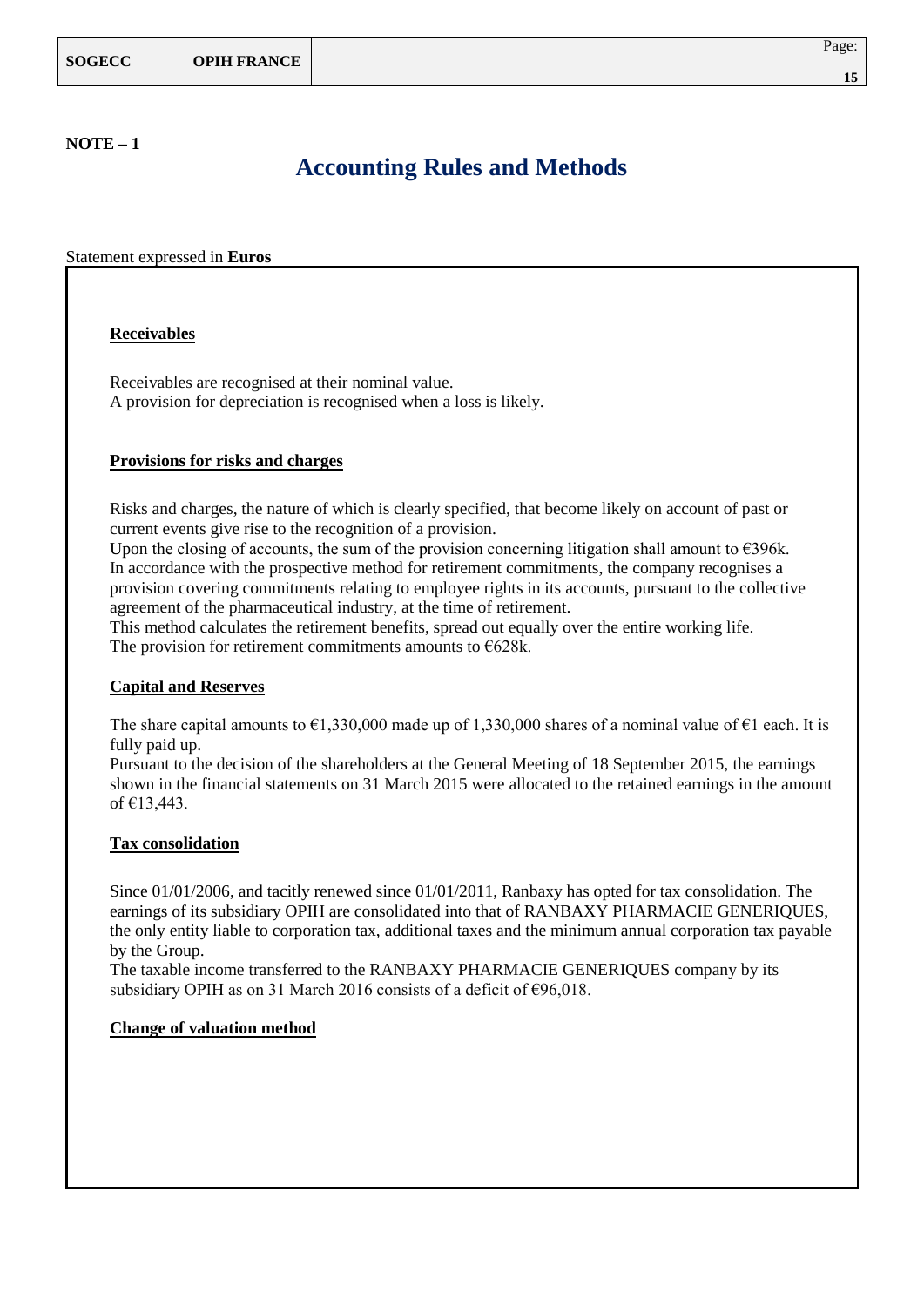#### **NOTE – 1**

### **Accounting Rules and Methods**

#### Statement expressed in **Euros**

There was no change to the valuation method during the financial year.

#### **Change of presentation method**

There was no change to the presentation method during the financial year.

#### **Significant events**

The group has confirmed its financial support to the company, thus justifying the going concern assumption made for the closing of the accounts.

#### **Non-recurring expenses**

The "non-recurring expenses" account consists primarily of benefits paid to employees in the amount of €66,000.

#### **Financial income**

This consists of interest paid by the parent company RANBAXY PHARMACIE GENERIQUES in the amount of  $\epsilon$ 44,000, relative to the loan of  $\epsilon$ 2,600,000 granted by the company.

#### **Post-closing events**

*None*

#### **Additional information**

The Auditors' fees for the certification of the company's financial statements amount to  $\epsilon$ 7,000.

#### **Competitiveness and Employment Tax Credit (CICE)**

The purpose of the CICE (Competitiveness and Employment Tax Credit) is to finance improved competitiveness, notably efforts in terms of investments, prospecting for new contracts and replenishing of the working capital. The amount of the CICE relative to the 2015 salaries is equal to  $\epsilon$ 49,041.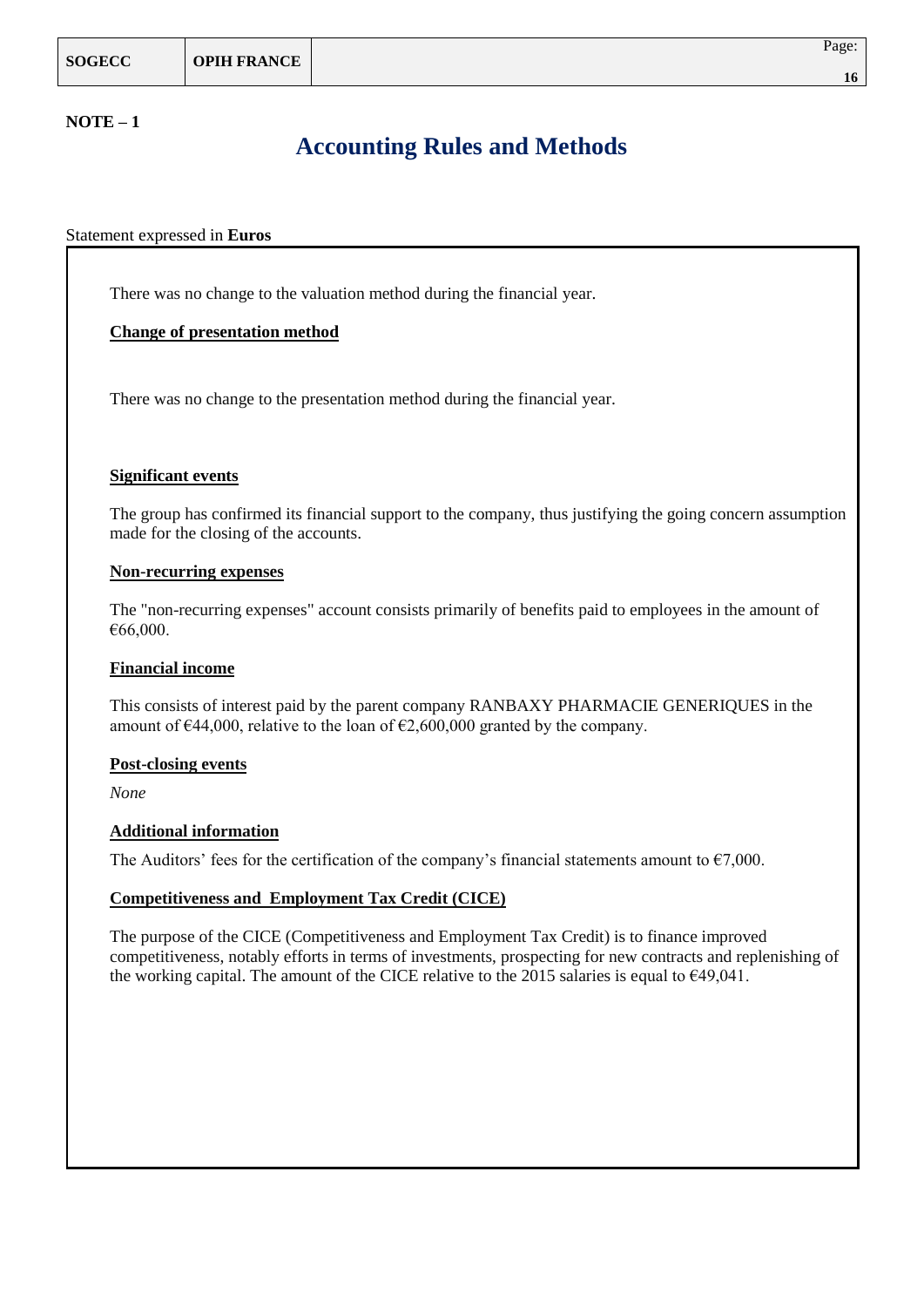### **NOTE – 2**

|                   |                                                      |         | Movements during the year |                     |                  |                  | <b>Gross value</b> |
|-------------------|------------------------------------------------------|---------|---------------------------|---------------------|------------------|------------------|--------------------|
|                   |                                                      | Opening | <b>Increase</b>           |                     | <b>Decrease</b>  |                  | as at              |
|                   |                                                      | values  | <b>Revaluations</b>       | <b>Acquisitions</b> | Re-              | <b>Disposals</b> | 31/03/2016         |
|                   | Statement expressed in Euros                         |         |                           |                     | classifications. |                  |                    |
|                   |                                                      |         |                           |                     |                  |                  |                    |
|                   |                                                      |         |                           |                     |                  |                  |                    |
|                   | Preliminary and development costs                    |         |                           |                     |                  |                  |                    |
| <b>INTANGIBLE</b> |                                                      |         |                           |                     |                  |                  |                    |
|                   |                                                      |         |                           |                     |                  |                  |                    |
|                   | Others                                               | 499     |                           |                     |                  |                  | 499                |
|                   |                                                      |         |                           |                     |                  |                  |                    |
|                   | <b>TOTAL INTANGIBLE ASSETS</b>                       | 499     |                           |                     |                  |                  | 499                |
|                   |                                                      |         |                           |                     |                  |                  |                    |
|                   | Lands                                                |         |                           |                     |                  |                  |                    |
|                   | Buildings on freehold land                           |         |                           |                     |                  |                  |                    |
|                   | on leasehold land                                    |         |                           |                     |                  |                  |                    |
|                   | fixtures, fittings, installations                    |         |                           |                     |                  |                  |                    |
|                   | Technical instal., industrial equipment and<br>tools |         |                           |                     |                  |                  |                    |
|                   |                                                      |         |                           |                     |                  |                  |                    |
| <b>TANGIBLE</b>   | Sundry fixtures, fittings, installations             |         |                           |                     |                  |                  |                    |
|                   | Transport equipment                                  |         |                           |                     |                  |                  |                    |
|                   | Office equipment, furniture                          | 46,476  |                           | 4,499               |                  |                  | 50,975             |
|                   | Recyclable and other packaging                       |         |                           |                     |                  |                  |                    |
|                   |                                                      |         |                           |                     |                  |                  |                    |
|                   | Tangible assets in progress                          |         |                           |                     |                  |                  |                    |
|                   | Advances and prepayments                             |         |                           |                     |                  |                  |                    |
|                   | <b>TOTAL TANGIBLE ASSETS</b>                         | 46,476  |                           | 4,499               |                  |                  | 50,975             |
|                   |                                                      |         |                           |                     |                  |                  |                    |
|                   |                                                      |         |                           |                     |                  |                  |                    |
|                   | Investments in associates valued by the              |         |                           |                     |                  |                  |                    |
|                   | equity method                                        |         |                           |                     |                  |                  |                    |
|                   | Other equity interests                               |         |                           |                     |                  |                  |                    |
| <b>FINANCIAL</b>  | Other fixed investments                              |         |                           |                     |                  |                  |                    |
|                   | Loans and other financial assets                     | 123,150 |                           |                     |                  |                  | 123,150            |
|                   |                                                      |         |                           |                     |                  |                  |                    |
|                   | <b>TOTAL FINANCIAL ASSETS</b>                        | 123,150 |                           |                     |                  |                  | 123,150            |
|                   |                                                      |         |                           |                     |                  |                  |                    |
|                   | <b>TOTAL</b>                                         | 170,126 |                           | 4,499               |                  |                  | 174,624            |

## **Fixed assets**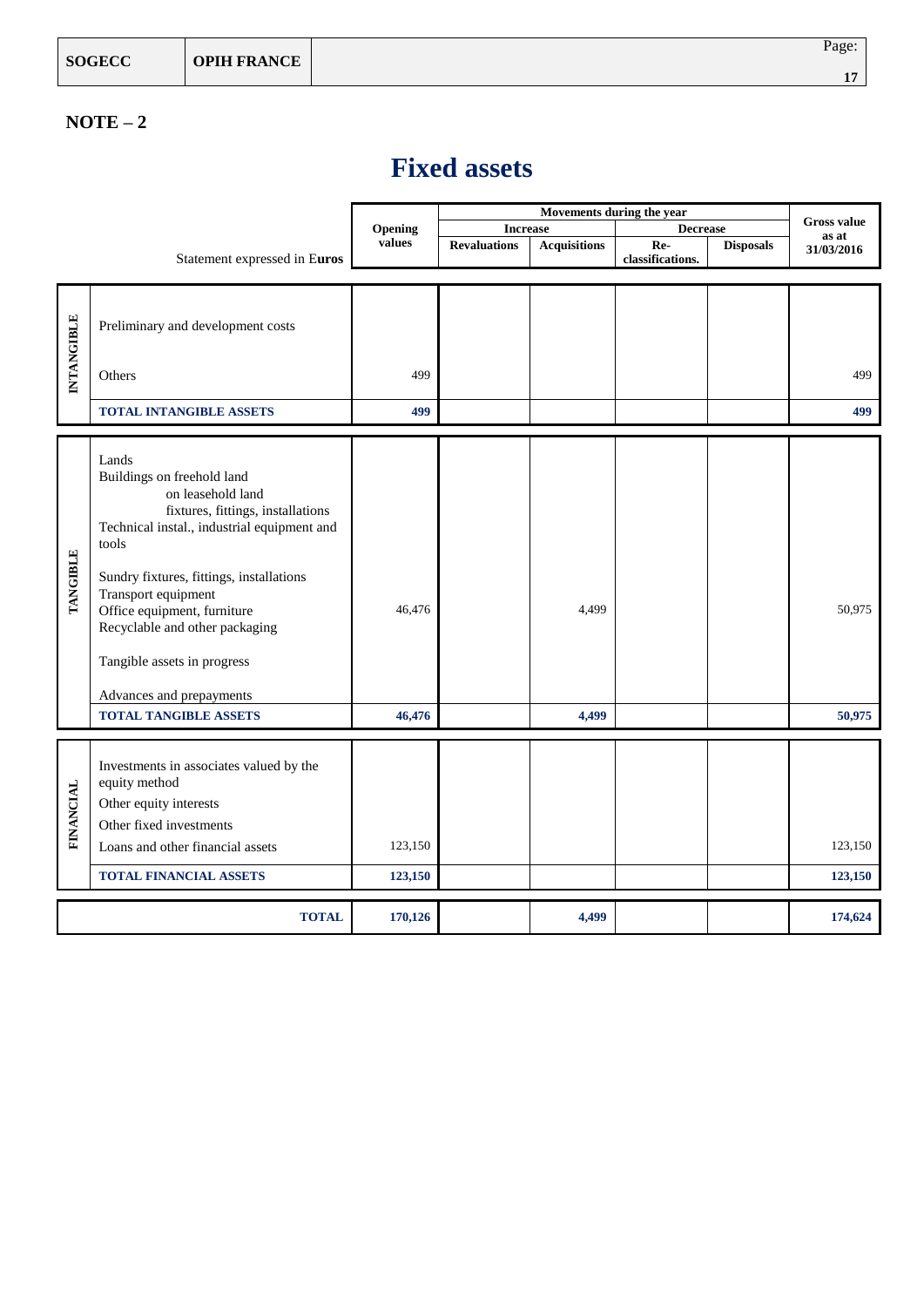### **NOTE – 3**

## **Depreciation and Amortisation**

|                 | Statement expressed in Euros                                                                                                                                                                                                                                                           | Opening<br>amortisation | Movements during the year<br><b>Provisions</b> | <b>Reversals</b> | <b>Amortisation as at</b><br>31/03/2016 |
|-----------------|----------------------------------------------------------------------------------------------------------------------------------------------------------------------------------------------------------------------------------------------------------------------------------------|-------------------------|------------------------------------------------|------------------|-----------------------------------------|
|                 |                                                                                                                                                                                                                                                                                        |                         |                                                |                  |                                         |
| INTANGIBLE      | Preliminary and development costs<br>Others                                                                                                                                                                                                                                            | 499                     |                                                |                  | 499                                     |
|                 | <b>TOTAL INTANGIBLE ASSETS</b>                                                                                                                                                                                                                                                         | 499                     |                                                |                  | 499                                     |
| <b>TANGIBLE</b> | Lands<br>Buildings on freehold land<br>on leasehold land<br>fixtures, fittings, installations<br>Technical instal., industrial equipment and tools<br>Sundry fixtures, fittings, installations<br>Transport equipment<br>Office equipment, furniture<br>Recyclable and other packaging | 43,741                  | 2,986                                          |                  | 46,727                                  |
|                 | <b>TOTAL TANGIBLE ASSETS</b>                                                                                                                                                                                                                                                           | 43,741                  | 2,986                                          |                  | 46,727                                  |
|                 | <b>TOTAL</b>                                                                                                                                                                                                                                                                           | 44,240                  | 2,986                                          |                  | 47,226                                  |

|                                                      | Breakdown of movements affecting the provision for accelerated depreciation |                                  |                                  |                                              |                                         |                                  |                               |
|------------------------------------------------------|-----------------------------------------------------------------------------|----------------------------------|----------------------------------|----------------------------------------------|-----------------------------------------|----------------------------------|-------------------------------|
|                                                      |                                                                             | <b>Provisions</b>                |                                  | <b>Reversals</b>                             |                                         |                                  | Change in<br>depreciation and |
|                                                      | <b>Duration</b><br>and other<br>differential                                | Diminishing<br>balance<br>method | <b>Exceptional</b><br>tax amort. | <b>Duration</b><br>and other<br>differential | <b>Diminishing</b><br>balance<br>method | <b>Exceptional</b><br>tax amort. | amortisation<br>at year-end   |
| Preliminary and development costs                    |                                                                             |                                  |                                  |                                              |                                         |                                  |                               |
| Other intangible assets                              |                                                                             |                                  |                                  |                                              |                                         |                                  |                               |
| <b>TOTAL INTANGIBLE ASSETS</b>                       |                                                                             |                                  |                                  |                                              |                                         |                                  |                               |
| Lands                                                |                                                                             |                                  |                                  |                                              |                                         |                                  |                               |
| Buildings on freehold land                           |                                                                             |                                  |                                  |                                              |                                         |                                  |                               |
| on leasehold land                                    |                                                                             |                                  |                                  |                                              |                                         |                                  |                               |
| fixtures, fittings, installations                    |                                                                             |                                  |                                  |                                              |                                         |                                  |                               |
| Technical instal., industrial equipment and<br>tools |                                                                             |                                  |                                  |                                              |                                         |                                  |                               |
| Sundry fixtures, fittings, installations             |                                                                             |                                  |                                  |                                              |                                         |                                  |                               |
| Transport equipment                                  |                                                                             |                                  |                                  |                                              |                                         |                                  |                               |
| Office equipment, IT, furniture                      |                                                                             |                                  |                                  |                                              |                                         |                                  |                               |
| Recyclable and other packaging                       |                                                                             |                                  |                                  |                                              |                                         |                                  |                               |
| <b>TOTAL TANGIBLE FIXED ASSETS</b>                   |                                                                             |                                  |                                  |                                              |                                         |                                  |                               |
| Cost of acquisition of participating shares          |                                                                             |                                  |                                  |                                              |                                         |                                  |                               |
| <b>TOTAL</b>                                         |                                                                             |                                  |                                  |                                              |                                         |                                  |                               |
| <b>GRAND TOTAL NOT BROKEN DOWN</b>                   |                                                                             |                                  |                                  |                                              |                                         |                                  |                               |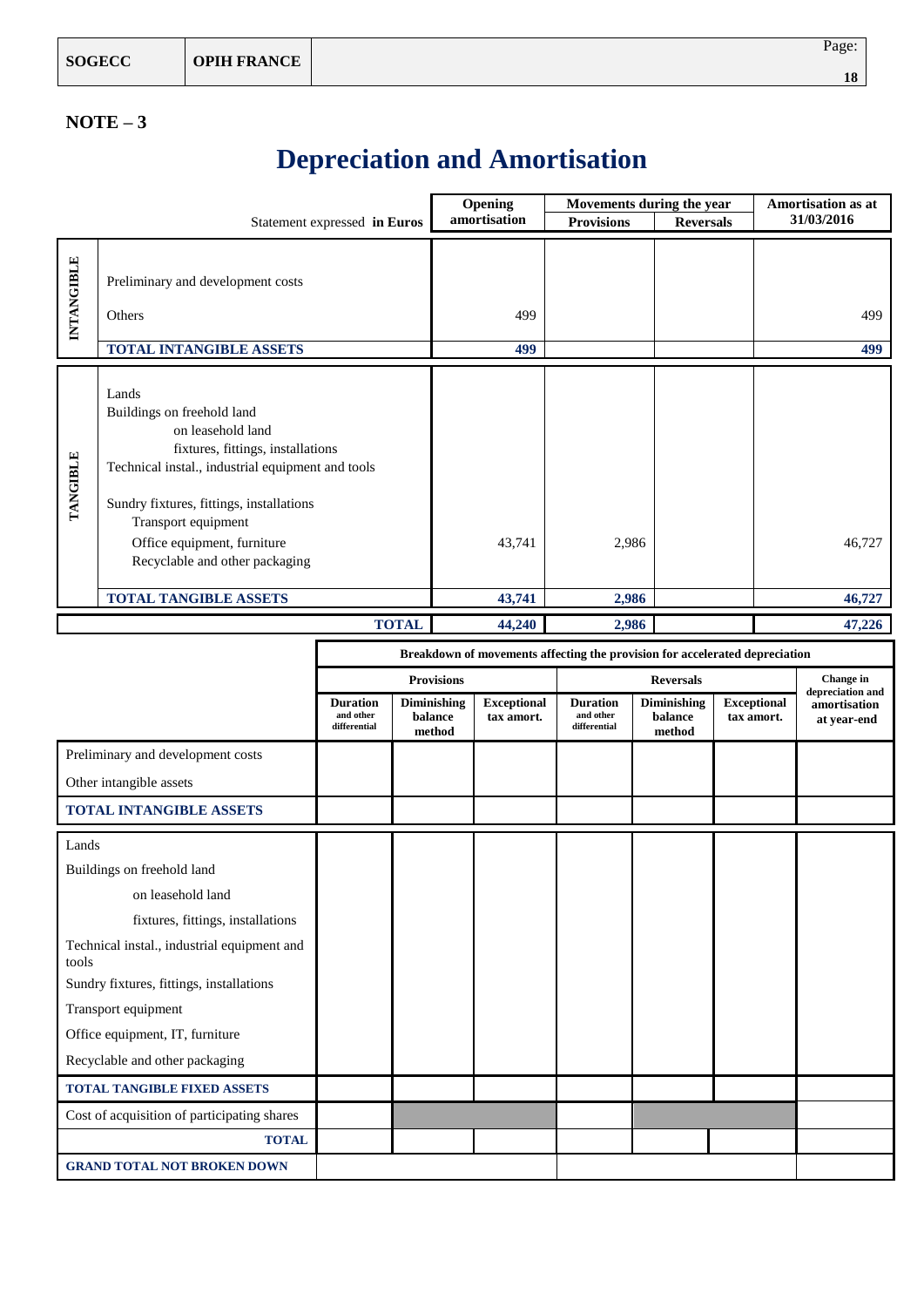### **NOTE – 4**

## **Provisions**

|                                     | Statement expressed in Euros                                                                                                                                                                                                                                                          | Opening   | <b>Increase</b> | <b>Decrease</b> |  | 31/03/2016 |
|-------------------------------------|---------------------------------------------------------------------------------------------------------------------------------------------------------------------------------------------------------------------------------------------------------------------------------------|-----------|-----------------|-----------------|--|------------|
| REGULATED PROVISIONS                | Reconstruction mining and oil deposits<br>Provisions for investment<br>Provisions for price increases<br>Provision for accelerated depreciation<br>Tax provisions for installation loans<br>Other provisions<br><b>REGULATED PROVISIONS</b>                                           |           |                 |                 |  |            |
|                                     | For litigation<br>For guarantees given to customers                                                                                                                                                                                                                                   | 652,908   |                 | 257,000         |  | 395,908    |
| RISKS AND CHARGES<br>PROVISIONS FOR | For losses on futures markets<br>For fines and penalties<br>For exchange losses<br>For pensions and similar obligations<br>For taxes<br>For renewal of fixed assets<br>Provisions for major repairs and renovations<br>For social security and tax charges on accrued leaves<br>Other | 639,888   | 33,090          | 45,297          |  | 627,681    |
|                                     | PROVISIONS FOR RISKS AND CHARGES                                                                                                                                                                                                                                                      | 1,292,796 | 33,090          | 302,297         |  | 1,023,589  |
| ROVISIONS FOR<br>DEPRECIATION<br>A. | intangible<br>tangible<br>On<br>shares valued by the equity method<br>fixed assets<br>participating shares<br>other financial assets<br>On stock and work in progress<br>On trade debtors<br>Others                                                                                   | 123,150   |                 |                 |  | 123,150    |
|                                     | PROVISIONS FOR DEPRECIATION                                                                                                                                                                                                                                                           | 123,150   |                 |                 |  | 123,150    |
|                                     | <b>GRAND TOTAL</b>                                                                                                                                                                                                                                                                    | 1,415,946 | 33,090          | 302,297         |  | 1,146,739  |
|                                     | Of which<br>33,090<br>302,297<br>- operating<br>provisions and<br>- financial<br>reversals<br>- extraordinary                                                                                                                                                                         |           |                 |                 |  |            |
|                                     | Shares accounted for by the equity method: depreciation amount at the year-end calculated in accordance with the rules<br>provided for in Article 39-1.5e of the GTC                                                                                                                  |           |                 |                 |  |            |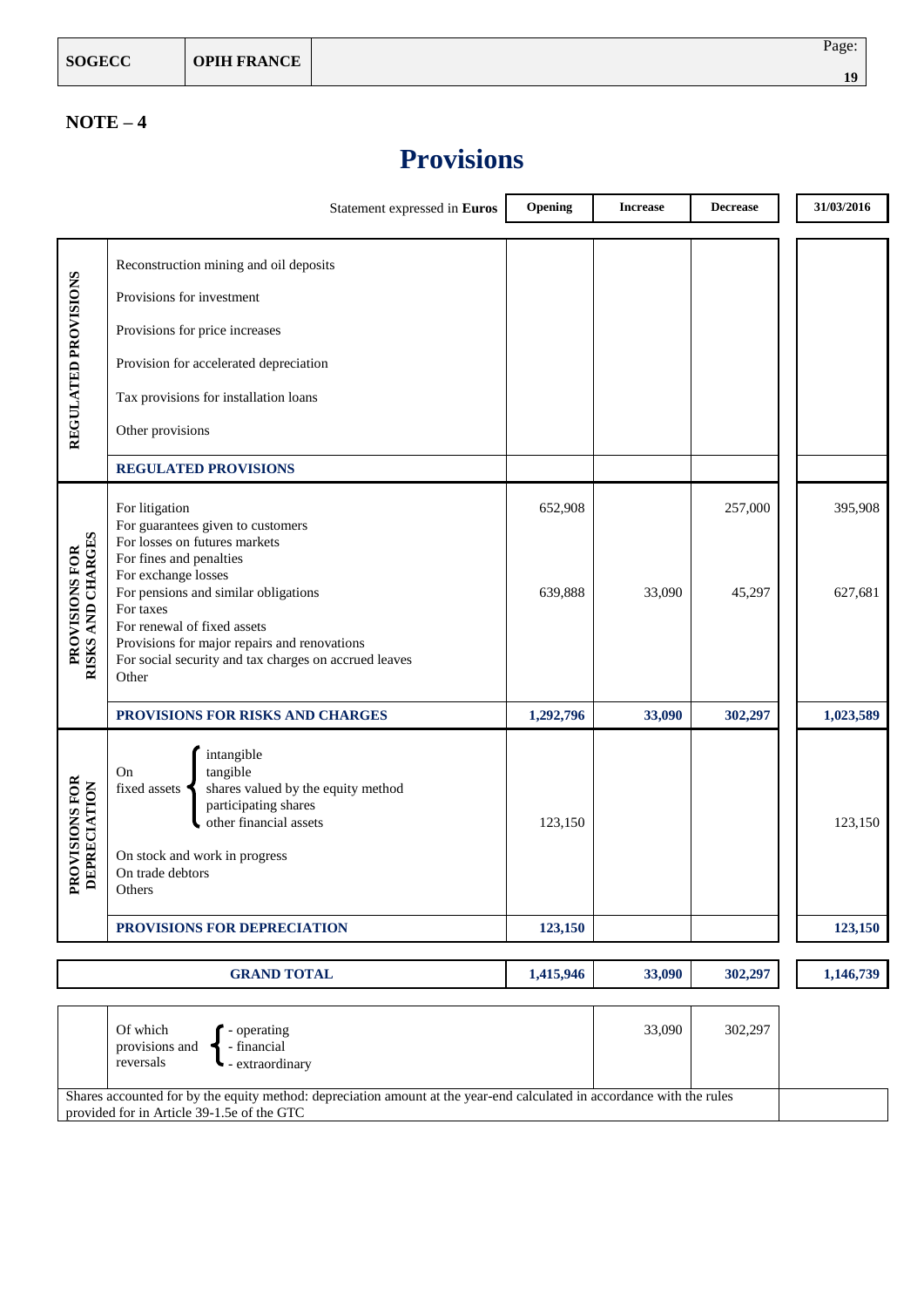| <b>SOGECC</b> | <b>OPIH FRANCE</b> | Page: |
|---------------|--------------------|-------|
|               |                    | 20    |

### **NOTE – 5**

## **Receivables and Payables**

|             |                                                                                                                                                                                                                                                                                                                                                                                                                                       | Statement expressed in Euros | 31/03/2016                                                                              | $\epsilon$ = 1 year                                                          | $>1$ year |
|-------------|---------------------------------------------------------------------------------------------------------------------------------------------------------------------------------------------------------------------------------------------------------------------------------------------------------------------------------------------------------------------------------------------------------------------------------------|------------------------------|-----------------------------------------------------------------------------------------|------------------------------------------------------------------------------|-----------|
| RECEIVABLES | Receivables from associates<br>Loans $(1)$ $(2)$<br>Other financial assets<br><b>Bad and Doubtful debts</b><br>Other trade receivables<br>Receivables representing loaned securities<br>Personnel and related accounts<br>Social Security and other social bodies<br>Tax on profits<br>Value added tax<br>Other taxes, duties and similar payments<br>Miscellaneous<br>Group and associates (2)<br>Sundry debtors<br>Prepaid expenses |                              | 123,150<br>305,023<br>41,577<br>3,544<br>9,239<br>35,393<br>2,600,000<br>1,365<br>1,458 | 305,023<br>41,577<br>3,544<br>9,239<br>35,393<br>2,600,000<br>1,365<br>1,458 | 123,150   |
|             |                                                                                                                                                                                                                                                                                                                                                                                                                                       | <b>TOTAL RECEIVABLES</b>     | 3,120,749                                                                               | 2,997,599                                                                    | 123,150   |
|             | (1) Loans granted during the year<br>(2) Repayments obtained during the year<br>(3) Loans and advances to associates (natural persons)                                                                                                                                                                                                                                                                                                |                              |                                                                                         |                                                                              |           |

|          |                                                                                                                                                                                                                                                                                                                                                                                                                                                                                                                                                                                                                                                         | 31/03/2016                                        | $\epsilon$ = 1 year                               | $1 - 5$ years | $>$ 5 years |
|----------|---------------------------------------------------------------------------------------------------------------------------------------------------------------------------------------------------------------------------------------------------------------------------------------------------------------------------------------------------------------------------------------------------------------------------------------------------------------------------------------------------------------------------------------------------------------------------------------------------------------------------------------------------------|---------------------------------------------------|---------------------------------------------------|---------------|-------------|
| PAYABLES | Convertible debenture loans (1)<br>Other debenture loans (1)<br>Loans/debts from credit instit at less than 1 year from<br>start $(1)$<br>Loans/debts from credit instit at more than 1 year from<br>start $(1)$<br>Loans and miscellaneous financial debts $(1)$ $(2)$<br>Trade payables and related accounts<br>Personnel and related accounts<br>Social Security and other social bodies<br>Tax on profits<br>Value added tax<br>Guaranteed bonds<br>Other taxes, duties and similar payments<br>Debts on fixed assets and related accounts<br>Group and associates (2)<br>Other payables<br>Debt representing borrowed securities<br>Prepaid income | 117,880<br>433,484<br>419,026<br>71,498<br>57,809 | 117,880<br>433,484<br>419,026<br>71,498<br>57,809 |               |             |
|          | <b>TOTAL PAYABLES</b>                                                                                                                                                                                                                                                                                                                                                                                                                                                                                                                                                                                                                                   | 1,099,697                                         | 1,099,697                                         |               |             |
|          | (1) Loans taken out during the year<br>(2) Loans paid back during the year<br>(3) Loans and debts from associates (natural persons)                                                                                                                                                                                                                                                                                                                                                                                                                                                                                                                     |                                                   |                                                   |               |             |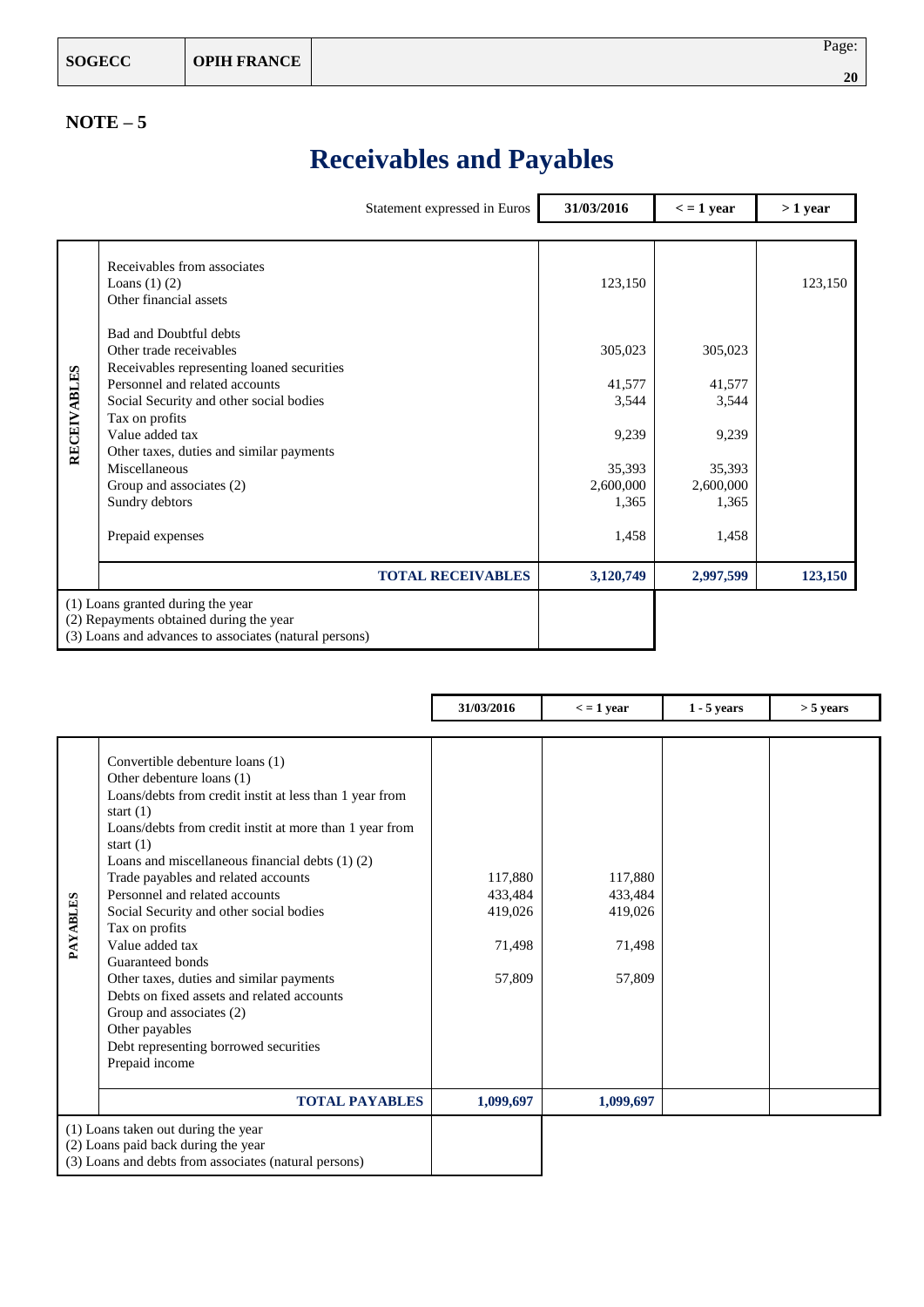| <b>SOGECC</b> | <b>OPIH FRANCE</b> | Page:    |
|---------------|--------------------|----------|
|               |                    | 21<br>-- |

## **Amounts relating to several balance sheet items**

| Statement expressed in Euros                                                                                                                                                                                                                                                                                                                                                                                 | 31/03/2016 | <b>Associated</b><br>undertakings | <b>Undertakings linked</b><br>by virtue of a<br>participating interest | <b>Receivables and</b><br>payables<br>represented by<br>trade bills |
|--------------------------------------------------------------------------------------------------------------------------------------------------------------------------------------------------------------------------------------------------------------------------------------------------------------------------------------------------------------------------------------------------------------|------------|-----------------------------------|------------------------------------------------------------------------|---------------------------------------------------------------------|
| <b>Balance sheet assets</b>                                                                                                                                                                                                                                                                                                                                                                                  |            |                                   |                                                                        |                                                                     |
| Capital subscribed uncalled                                                                                                                                                                                                                                                                                                                                                                                  |            |                                   |                                                                        |                                                                     |
| <b>Fixed assets</b>                                                                                                                                                                                                                                                                                                                                                                                          |            |                                   |                                                                        |                                                                     |
| Advances, prepayments on intangible assets<br>Advances, prepayments on tangible assets<br>Equity interests<br>Receivables from associates<br>Loans<br>Other fixed investments<br>Other financial assets<br><b>Current assets</b><br>Advances, prepayments paid on orders<br>Clients and related accounts<br>Other receivables<br>Capital subscribed and called up, not paid<br>Investment securities<br>Cash |            | 287,170<br>2,600,000              |                                                                        |                                                                     |
| <b>Balance sheet liabilities</b>                                                                                                                                                                                                                                                                                                                                                                             |            |                                   |                                                                        |                                                                     |
| <b>Debts</b>                                                                                                                                                                                                                                                                                                                                                                                                 |            |                                   |                                                                        |                                                                     |
| Convertible debenture loans<br>Other debenture loans<br>Loans and debts to credit institutions<br>Loans and other financial debts<br>Advances, prepayments received on orders<br>Trade payables and related accounts<br>Payables on fixed assets and related accounts<br>Other debts                                                                                                                         |            | 11,642                            |                                                                        |                                                                     |
|                                                                                                                                                                                                                                                                                                                                                                                                              |            |                                   |                                                                        |                                                                     |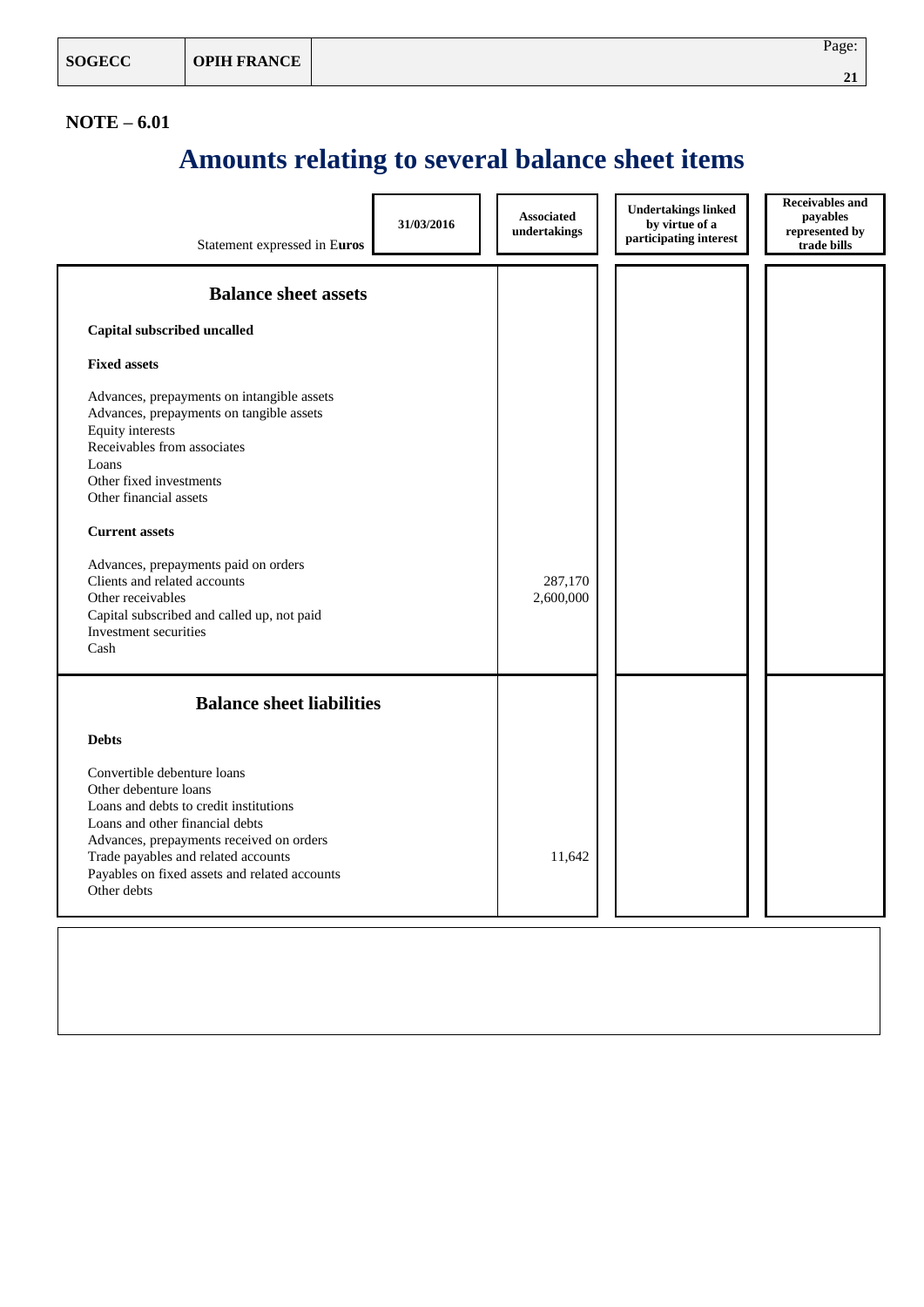| <b>SOGECC</b> | <b>OPIH FRANCE</b> | Page:          |
|---------------|--------------------|----------------|
|               |                    | $\Delta$<br>44 |

## **ACCRUED INCOME**

|                                     | Statement expressed in Euros | 31/03/2016 |
|-------------------------------------|------------------------------|------------|
|                                     |                              |            |
| <b>Total Income receivable</b>      |                              | 35,393     |
| <b>Other claims</b>                 |                              | 35,393     |
| <b>GOVERNMENT-INCOME RECEIVABLE</b> | 35,393                       |            |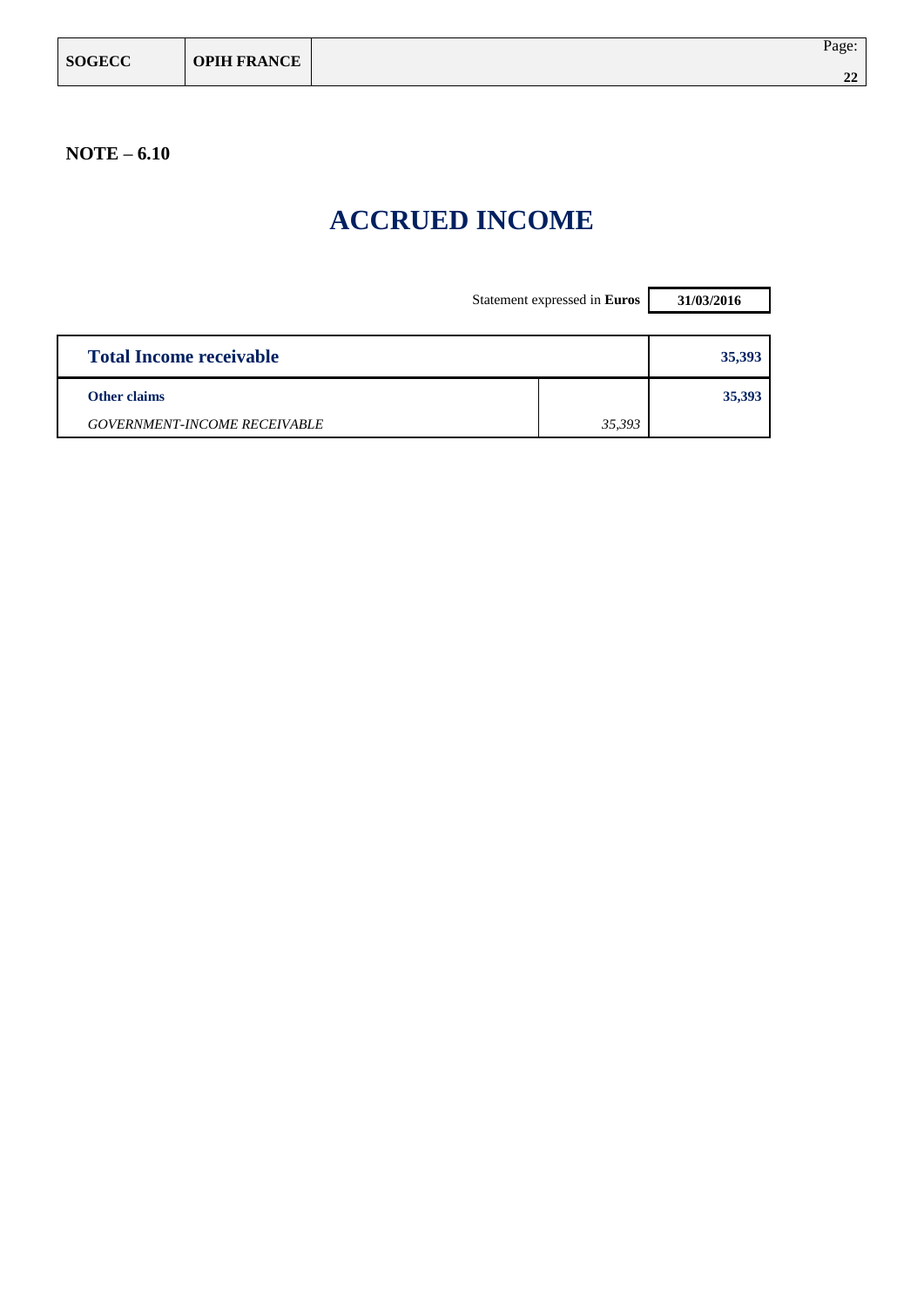## **Accrued expenses**

|                                            | Statement expressed in Euros | 31/03/2016 |
|--------------------------------------------|------------------------------|------------|
|                                            |                              |            |
| <b>Total accrued expenses</b>              |                              | 740,385    |
| <b>Trade payables and related accounts</b> |                              | 73,437     |
| SUPPLIER, UNDELIVERED INVOICES             | 73,437                       |            |
| <b>Tax and social security liabilities</b> |                              | 666,948    |
| <b>PROVISIONS FOR ACCRUED TOIL</b>         | 19,522                       |            |
| <b>PROVISIONS ACCRUED LEAVE</b>            | 54,504                       |            |
| <b>PROVISIONS FOR ACCRUED LEAVE</b>        | 205,340                      |            |
| <b>PROVISIONS FOR TIME SAVINGS ACCOUNT</b> | 488                          |            |
| PERSONNEL, ACCRUED EXPENSES                | 17,148                       |            |
| PROVISIONS FOR ACCRUED SOCIAL CHARGES      | 103,978                      |            |
| SOCIAL INSTITUTIONS, ACCRUED EXPENSES      | 7,844                        |            |
| SOCIAL INSTITUTIONS, ACCRUED EXPENSES      | 129,922                      |            |
| ORGANIC                                    | 244                          |            |
| CONTRIBUTION TO THE SOCIAL HOUSING LEVY    | 13,468                       |            |
| <b>APPRENTICESHIP TAX</b>                  | 4,020                        |            |
| <b>PROFESSIONAL TRAINING</b>               | 110,469                      |            |

٦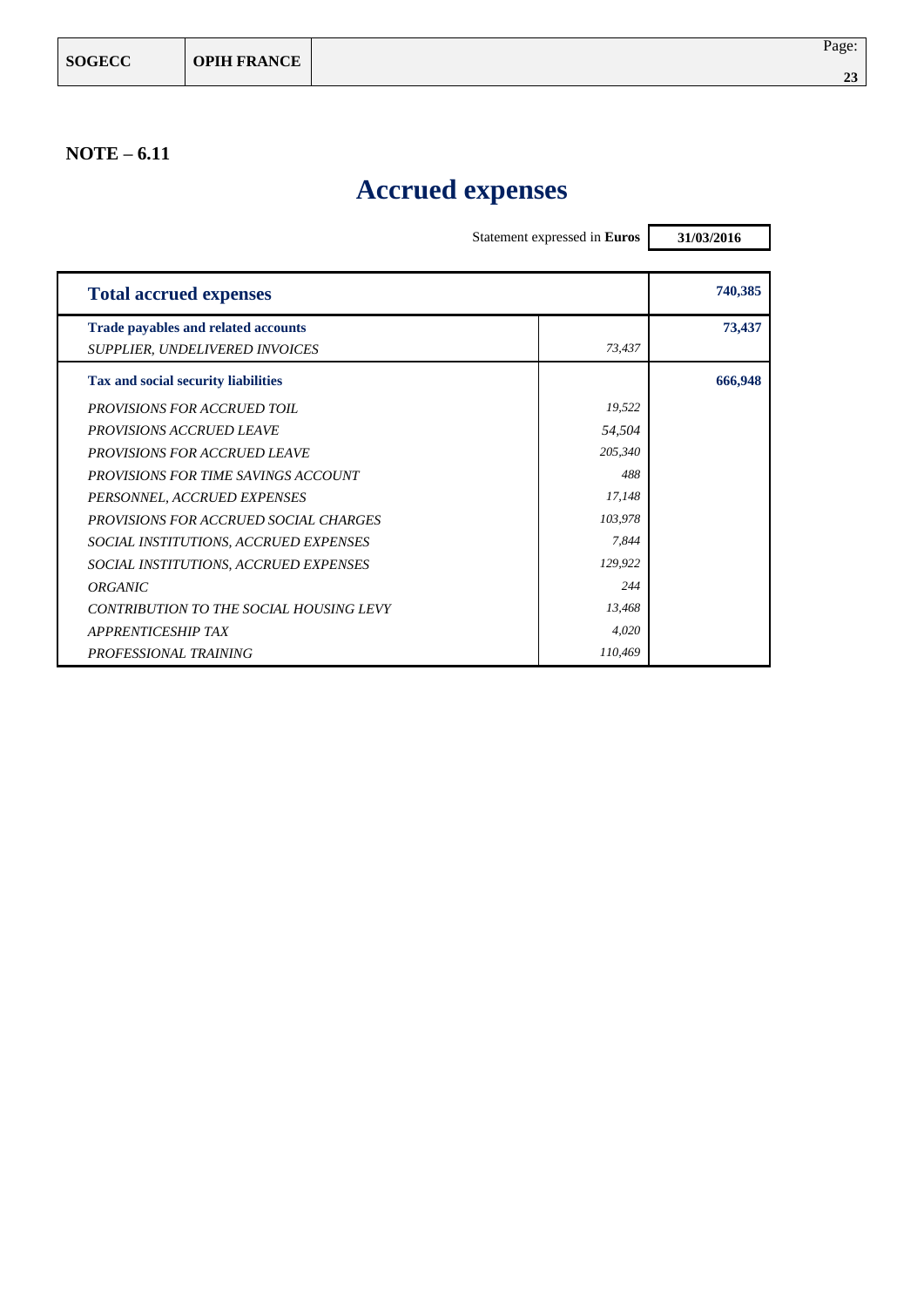| <b>SOGECC</b> | <b>OPIH FRANCE</b> | Page: |
|---------------|--------------------|-------|
|               |                    | σ,    |

## **Prepaid income**

| Statement expressed in Euros      | Period | Amounts | 31/03/2016 |
|-----------------------------------|--------|---------|------------|
| <b>Prepaid income - OPERATING</b> |        |         | 1,458      |
| Advances on contracts             |        | 1,458   |            |
|                                   |        |         |            |
|                                   |        |         |            |
|                                   |        |         |            |
|                                   |        |         |            |
|                                   |        |         |            |
|                                   |        |         |            |
| <b>Prepayments - FINANCIAL</b>    |        |         |            |
|                                   |        |         |            |
|                                   |        |         |            |
|                                   |        |         |            |
| Prepayments - EXTRAORDINARY       |        |         |            |
|                                   |        |         |            |
|                                   |        |         |            |
|                                   |        |         |            |
| <b>TOTAL</b>                      |        |         | 1,458      |
|                                   |        |         |            |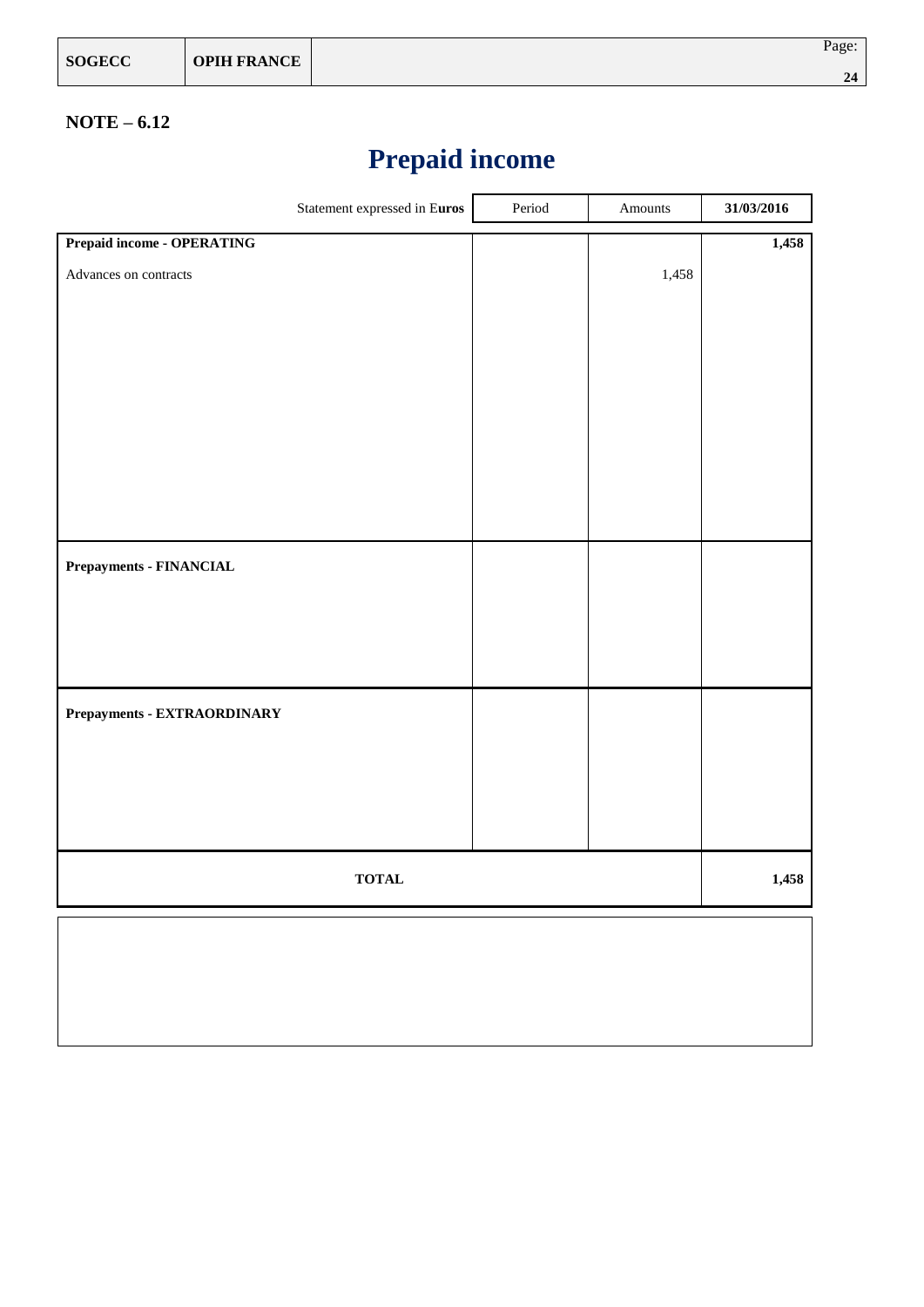| <b>SOGECC</b> | <b>OPIH FRANCE</b> | Page: |
|---------------|--------------------|-------|
|               |                    | 25    |

## **Issued capital**

|                     | Statement expressed in Euros                     | 31/03/2016<br>To translate | To<br>translate | To translate |
|---------------------|--------------------------------------------------|----------------------------|-----------------|--------------|
|                     |                                                  |                            |                 |              |
|                     | Of the issued capital at start of financial year | 1,330,000.00               | 1.000           | 1,330,000.00 |
|                     | Issued during the financial year                 |                            | 0.000           |              |
| <b>SHARES/UNITS</b> | Reimbursed during the financial year             |                            | 0.000           |              |
|                     | Of the issued capital at end of financial year   | 1,330,000.00               | 1.000           | 1,330,000.00 |
|                     |                                                  |                            |                 |              |
|                     |                                                  |                            |                 |              |
|                     |                                                  |                            |                 |              |
|                     |                                                  |                            |                 |              |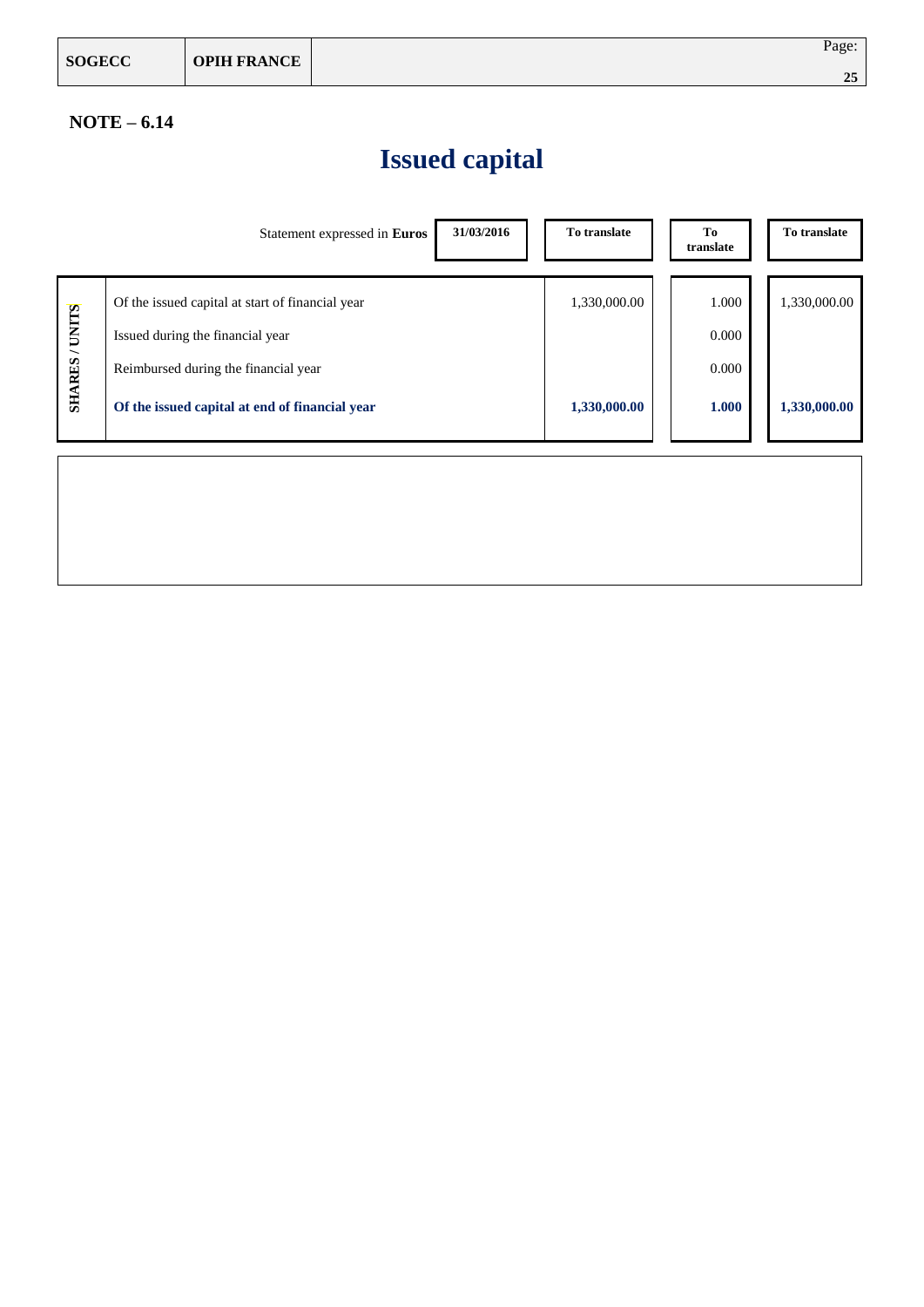## **Breakdown of the turnover**

| Statement expressed in Euros           |           | 31/03/2016 |
|----------------------------------------|-----------|------------|
| Turnover by business line              |           | 4,670,985  |
| <b>Production sold – Services</b>      |           | 4,670,985  |
| Global service income group            | 4,665,387 |            |
| Income from related activities         | 5,598     |            |
|                                        |           |            |
| <b>Turnover by geographical market</b> |           | 4,670,985  |

| <b>FRANCE</b> turnover         |           | 4,670,985 |
|--------------------------------|-----------|-----------|
| Global service income group    | 4,665,387 |           |
| Income from related activities | 5,598     |           |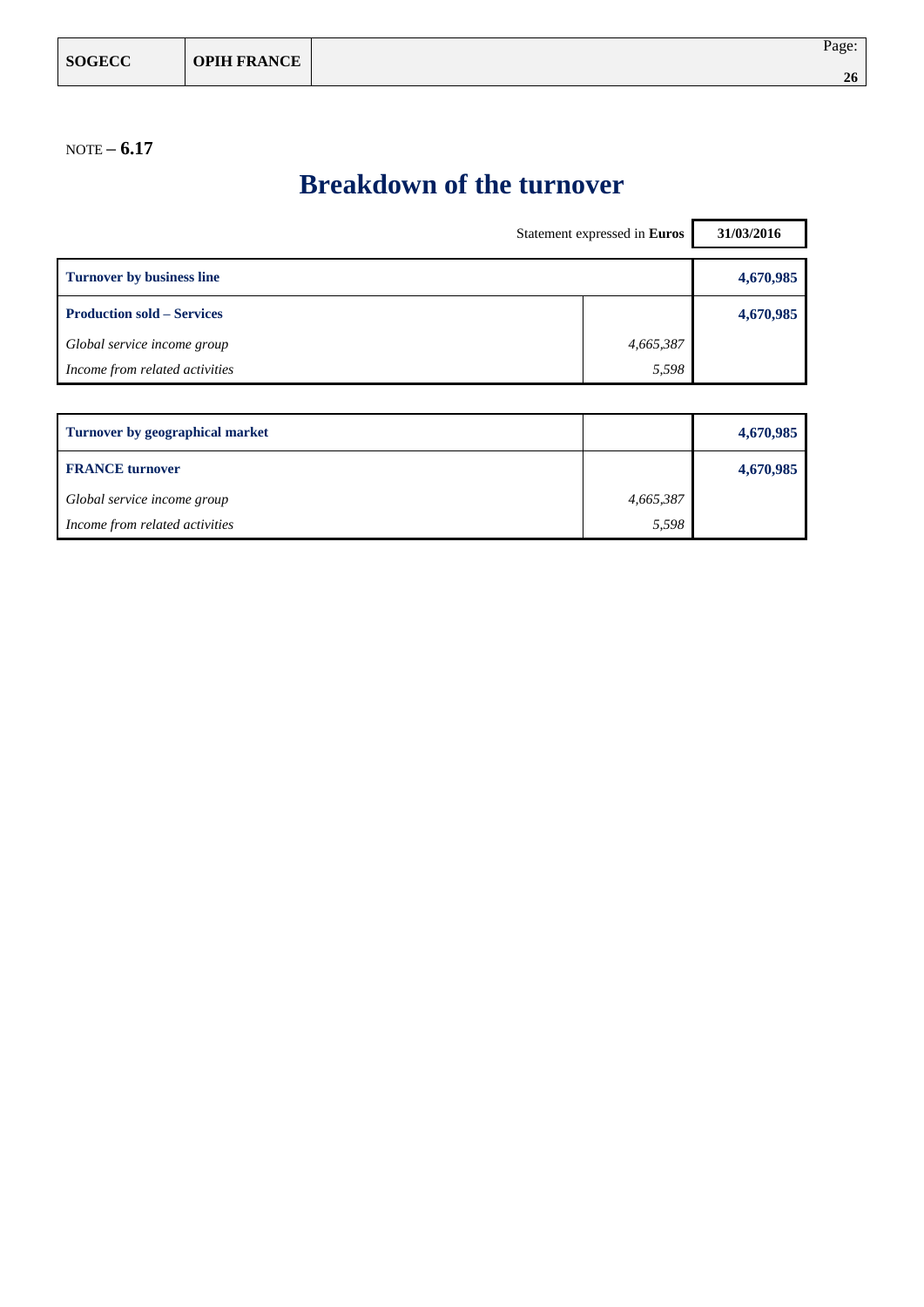| <b>SOGECC</b> | <b>OPIH FRANCE</b> | Page:                     |
|---------------|--------------------|---------------------------|
|               |                    | $\bigwedge$<br>$\epsilon$ |

# **Breakdown of tax on profits**

| Statement expressed in Euros                       | 31/03/2016 |  | Profit/loss<br>before tax | Taxes $(1)$ | Profit/loss after<br>tax |
|----------------------------------------------------|------------|--|---------------------------|-------------|--------------------------|
| PROFIT/LOSS FROM ORDINARY ACTIVITIES               |            |  | 114,086                   |             | 114,086                  |
| EXTRAORDINARY PROFIT / LOSS (and equity interests) |            |  | (66,301)                  |             | (66,301)                 |
| <b>ACCOUNTING PROFIT/LOSS</b>                      |            |  | 47,785                    |             | 47,785                   |
| after tax restatements.<br>$\left(1\right)$        |            |  |                           |             |                          |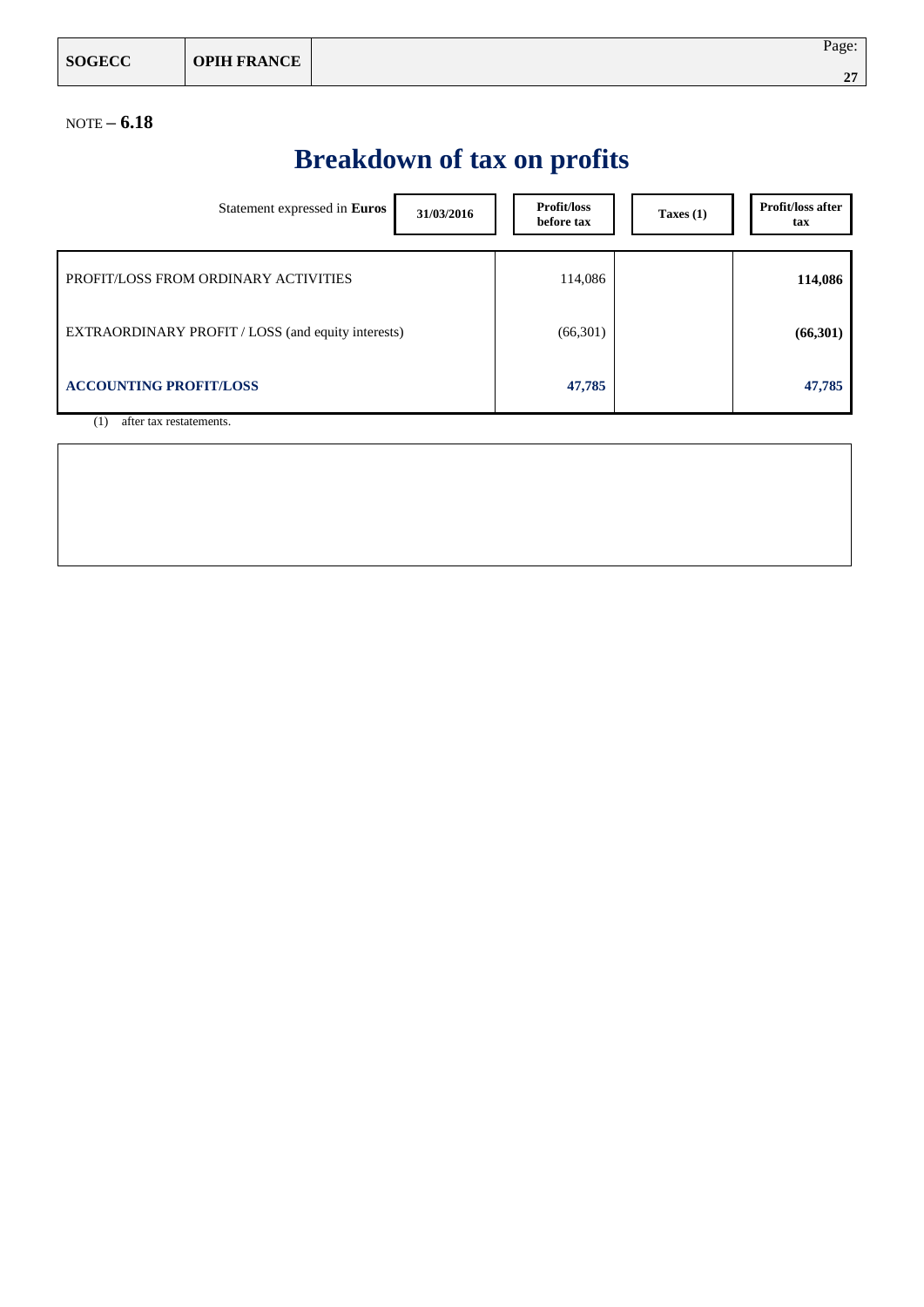| <b>SOGECC</b> | <b>OPIH FRANCE</b> | Page:            |
|---------------|--------------------|------------------|
|               |                    | $\gamma$ c<br>40 |

NOTE **– 11**

## **Increase and decrease in future tax liabilities**

 $\mathbf{r}$ 

|                 |                      | Statement expressed in Euros              | 31/03/2016 |
|-----------------|----------------------|-------------------------------------------|------------|
|                 |                      |                                           |            |
|                 | Regulated provisions |                                           |            |
|                 |                      |                                           |            |
| <b>INCREASE</b> | Other                |                                           |            |
|                 |                      |                                           |            |
|                 |                      | <b>INCREASE IN FUTURE TAX LIABILITIES</b> |            |

|          | Provisions not deductible in the year of recognition                              |                   |
|----------|-----------------------------------------------------------------------------------|-------------------|
|          | Provisions for retirement benefits<br>Provisions for loan for building initiative | 209,227<br>41,050 |
|          |                                                                                   |                   |
| DECREASE | Other                                                                             |                   |
|          | Provisions for accrued leaves                                                     | 102,670           |
|          |                                                                                   |                   |
|          | DECREASE IN FUTURE TAX LIABILITIES                                                | 352,947           |

The amounts indicated in the above table are expressed in taxes.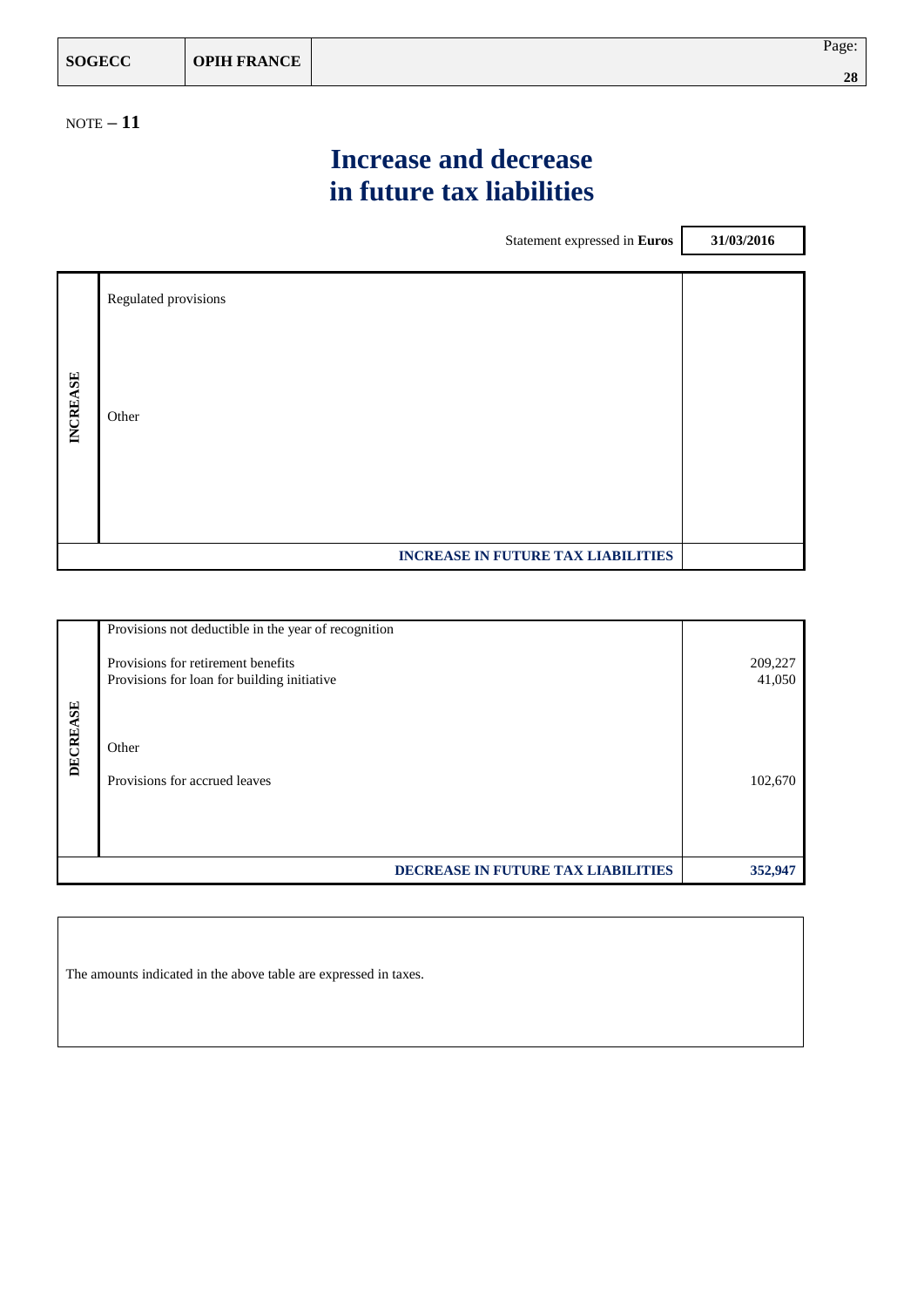| <b>SOGECC</b> | <b>OPIH FRANCE</b> | Page: |
|---------------|--------------------|-------|
|               |                    | 29    |

### **NOTE – 13**

## **Average headcount**

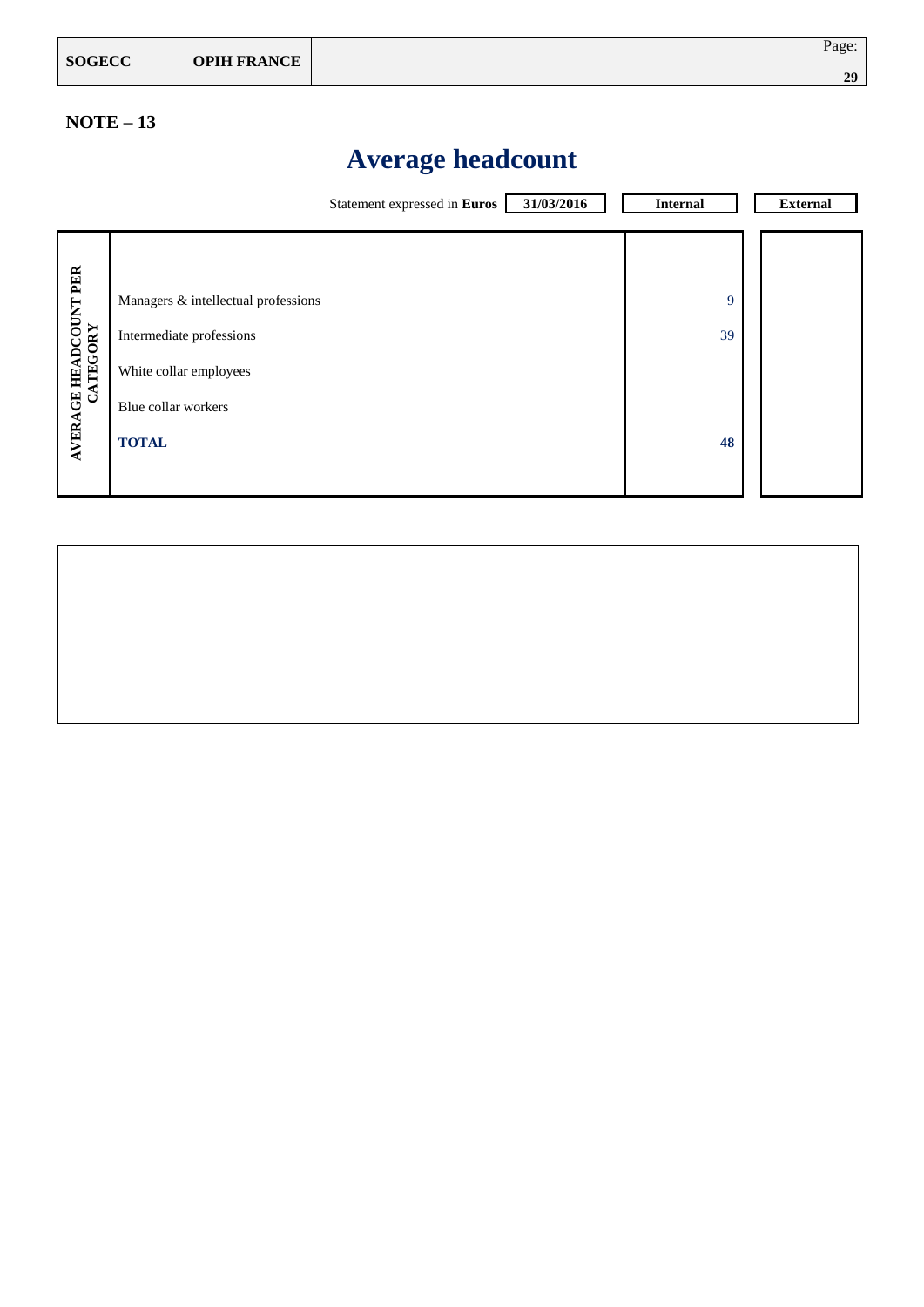### **Parent companies consolidating the financial statements**

**31/03/2016**

OPIH France is a company included in the consolidation of Sun Pharmaceutical Industries Ltd, which publishes its consolidated financial statements in accordance with the Indian GAAP standards.

The French sub-group meets the exemption conditions for the preparation of consolidated financial statements in view of its size.